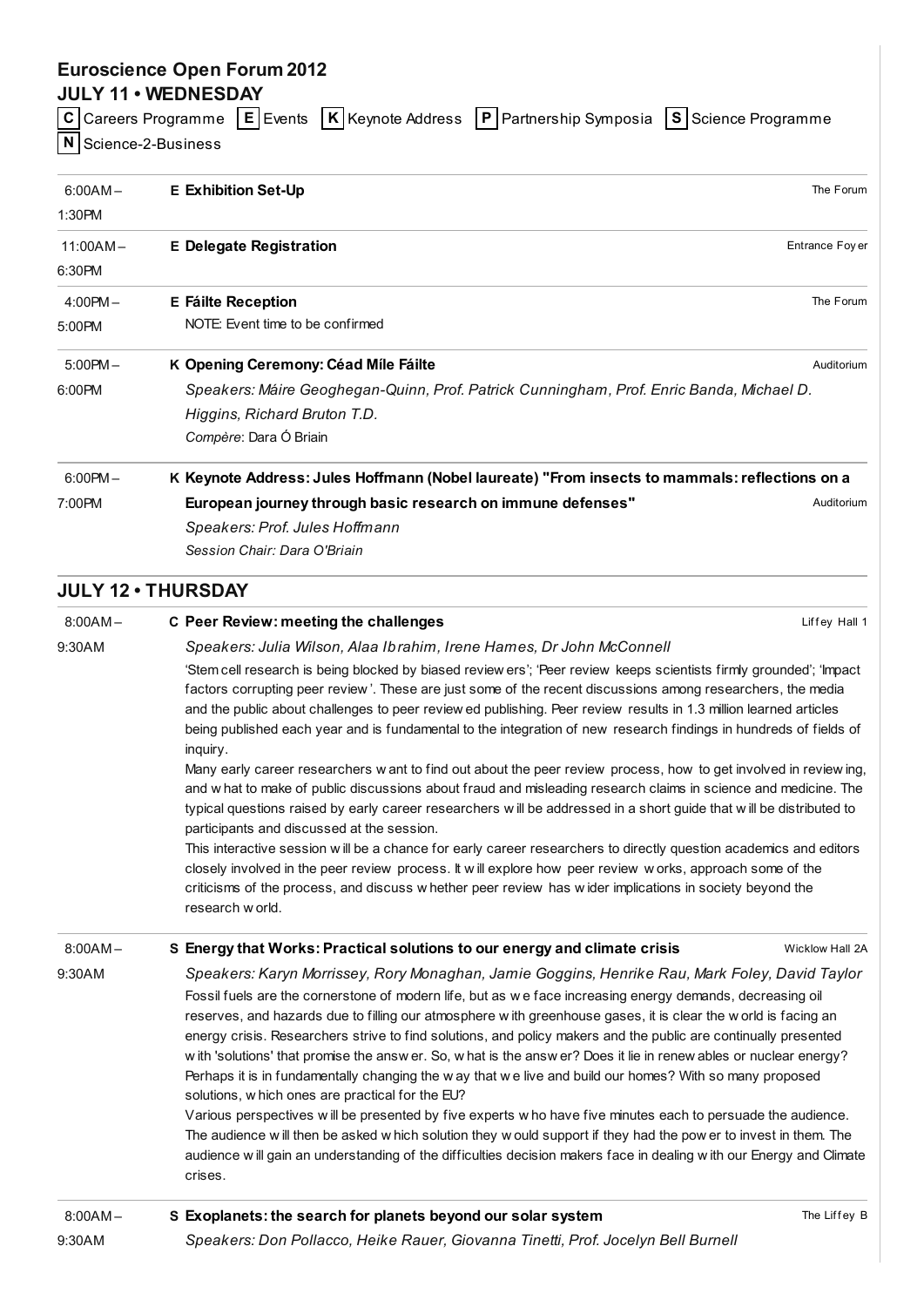Until recently, the science and technology to detect exoplanets did not exist. How ever, in the past tw o decades, astronomers have developed new techniques and instruments that are providing grow ing observational evidence that our home galaxy, the Milky Way, is rich w ith planetary systems. Despite the w ealth of data on our ow n solar system, there is no w ay to directly measure its formation history. Studying other planetary systems provides us w ith a major opportunity to determine if our solar system is unique or just average, and also to re-examine some of our theories on the formation of planetary systems. This session w ill introduce the various methods of exoplanet detection and the technology being used and developed (e.g. ground- and space-based telescopes), w ith a focus on the efforts of Europe's leading scientific nations. Different methods allow us not only to infer an exoplanet's existence, but its atmospheric composition, pressure and temperature. The question of w hat w e can learn from exoplanet systems w ill be explored, w ith separate talks focusing on planetary system formation and the search for biological markers.

8:00AM –

S I, Human: are new scientific [discoveries](http://esof2012.sched.org/event/e10887068f119f6691b3a18e0e593051) challenging our identity as a species? Speakers: Lone Frank, Armand Leroi, Brian Christian, Daniel Glaser

The Liffey A

9:30AM

From neurobiology to genetics to information technology, w e're now living at a time of rapidly unfolding revolutions in science.

These discoveries are not just changing the w ay w e live and die, but have the potential to explode old w ays of looking at ourselves. Neuroscience is taking aw ay the illusion of an essential self. Genetics has show n us just how close we are to other life forms, how we've even incorporated DNA from unexpected places into our ow n, and become inextricably dependent upon it. In the race to build computers that can think like humans, technology continues to raise new questions about w hat w e are; and indeed w hat w e are not.

As scientific understandings continue to seep into culture, w hat impact w ill they have on our view of w hat it is to be human?

### 8:00AM – S Is the future of [mathematics](http://esof2012.sched.org/event/3af539d5dee53b526eb9d79bd86f00cc) medieval?

9:30AM

Speakers: Anthony Harvey, Lorraine Hanlon, David Howlett, Immo Warntjes, Emer O'Boyle

Wicklow Meeting Room 1

Is mathematics more than just a single subject and w hat do w e lose by teaching it in isolation? Ireland's medieval heritage can provide tantalising hints at the answ er. It suggests that mathematics is more a w ay of thinking that has applications from art and astronomy, to music and geometry. Moreover mathematical skills w ere considered intrinsic to intellectual, literary and artistic expression.

Ireland has a rich tradition of scientific endeavour, yet today uptake of mathematics is dismal. Does this suggest that the complex mathematical skills found in Irish monastic schools should be considered as a w ay forw ard for modern teaching?

The panel w ill argue that medieval education is relevant today. Indeed Dan Shechtman's Nobel Prize-w inning w ork on quasicrystals has connections to Kepler's 16th Century w ork on Platonic solids and Fibonacci's 13th Century aperiodic number sequences.

| $8:00AM -$ | S Planetary robots: exploring the new frontier                                                                                                                                                                                                                                                                                                                                                                                                                                                                                    | Ecocem Room   |  |  |
|------------|-----------------------------------------------------------------------------------------------------------------------------------------------------------------------------------------------------------------------------------------------------------------------------------------------------------------------------------------------------------------------------------------------------------------------------------------------------------------------------------------------------------------------------------|---------------|--|--|
| 9:30AM     | Speakers: Jean-Pierre Lebreton, Rita Schulz, Gernot Grömer, László Bodnár, Norbert Wesely<br>Planetary robots are the current explorers of the Solar System. They can be instruments in their own right,<br>investigating planetary surfaces or atmospheres, or deployment devices for instruments or sample collectors.<br>They can be static, like the Huygens probe that landed on Titan, or mobile like the Mars Exploration Rovers. This is<br>a challenging time for Europe as it develops its planetary exploration plans. |               |  |  |
|            |                                                                                                                                                                                                                                                                                                                                                                                                                                                                                                                                   |               |  |  |
|            | In this interactive round table session, scientists and engineers involved in planetary robotics will discuss current<br>and planned missions, demonstrate hardw are and look to the future of planetary exploration. The latest images<br>and animations will be used to illustrate. Audience members will have the opportunity to test their engineering skills<br>with a LEGO model of the Rosetta Lander.                                                                                                                     |               |  |  |
| $8:00AM -$ | S Planting the seeds of genetically modified trees                                                                                                                                                                                                                                                                                                                                                                                                                                                                                | Liffey Hall 2 |  |  |
| 9:30AM     | Speakers: Cristina Vettori, Jeremy Bruton Sweet, Klaus Minol, Rosemary Hails, Matthias Fladung,                                                                                                                                                                                                                                                                                                                                                                                                                                   |               |  |  |
|            | <b>Richard Meiland</b>                                                                                                                                                                                                                                                                                                                                                                                                                                                                                                            |               |  |  |
|            | Genetically Modified Trees (GMTs) can provide a high timber yield, and are a potential counter for global w arming<br>through carbon sequestration. The public in some countries remain sceptical about the need for genetically<br>modified organisms. What are the researchers in this area doing to foster an informed public debate on these<br>issues?                                                                                                                                                                       |               |  |  |
|            | The COCT Astian FD0005 is feauging an key concete of CMTs related to biosofsty gang containment: gang                                                                                                                                                                                                                                                                                                                                                                                                                             |               |  |  |

The COST Action FP0905 is focusing on key aspects of GMTs related to biosafety: gene containment; gene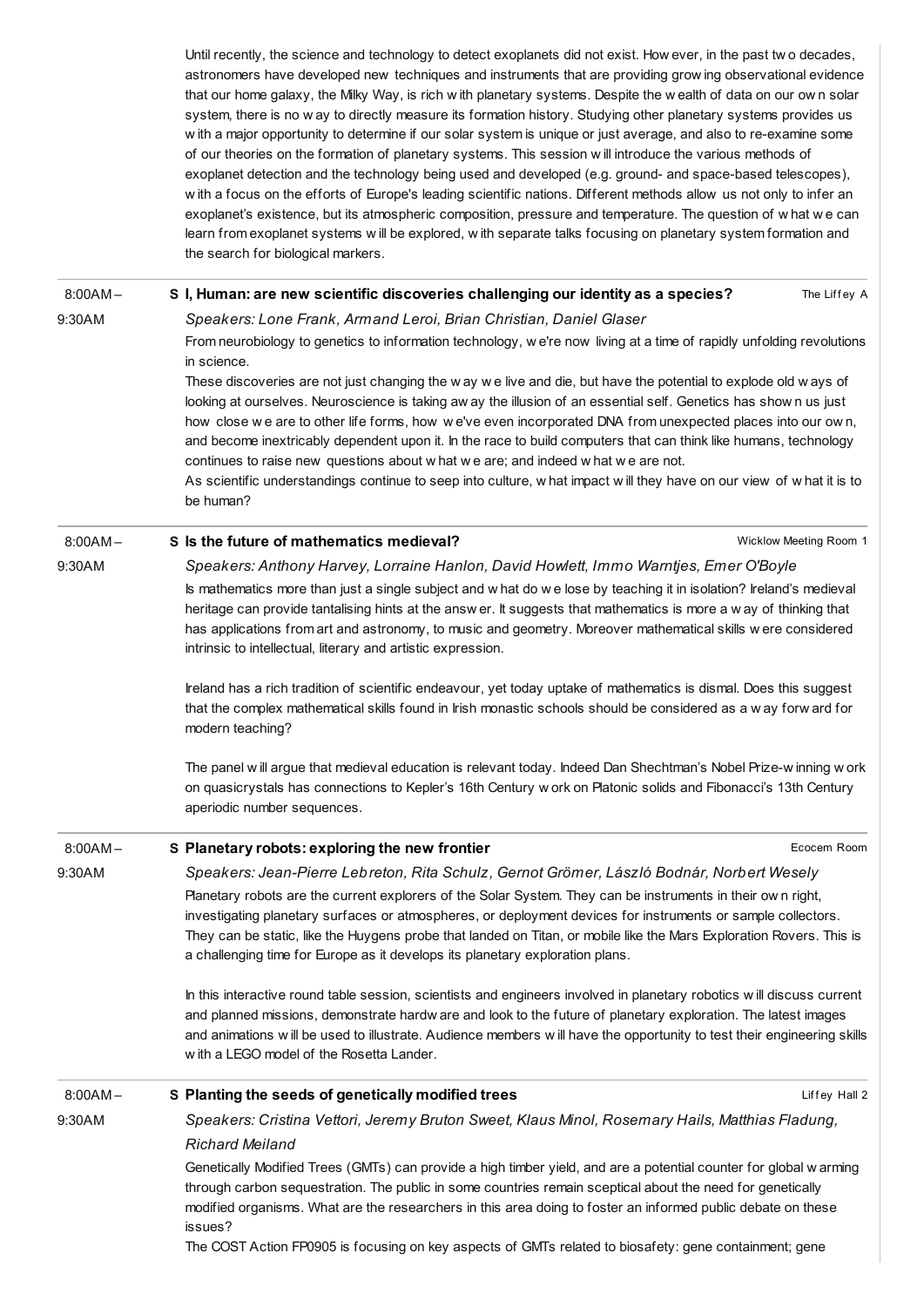targeting prior to the commercial introduction of GMTs into the environment; monitoring; socio-economic and costbenefit analyses. Experts from this programme w ill discuss public concerns about the real and perceived importance and dangers of plantations across Europe from a scientific, societal, and policy perspective.

8:00AM –

9:30AM

### S Science's progress against [psychiatric](http://esof2012.sched.org/event/de030de7417b47933f16737abd711904) disorders

Wicklow Meeting Room 2

Speakers: Dr. Philip Campbell, Andreas Meyer-Lindenberg, Jim van Os, Ilina Singh, Graham **Thornicroft** 

The personal and economic burdens of mental ill-health are huge. World Health Organization studies show that the burdens of early deaths and loss of productive w orking life from brain diseases exceed those of other diseases, w hile a recent review has highlighted the costs across Europe – costs that are too w idely ignored. But cuttingedge genetics, neuroscience, psychology and other disciplines are gradually revealing the biological roles of genes and of environmental influences on the development of our brains and the illnesses that can arise. Meanw hile social scientists are uncovering social and cultural factors in, for example, children's disorders such as ADHD, and are also investigating the impacts and causes of the stigma of mental illness. In this session, four of Europe's leading researchers w ill provide updates on the state of these studies, and w ill answ er questions about the prospects for lessening the burden of these disorders.

#### 8:00AM – N Female Researchers and [Entrepreneurship:](http://esof2012.sched.org/event/25cdd47735d37a81a83a18998a8586bd) Why Does Gender Matter?

Wicklow Hall 1

The Liffey B

9:30AM

Speakers: Ellen Hazelkorn, Susanne Rostmark, Paula Fitzsimons, Eucharia Meehan

Although over 50% of university graduates in Europe are female, the number of start-ups from university through female entrepreneurs remains just somew here betw een 0 and 15 %. The reasons for this are manifold and w ill be explored during the course of the w orkshop. The w orkshop w ill also examine the myths concerning female entrepreneurship and w ill reveal facts that w ill offer encouragement to young female scientists. A key objective of the w orkshop is to demonstrate to female scientists how they can ensure that their research results w ill not end up on shelves but instead are brought through the process of commercialisation. Finally, the w orkshop w ill reinforce the argument that missing out on female entrepreneurs from science means missing out on innovation, competitiveness, grow th and jobs.

#### 9:30AM – K Keynote Address: Eric Karsenti ["TARA-OCEANS:](http://esof2012.sched.org/event/3904cd942b3bbdff7fc68e31e743b4d7) A world-wide study of oceanic plankton

10:30AM

### Speakers: Dr. Eric Karsenti

### **Summary**

ecosystems"

Plankton ecosystems are at the root of oceans foodw eb, and play a key role in the regulation of our atmosphere's dynamics and overall earth climate. Yet, their organisation, evolution and dynamics remain poorly understood. The Tara Oceans Project w as launched in September 2009 for a 3 year exploration of the w orld's ocean plankton ecosystems aboard the ship TARA. This project is collecting and archiving coherent and comprehensive physicochemical data sets, oceanographic, ecological and biological samples. The sampling has been devised to allow "end to end" quantitative and genomic analysis of organisms from viruses to fish larvae. Starting as a grassroot initiative of a few scientists, the project has grow n into a global consortium of over 100 specialists from diverse disciplines, including oceanography, microbial ecology, genomics, molecular and cell biology, taxonomy, bioinformatics and physical modeling. This multidisciplinary community organises and analyses the Tara Oceans project samples and data w ith the aim of generating coherent, open access data sets, usable for global ecosystems modeling as w ell as symbiosis, marine life evolution and ocean metabolomics analyses. This project w ill generate important information and tools to better understand the relationship betw een environmental changes and ocean life, result in the identification of new functions and genes of importance to human health and energy production. In the seminar I w ill show how the expedition has been organised, the sampling strategy, the on-land analysis strategy, the types of results that w e expect and w hy this w ill be important. I w ill show some initial results using metagenomics concerning the biodiversity of bacterial, viral, protist and metazoan populations and preliminary results on the ecosystems structure to indicate how w e w ill make sense of the large amount of data generated by this expedition.

Session Chair: Geoffrey O'Sullivan, The Marine Institute, Ireland

9:30AM – 10:30AM K Keynote Address: Mary [Robinson](http://esof2012.sched.org/event/3e5838e110f872230a3f99fc438acf73) "Equity and Climate Science" Speakers: Mary Robinson Former President of Ireland and former UN High-Commissioner for Human Rights Auditorium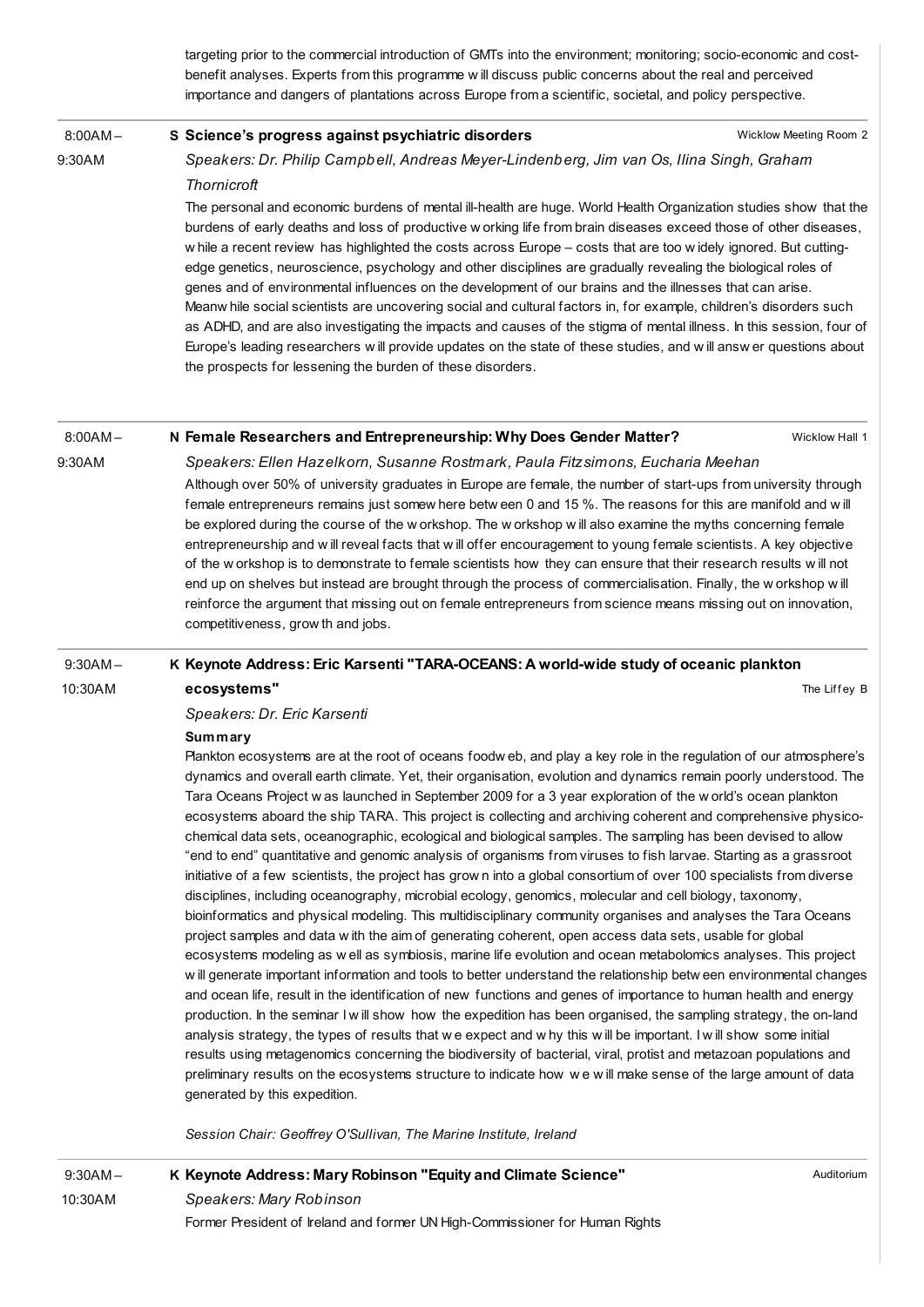| $10:45AM -$ | C Careers Programme Keynote Address: Daniel Funeriu "From science lab to science minister - a                                                                                                                                                                                                                                                                                                                                                                                                                                                                                                                                      |
|-------------|------------------------------------------------------------------------------------------------------------------------------------------------------------------------------------------------------------------------------------------------------------------------------------------------------------------------------------------------------------------------------------------------------------------------------------------------------------------------------------------------------------------------------------------------------------------------------------------------------------------------------------|
| 12:15PM     | perspective" and the European Young Researchers' Awards<br>Auditorium                                                                                                                                                                                                                                                                                                                                                                                                                                                                                                                                                              |
|             | Speakers: Prof. Enric Banda, Dr. Daniel Funeriu                                                                                                                                                                                                                                                                                                                                                                                                                                                                                                                                                                                    |
|             | Dr. Funeriu w ill deliver a 30 minute keynote address entitled "From Science Lab to Science Minister - a<br>Perspective".                                                                                                                                                                                                                                                                                                                                                                                                                                                                                                          |
|             | Follow ing the keynote address, Professor Enric Banda will present the European Young Researchers' Aw ard<br>to the w inners for 2011 and 2012, w ho w ill then give a 5 minute summary of their research.                                                                                                                                                                                                                                                                                                                                                                                                                         |
|             | Session Chair: Conor O'Carroll, Research Director, Irish Universities Association                                                                                                                                                                                                                                                                                                                                                                                                                                                                                                                                                  |
| $10:45AM -$ | E Hot Science 1: "Tiny but mighty: How today's nano-materials will lead to tomorrow's                                                                                                                                                                                                                                                                                                                                                                                                                                                                                                                                              |
| 12:15PM     | technologies"<br>Wicklow Meeting Room 1                                                                                                                                                                                                                                                                                                                                                                                                                                                                                                                                                                                            |
|             | Speakers: Jonathan Coleman                                                                                                                                                                                                                                                                                                                                                                                                                                                                                                                                                                                                         |
|             | This talk will introduce nanoscience and nanomaterials for a lay audience. This will lead into a description of some<br>of the research on-going in Prof Coleman's group with an emphasis on the practical applications of this w ork.<br>Finally, collaborations w ith industry w ill be discussed and the possibility of commercialising such research<br>explored.                                                                                                                                                                                                                                                              |
| $10:45AM -$ | S Archaeology meets radioactive waste<br>Liffey Hall 2                                                                                                                                                                                                                                                                                                                                                                                                                                                                                                                                                                             |
| 12:15PM     | Speakers: Cornelius Holtorf, Erik Setzman, Anders Högberg, Patrick Charton                                                                                                                                                                                                                                                                                                                                                                                                                                                                                                                                                         |
|             | This session discusses the final repository of radioactive w aste as an issue of global relevance at the interface                                                                                                                                                                                                                                                                                                                                                                                                                                                                                                                 |
|             | of science and the humanities. Engineers are investigating safe w ays to handle and store the radioactive spent                                                                                                                                                                                                                                                                                                                                                                                                                                                                                                                    |
|             | fuel from nuclear pow er plants for at least 100,000 years to come. Archaeologists contribute to this planning<br>process with a long-term perspective on human evolution, technological innovation and cultural change. Given<br>that 100,000 years back in time humans did not share our own present-day capacity for abstract thinking, how<br>are we best communicating the inherent dangers of radioactive waste to human beings who will live 100,000<br>years from now?                                                                                                                                                     |
| $10:45AM -$ | <b>S Big Science for Small Countries</b><br>The Liffey B                                                                                                                                                                                                                                                                                                                                                                                                                                                                                                                                                                           |
| 12:15PM     | Speakers: Dr. Beatrix Vierkorn-Rudolph, Sean Sherlock T.D., Dr. H. Frederick Dylla, Prof. Patrick G.                                                                                                                                                                                                                                                                                                                                                                                                                                                                                                                               |
|             | O' Shea, Prof. Ramon Pascual, Dr. Alastair Glass, Prof. Margaret Murnane, Prof. Richard Milner                                                                                                                                                                                                                                                                                                                                                                                                                                                                                                                                     |
|             | This session seeks to examine the benefits to small EU countries like Ireland of establishing Big Science Facilities                                                                                                                                                                                                                                                                                                                                                                                                                                                                                                               |
|             | in terms of scientific and technological output and economic grow th, as well as looking at the alternatives for the<br>large investments required.                                                                                                                                                                                                                                                                                                                                                                                                                                                                                |
|             | The session will highlight two case studies on "big science" discussing the experiences of Catalonia with the<br>ALBA synchrotron light source and Virginia USA with Jefferson Lab.                                                                                                                                                                                                                                                                                                                                                                                                                                                |
|             | We will also explore the issue from the EU perspective with a view to policies already in place and strategies that<br>could be employed by the smaller EU countries like Ireland to attract such an investment.                                                                                                                                                                                                                                                                                                                                                                                                                   |
|             | The speakers will each speak for 10 minutes follow ed by a formal discussion.                                                                                                                                                                                                                                                                                                                                                                                                                                                                                                                                                      |
|             | For more information see http://www.bigscienceireland.org/                                                                                                                                                                                                                                                                                                                                                                                                                                                                                                                                                                         |
| $10:45AM -$ | S Can we use genomic tools to select healthier livestock?<br>Ecocem Room                                                                                                                                                                                                                                                                                                                                                                                                                                                                                                                                                           |
| 12:15PM     | Speakers: Anne-Sophie Lequarre, Stephen Bishop, Donagh Berry, Martina Daly, Mary Poss, Nicole                                                                                                                                                                                                                                                                                                                                                                                                                                                                                                                                      |
|             | Mideo, Alain Vanderplasschen                                                                                                                                                                                                                                                                                                                                                                                                                                                                                                                                                                                                       |
|             | Recent and rapid advances in genomic tools and statistical methods, together with the increasing amount of<br>genetic and phenotypic data recorded now allow us to accurately define the genomic regions associated with<br>disease resistance in livestock. The identification of animals 'resistant' to a specific disease can then be used in<br>selection schemes, w ith the aim to develop a more robust, healthier livestock population. This w ould be follow ed<br>by a reduction in the use of veterinary medicines such as antibiotics or anthelminthics, slow ing down the<br>development of resistance to these drugs. |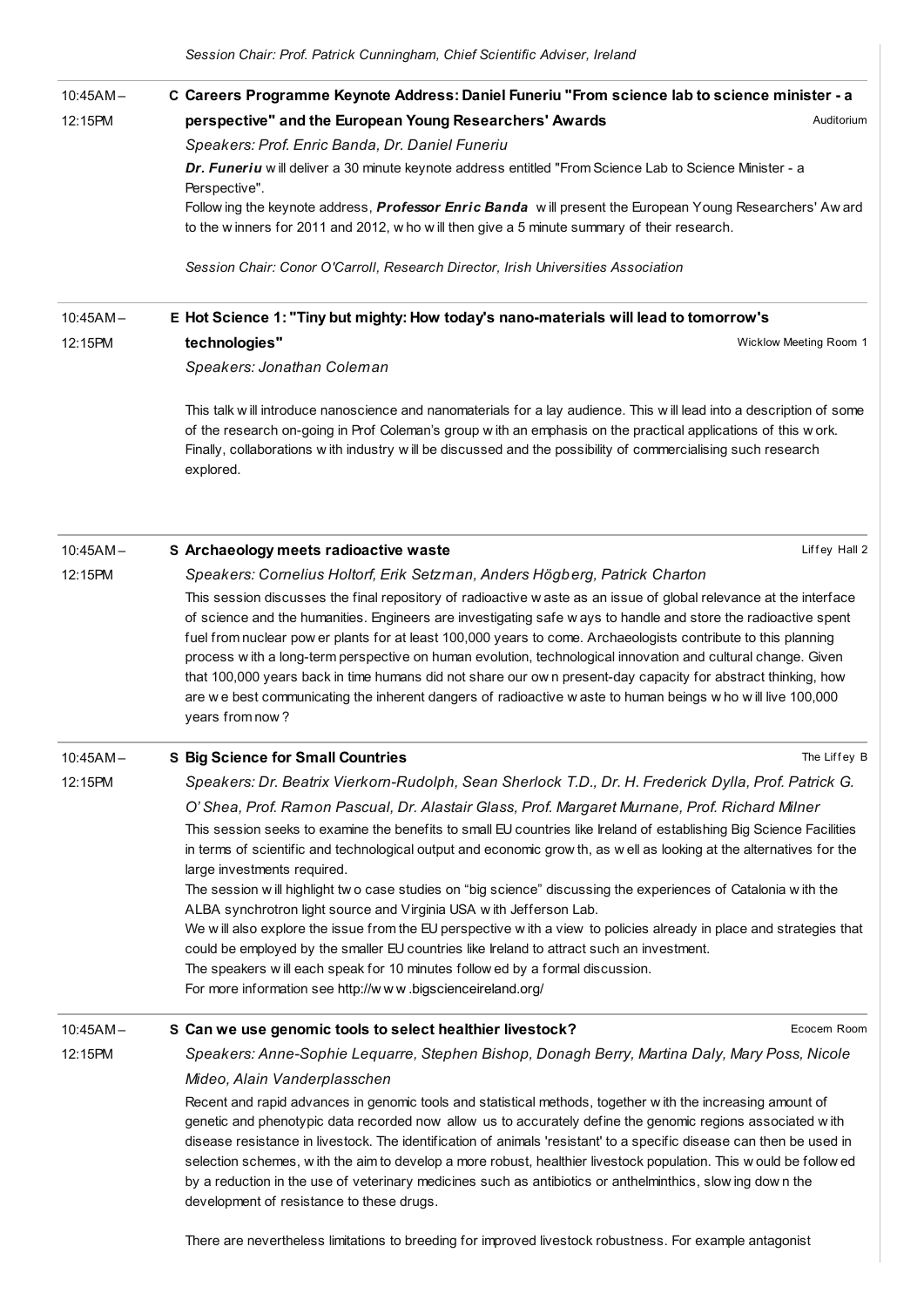interactions betw een the resistances to different diseases, as w ell as interactions w ith some production traits are expected. Another problem is the fast evolution of pathogen genomes to overcome host resistance making this kind of breeding selection programme sometimes unsustainable. Future research should help to develop accurate and low -cost biomarkers, unravel the mechanisms of the infections and produce effective vaccines and prophylactic treatments.

#### 10:45AM – S [Exploding](http://esof2012.sched.org/event/c61ff29702c744aa1bfe41068bb8eb74) myths on nuclear reactor security, harm reduction and GMOs

The Liffey A

12:15PM

12:15PM

Speakers: Dr Roland Schenkel, Alan Leshner, Prof. Anne Glover, Prof. Gerry Stimson, Dr David O'Reilly

This session explodes myths about the seldom seen science behind some of today's most controversial public policy issues, particularly in Ireland. Case-studies w ill spotlight that crucial interface betw een science, policy and society vis-à-vis nuclear energy, crop innovations (GMOs), and harm reduction (tobacco). Accepting that societal problems are not necessarily problems w ith purely scientific solutions, speakers w ill argue that calculated risks are fundamental to realising proven benefits. Fukushima or not, w hy is it so difficult to separate fact from fiction on nuclear reactor safety and w aste management solutions? What are the know n and unknow n implications of innovation in biotechnology and genetic engineering? Is tobacco harm reduction the greatest public health imperative today or is quit or die enough? Their common cause w ill be to demonstrate that innovative science is ever more prevalent and important. Their common aim w ill be to urge the w ider scientific community to think – and act – in the global interest, w hile pressing the re-set button for evidence-based policy above policy-biased evidence. Their approach will not be to assume that scientific consensus can exist or to frame issues as science vs. the public w ith science in the right. Yet, all governments face challenges in terms of how science is view ed and used w ith the gap betw een public perceptions and scientific realities w idening. Citizens are, nevertheless, unequivocal in their support for finding solutions to global issues.

### 10:45AM – S Making gene and cell therapy [medicines](http://esof2012.sched.org/event/ccf6e58297aac17597aff20333265a6b) a reality

Wicklow Hall 2A

12:15PM Speakers: Frank Hallinan, Michele Lipucci Di Paola, Tim Allsopp, Sarah O'Meara The focus of this session w ill be on outlining the regulatory framew ork and challenges of translating the exciting basic science discoveries related to molecular and cellular biology into novel, commercial gene and cellular therapies. It aims to bring together leading experts from Regulatory Agencies like EMA and FDA w ith expert academic and industrial scientists in this area for a fruitful interaction. It also aims to ensure that representatives of patients and those w ith an ultimate need for these products w ill be actively included in the meeting in line w ith an aim of ESOF2012 w hich is to bring science to the public.

#### 10:45AM – S Milk: [Nature's](http://esof2012.sched.org/event/35f0da3a8d080089f3b9299bf4d5c786) perfect food?

Wicklow Meeting Room 2

Wicklow Meeting Room 3

## Speakers: Catherine Stanton, Mark Fenelon, Bruce German

The composition of milk has evolved w ith each mammalian species to reflect the particular environmental conditions and evolutionary demands of the young of that species. Humans have exploited this valuable resource since the daw n of the agricultural revolution through domestication of animals, in particular the cow . We have developed the technology to preserve milk during times of abundance and this has resulted in an array of foods now common in the diets of most human cultures.

In addition to its base nutritional composition, research is revealing that there are a multitude of additional benefits of milk, undoubtedly many of w hich are as yet, undiscovered. Foremost in the public mind is the fact that milk is an excellent source of dietary calcium, essential in bone development and prevention of osteoporosis.

This session w ill reveal the extensive health benefits associated w ith milk consumption, it w ill demonstrate how modern processing technologies can be exploited to maximise these benefits.

#### 10:45AM – S We must all do something about [mathematics!](http://esof2012.sched.org/event/bf98509a4fa55508e1ec3628201d782d)

12:15PM Speakers: Eoin Gill, Paul Nugent, Steve Humble, Andrew Jeffrey, Fernando Blasco, Fiacre O'Cairbre Mathematics is a key subject in all other sciences, therefore the state of mathematics should be of concern to all scientists. There is w idespread anxiety in many European countries about the level of engagement w ith mathematics and performance of students in schools. It w as in response to this that Maths Week Ireland w as founded in 2006, and has now grow n into a major public event. It is a successful, effective and low cost model that could be adopted in all European Countries.

> This session w ill be delivered by experienced practitioners and is designed to present the audience w ith an overview of the proven means for promoting maths. Participants w ill also be challenged by puzzles and entertained by a few tricks. The short snappy form of the presentations w ill give an entertaining but brief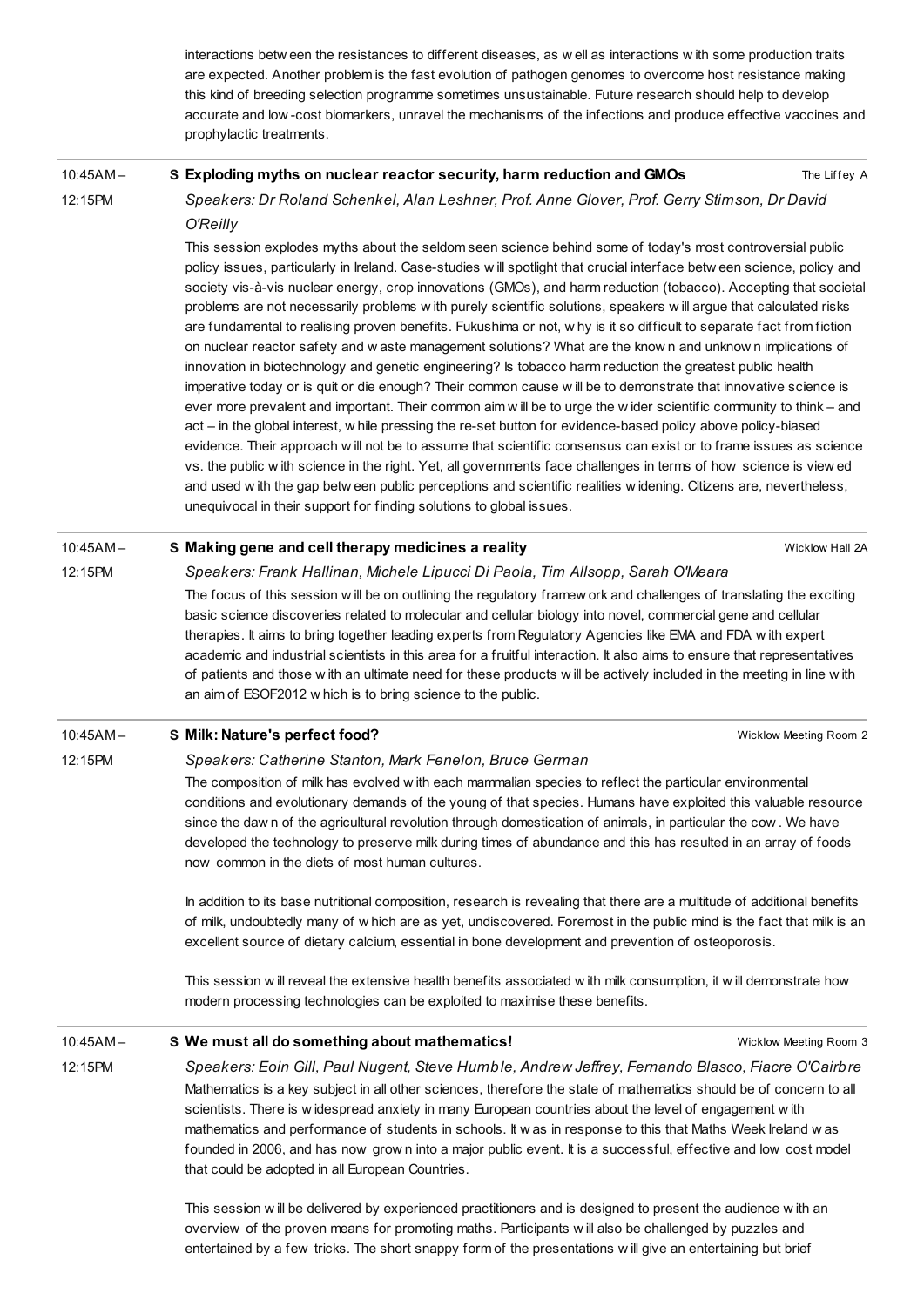overview of the subject area.

| $10:45AM -$ | N Digital Innovation and Entrepreneurship: what next?                                                                                                                                                                                                                                                                                                                                                                                                                                                                                                                                                                                                                                                                                                                                                                                                                                                                                                  | Wicklow Hall 1 |  |
|-------------|--------------------------------------------------------------------------------------------------------------------------------------------------------------------------------------------------------------------------------------------------------------------------------------------------------------------------------------------------------------------------------------------------------------------------------------------------------------------------------------------------------------------------------------------------------------------------------------------------------------------------------------------------------------------------------------------------------------------------------------------------------------------------------------------------------------------------------------------------------------------------------------------------------------------------------------------------------|----------------|--|
| 12:15PM     | Speakers: Gráinne Millar, Joan Mulvihill, Neil Leyden                                                                                                                                                                                                                                                                                                                                                                                                                                                                                                                                                                                                                                                                                                                                                                                                                                                                                                  |                |  |
|             | Innovative Entrepreneurship is at the intersection of innovation and entrepreneurship and is a new policy direction<br>that is more than the sum of its parts. "Digital Innovation & Entrepreneurship - What Next" covers both the<br>establishment of start-ups based on the development and transfer of new digital technologies and the impact on<br>established firms of the application of existing digitally-based know ledge and know-how.<br>The audience will examine how digital innovation and entrepreneurship will contribute to grow th now and in the<br>future and investigate the different types of roles, opportunities and collaborations that will occur. They will                                                                                                                                                                                                                                                               |                |  |
|             | explore the diversity of digital entrepreneurs, e.g. teenage entrepreneurs, digital artisans, native digital<br>development companies, digital services agencies and traditional entrepreneurs w ho transform their businesses<br>by embracing digital technology. Participants w ill debate how digital technologies w ill enable tiny creative<br>operations to produce innovations and sell services and products to remote niche markets. They will discuss and                                                                                                                                                                                                                                                                                                                                                                                                                                                                                    |                |  |
|             | contribute answ ers to the question: "How can we better understand the nature of entrepreneurship in the digital<br>economy?"                                                                                                                                                                                                                                                                                                                                                                                                                                                                                                                                                                                                                                                                                                                                                                                                                          |                |  |
|             | The audience will benefit from being actively involved in helping to position digital entrepreneurship within the<br>context of Ireland's National Digital Strategy and Innovative Entrepreneurship Agendas.                                                                                                                                                                                                                                                                                                                                                                                                                                                                                                                                                                                                                                                                                                                                           |                |  |
| $12:15PM -$ | K Keynote Address: A conversation with James Watson (Nobel laureate)                                                                                                                                                                                                                                                                                                                                                                                                                                                                                                                                                                                                                                                                                                                                                                                                                                                                                   | The Liffey B   |  |
| 1:15PM      | Speakers: Prof. James Watson, Prof. Luke O'Neill                                                                                                                                                                                                                                                                                                                                                                                                                                                                                                                                                                                                                                                                                                                                                                                                                                                                                                       |                |  |
| $12:15PM -$ | K Keynote Address: Alvaro Giménez Cañete "The Future of European Space Exploration"                                                                                                                                                                                                                                                                                                                                                                                                                                                                                                                                                                                                                                                                                                                                                                                                                                                                    | The Liffey A   |  |
| 1:15PM      | Speakers: Leo Enright, Alvaro Giménez Cañete                                                                                                                                                                                                                                                                                                                                                                                                                                                                                                                                                                                                                                                                                                                                                                                                                                                                                                           |                |  |
|             | ESA Director of Science and Robotic Exploration                                                                                                                                                                                                                                                                                                                                                                                                                                                                                                                                                                                                                                                                                                                                                                                                                                                                                                        |                |  |
| $12:15PM -$ | K Keynote Address: Enrico Giusti "Touching the Abstract; Mathematics at the Museum"                                                                                                                                                                                                                                                                                                                                                                                                                                                                                                                                                                                                                                                                                                                                                                                                                                                                    | Liffey Hall 2  |  |
| 1:15PM      | Speakers: Prof. Enrico Giusti                                                                                                                                                                                                                                                                                                                                                                                                                                                                                                                                                                                                                                                                                                                                                                                                                                                                                                                          |                |  |
|             | Mathematics has alw ays played a minor role, if any, within traditional science museums. Recently, a number of<br>museums and centres entirely dedicated to mathematics and its applications have opened, among w hich II<br>Giardino di Archimede (The garden of Archimedes) in Italy (1999), and the Mathematikum (2000) in Germany. More<br>are either planned or under construction, including the MaMuseum in New York. What part of mathematics can be<br>show n in a maths museum? And more importantly: how ? In my talk, I shall address these questions and discuss<br>some of the possible answ ers in the light of the experience gained at II Giardino di Archimede.                                                                                                                                                                                                                                                                      |                |  |
|             | Session Chair: Professor James Slevin, National University of Ireland Maynooth                                                                                                                                                                                                                                                                                                                                                                                                                                                                                                                                                                                                                                                                                                                                                                                                                                                                         |                |  |
| $12:15PM -$ | S Science and the future of cuisine                                                                                                                                                                                                                                                                                                                                                                                                                                                                                                                                                                                                                                                                                                                                                                                                                                                                                                                    | Auditorium     |  |
| 1:45PM      | Speakers: Hervé This, Mark Post, Bill Yosses, Jill H. Pace                                                                                                                                                                                                                                                                                                                                                                                                                                                                                                                                                                                                                                                                                                                                                                                                                                                                                             |                |  |
|             | Cuisine is both an essential daily dose and a strong marker of national identity. It is also an ever changing entity. In<br>recent years the workshop for new foods and new cuisine is taking food out of the kitchen and in to the lab.<br>Indeed the role for those w ho w ish to create new haute cuisine is really changing from 'head chef' to 'head<br>scientist'. The scientific approach to food became popularised as something of a novel notion for the elite in<br>society, yet now it has become the norm in approaching everything that we eat. Sustainability too brings about a<br>necessary task in changing the way we look at and source our food. This teases us to find new ways and new<br>solutions to how we maintain both ourselves and our food sources. This session will look at the progressive role<br>that science is playing in the advancement of cuisine and the w ay w e look at food. Panellists of this lunchtime |                |  |
|             | session will include the 'father of molecular gastronomy'; Hervé This (AgroParisTech), President Obama's<br>Executive Pastry Chef; Bill Yosses, and Mark Post (Maastricht University) w ho has developed a process for<br>grow ing meat in vitro. Follow ing the panel discussion, attendees will be able to sample some futuristic cuisine.                                                                                                                                                                                                                                                                                                                                                                                                                                                                                                                                                                                                           |                |  |
| $1:15PM -$  | C CANCELLED Creating the ideal workplace for women researchers in STEM                                                                                                                                                                                                                                                                                                                                                                                                                                                                                                                                                                                                                                                                                                                                                                                                                                                                                 | Liffey Hall 1  |  |
| 2:45PM      | Speakers: Dr. Virginija Sidlauskiene, Dr Anne Pépin, Caroline Roughneen, Ronan O'Beirne, Dr Sue<br>Couling                                                                                                                                                                                                                                                                                                                                                                                                                                                                                                                                                                                                                                                                                                                                                                                                                                             |                |  |
|             | We regret that this session has been cancelled and will no longer be taking place.                                                                                                                                                                                                                                                                                                                                                                                                                                                                                                                                                                                                                                                                                                                                                                                                                                                                     |                |  |
|             | The gender balance in research in science, technology, engineering and maths is a concern across Europe. The                                                                                                                                                                                                                                                                                                                                                                                                                                                                                                                                                                                                                                                                                                                                                                                                                                           |                |  |

numbers of w omen are low , and few hold senior positions.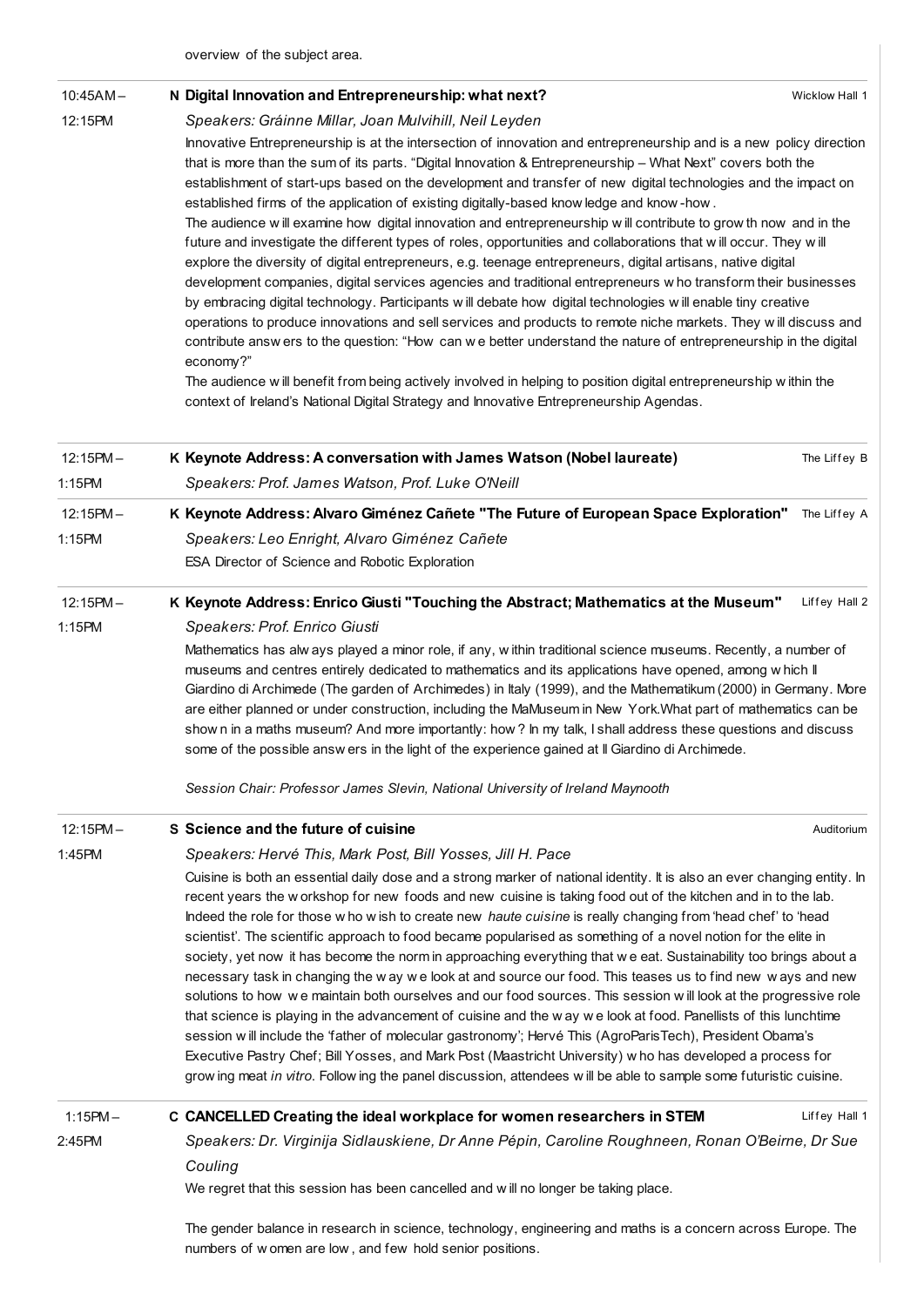Join us for this lively discussion and speaker session, w hich aims to generate a vision of the research environment that w ill enable w omen to participate and progress equally alongside their male colleagues. The benefits of this diverse and thriving research w orkforce w ill be set out.

The empow erment of decision makers, organisational structures, career progression, development and support, and w ork-life balance w ill all be up for debate.

Four expert speakers w ill share their visions of a gender-balanced future in STEM research and identify strategies to transform. The speakers w ill also outline the INTEGER Project, an EC FP7-funded initiative focussing on w omen researchers in STEM.

The session w ill be chaired by Ronan O'Beirne, Director for Learning Development and Research at Bradford College (UK). There w ill be an emphasis on audience participation through hand held voting, open discussion and feedback.

#### 1:15PM – C European Crucible: A catalyst for [inter-disciplinary](http://esof2012.sched.org/event/07a3f006c6f337d649644e51de18de78) innovation and collaboration

2:45PM

Wicklow Meeting Room 1 Speakers: Alan Miller, Quentin Cooper, Ruth Neiland, Sara Shinton, Claire McNulty, Crucible Fellows, Gill Clark

Ever w ondered w hat a biochemist and a mathematician might have in common, or how a social scientist and a particle physicist could w ork together? European Crucible at ESOF is designed to help you find out just w hat great minds and creative thinkers can do w hen they come together!

European Crucible builds on the success of the UK's aw ard-w inning Crucible programme and its pool of multinational, multi-disciplinary researchers from science, technology, engineering, medicine, arts, design, and social and political science. European Crucible invites other talented early stage researchers from across Europe – Europe's 'research leaders of the future' - to come and participate in this session and satellite event to expand their innovative potential, form a collaborative peer netw ork, and address the challenges of proposing new ideas for interdisciplinary research w ith impact!

Innovative, collaborative, inter-disciplinary research is becoming increasingly important to match European research priorities and meet global 'grand challenges'. European Crucible aims to help early stage researchers develop skills, know ledge and connections to enhance their research capacity and impact through interdisciplinary collaborations and know ledge exchange. For ambitious early stage researchers committed to a research career in Europe, European Crucible w ill i) harness skills and aptitudes for interdisciplinary research and innovation; ii) inspire and empow er a netw ork of potential European research leaders and iii) explore and enable collaborative linkages betw een academia, business, policy and the media.

### European Crucible @ ESOF : Satellite Event

European Crucible - A catalyst for inter-disciplinary innovation and collaboration Wednesday, 11th July 2012 – Convention Centre Dublin 10am-12.00 noon - the Ecocem Room. Registration: By registering for our satellite event and conference session (European Crucible), delegates are eligible for a reduced registration rate of €100 incl 23% VAT registration rate. Email: EuropeanCrucible@hw .ac.uk Related w ebsite: Scottish Crucible: http://w w w .hw .ac.uk/scottishcrucible/ Tw itter: Follow European Crucible on Tw itter: https://tw itter.com/EuroCrucible Register using this [link](https://events.conferencepartners.ie/ei/getdemo.ei?id=70&s=_52414C6RH)

The first field asks for an Offer Code to validate the registration – please enter the code: ESOFCRUCIBLE

### 1:15PM – 2:45PM

### S Africa: A scramble for natural resources or knowledge economy [partnerships?](http://esof2012.sched.org/event/f954ca5a9b1d0672c3b71b5c4378dcc4)

The Liffey B

Speakers: Dr. Philip Campbell, Dr Patrice Christmann, Dr Alan Belward, Prof John Mugabe, Prof Roseanne Diab

Africa is a continent rich in natural resources such as oil, gold, timber, diamonds, platinum, uranium and chrome. It has the potential to feed itself and others but the scramble for Africa's riches has often led to mismanagement, environmental degradation, and in some instances, to conflict. A number of important developments are changing the dynamics related to natural resource management and exploitation in Africa. Among these is the determination of a number of African countries to move from a resource-dependent to a know ledge-based economy, leveraging the potential of science and technology to ensure better management and exploitation of resources. The aim is to explore a few pertinent issues in a manner that w ill lead to a better understanding of opportunities and challenges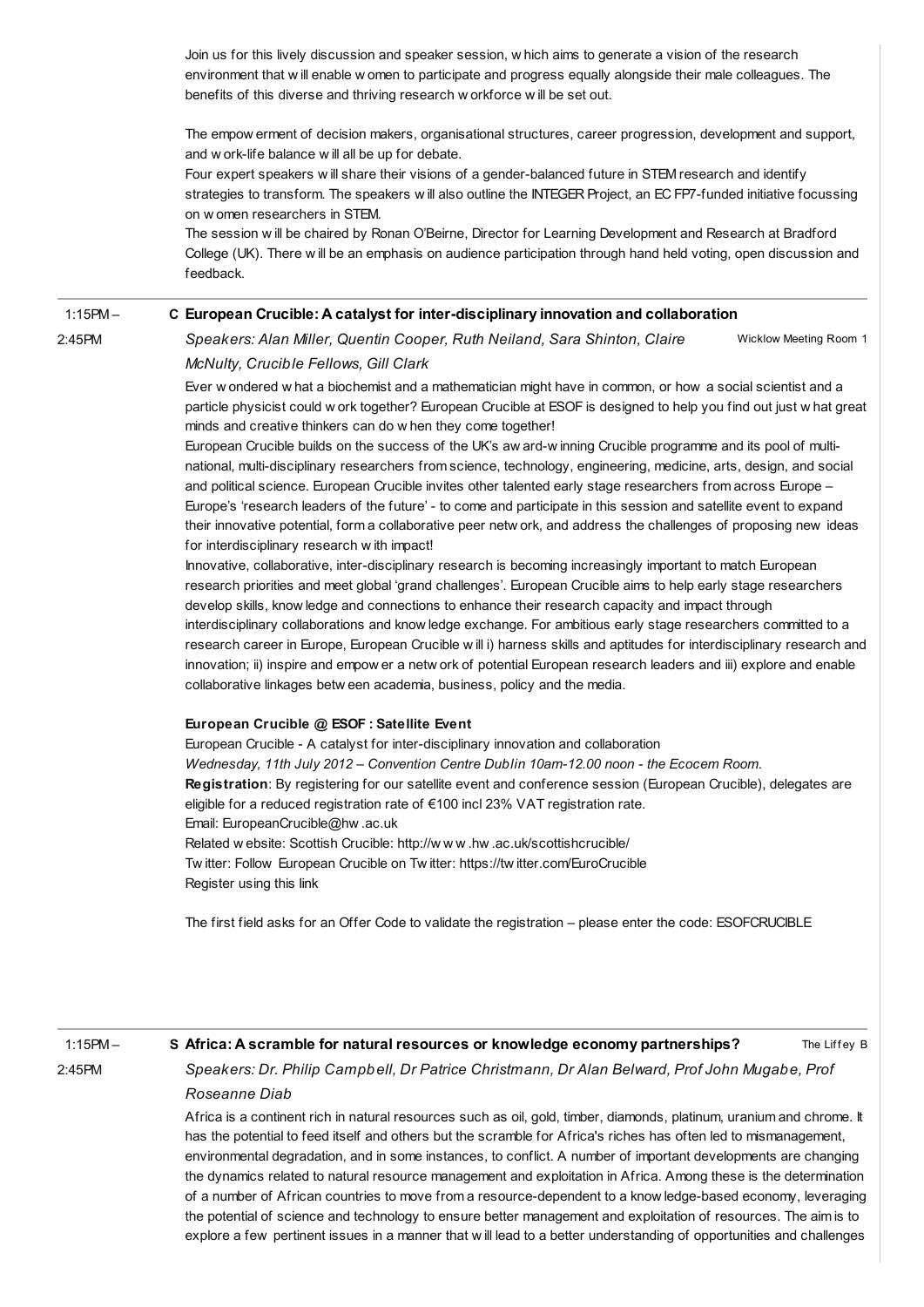to harness S&T cooperation for sustainable development.

| $1:15PM -$ | S Atlantic ocean literacy: a grand challenge                                                                                                                                                                                                                                                                                                                                                                                                                                                                                                                                                                                                                                                                                                                                                                                                                                                                                                                                                                                                                                                                                         | Ecocem Room            |
|------------|--------------------------------------------------------------------------------------------------------------------------------------------------------------------------------------------------------------------------------------------------------------------------------------------------------------------------------------------------------------------------------------------------------------------------------------------------------------------------------------------------------------------------------------------------------------------------------------------------------------------------------------------------------------------------------------------------------------------------------------------------------------------------------------------------------------------------------------------------------------------------------------------------------------------------------------------------------------------------------------------------------------------------------------------------------------------------------------------------------------------------------------|------------------------|
| 2:45PM     | Speakers: Albert Gerdes, Jan Seys, Evy Copejans, Peter Tuddenham, Ana Noronha                                                                                                                                                                                                                                                                                                                                                                                                                                                                                                                                                                                                                                                                                                                                                                                                                                                                                                                                                                                                                                                        |                        |
|            | Building on ocean literacy efforts in the USA and Europe, this session will present some of the science, education<br>and policy facts and challenges to create an Atlantic Ocean literate public, and encourage interdisciplinary<br>contribution, participation, engagement and energy from the session participants. Using the examples of creatures<br>and features of the Atlantic, this session w ill present Atlantic literacy and the w ork to define concepts and issues<br>that are important for all persons connected to the Atlantic Ocean to know and understand.                                                                                                                                                                                                                                                                                                                                                                                                                                                                                                                                                      |                        |
| $1:15PM -$ | S Building a better athlete?                                                                                                                                                                                                                                                                                                                                                                                                                                                                                                                                                                                                                                                                                                                                                                                                                                                                                                                                                                                                                                                                                                         | Wicklow Meeting Room 2 |
| 2:45PM     | Speakers: Werner W. Franke, Michele Garfinkel, Julian Savulescu                                                                                                                                                                                                                                                                                                                                                                                                                                                                                                                                                                                                                                                                                                                                                                                                                                                                                                                                                                                                                                                                      |                        |
|            | Humans have been enhancing themselves throughout human history and have succeeded in living more<br>comfortable and longer lives than their predecessors. But rapidly developing scientific, medical and<br>biotechnological advances are steadily increasing the constellation of abilities and characteristics that may be<br>altered to improve specific abilities, up to and including a person's genetic constitution.<br>This session will focus on an emerging kind of performance enhancement, the so-called "mimetic" doping drugs.<br>They are receptor-binding agents, mimicking know n and established doping mechanisms, in particular for steroid<br>and protein molecules. The speakers in the session will explain the mechanisms of this kind of doping, and<br>discuss the ethical, social, and legal implications for the world of sports and for society. If enhancement in sport is<br>acceptable, w ill it be acceptable for other kinds of human enhancement? What does the acceptance (or rejection)<br>of any enhancement say about human identity and social solidarity? Will enhancement make us happier? |                        |
| $1:15PM -$ | S Emerging therapies for brain and retinal diseases                                                                                                                                                                                                                                                                                                                                                                                                                                                                                                                                                                                                                                                                                                                                                                                                                                                                                                                                                                                                                                                                                  | Wicklow Hall 2A        |
| 2:45PM     | Speakers: Gerald Grant, Shomi Bhattacharya, Peter Humphries, Michael Farrell                                                                                                                                                                                                                                                                                                                                                                                                                                                                                                                                                                                                                                                                                                                                                                                                                                                                                                                                                                                                                                                         |                        |
|            | Diseases of the brain and retina are notoriously difficult to treat. An estimated 98% of EMEA/FDA-approved drugs<br>that could have potential to treat conditions ranging from Alzheimer disease (AD) to Grade IV brain tumours that<br>do not easily cross the blood vessels in the brain and retina. Moreover, as is the case in age-related macular<br>degeneration (AMD), regular and costly injections of therapeutics directly into the globe of the eye carry risks of<br>infection and serious adverse effects.<br>Here, we will present information on the emerging therapies that are being developed here in Ireland, Europe and<br>the US with regard to the treatment of debilitating diseases of the retina such as AMD and retinitis pigmentosa<br>(RP). This session aims to inform the public on how emerging medicines are being developed and the promise that<br>these medicines hold for diseases of the brain and retina.                                                                                                                                                                                      |                        |
| $1:15PM -$ | S Scientists say' but how do they know?                                                                                                                                                                                                                                                                                                                                                                                                                                                                                                                                                                                                                                                                                                                                                                                                                                                                                                                                                                                                                                                                                              | The Liffey A           |
| 2:45PM     | Speakers: Juliet Stevens, Albert Yuan, Alaa Ibrahim, Tracey Brown<br>Every day we are confronted with scientific sounding claims; whether in advertising material, advice columns,<br>campaign statements, public health schemes, common prejudice or celebrity health fads. How do we know what<br>to believe?                                                                                                                                                                                                                                                                                                                                                                                                                                                                                                                                                                                                                                                                                                                                                                                                                      |                        |
|            | Giving people the tools to question pseudo-science and misleading claims, helps people to transcend noise in the<br>debate around a scientific or medical issue. Building on a packed and lively ESOF 2010 session that discussed the<br>role of 'myth-busting' as a w ay to share scientific reasoning, the panel will discuss the importance of<br>communicating not only 'w hat do we know?' but also 'how do we know that?' How can we popularise the<br>universal role of science as a public tool for truth-seeking? Can critical thinking play a role in emerging<br>democracies by creating informed citizens?                                                                                                                                                                                                                                                                                                                                                                                                                                                                                                               |                        |
| $1:15PM -$ | S Water challenges for a changing world                                                                                                                                                                                                                                                                                                                                                                                                                                                                                                                                                                                                                                                                                                                                                                                                                                                                                                                                                                                                                                                                                              | Liffey Hall 2          |
| 2:45PM     | Speakers: Enrique Playan, Luisa Prista, Laura Burke, Damia Barcelo, Durk Krol, Michael Depledge<br>The w orld's population is projected to grow from 6.1 billion in 2000 to 8.9 billion by 2050. Population increase will<br>be dramatic in some urban areas, resulting in escalating demands for food, water supplies and sanitation<br>services. This development implies a greater need for agricultural and urban water, and an increased capacity for<br>treatment of pollutants. Climate change is projected to increase w ater shortages, with more frequent and severe<br>droughts projected for many parts of Europe. Flood hazards are also projected to increase across much of<br>Europe, particularly in its central, eastern and northern parts.<br>These changes present a grand challenge that has outstanding economic, ecological, technological and societal<br>implications. Consequently, action is needed at the European and World level to ensure sustainability of water                                                                                                                                    |                        |

use, to protect life and to fuel w ater technology markets. Multi-disciplinary research, development and innovation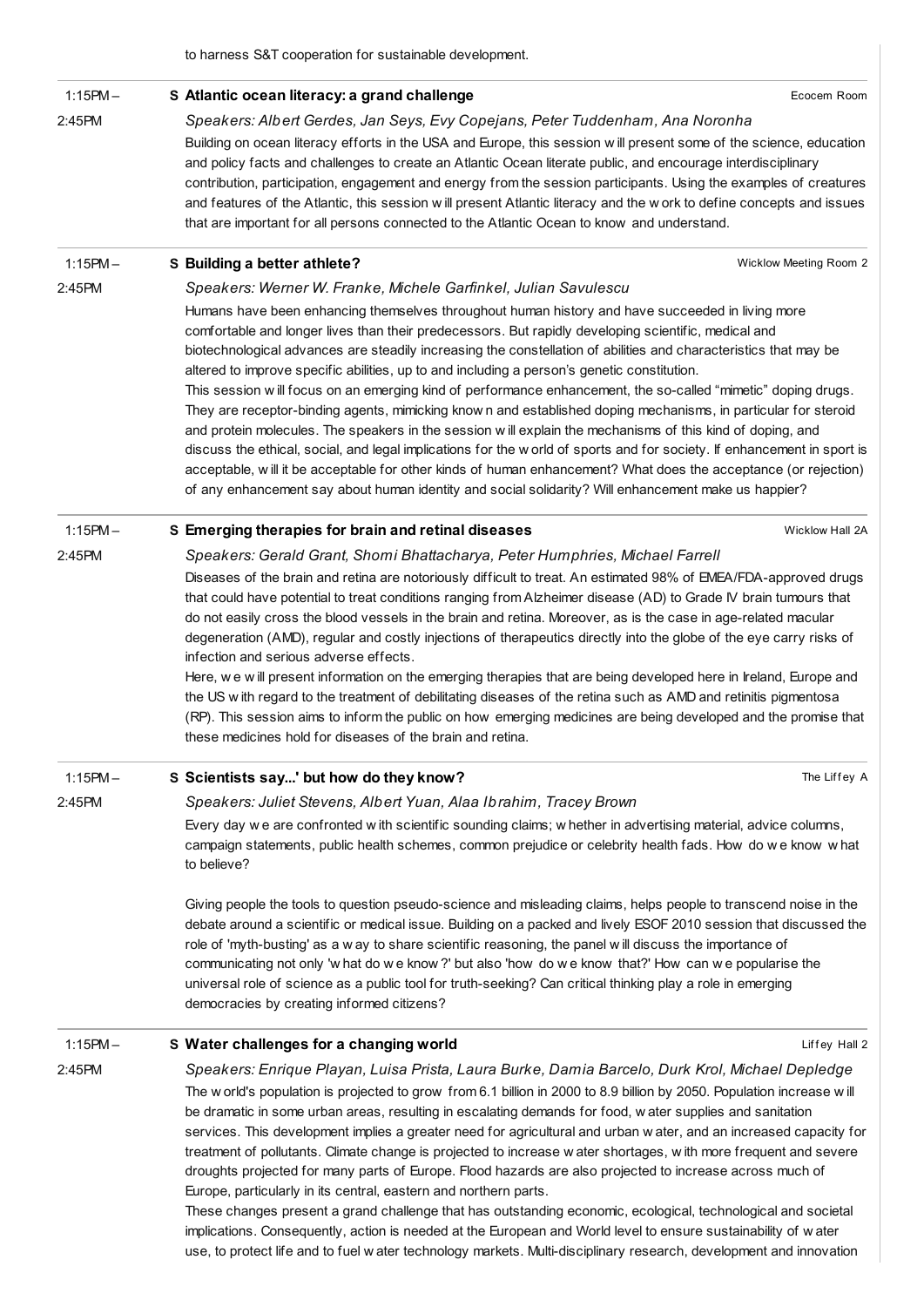are required to generate the know ledge required to address the challenge and to set it in sustainable action.

| $1:15PM -$ | N Partnership Driving Innovation<br>Wicklow Hall 1                                                                                                                                                                                                                                                                                                                                                                                                                                                                                                                                                                                                                                         |
|------------|--------------------------------------------------------------------------------------------------------------------------------------------------------------------------------------------------------------------------------------------------------------------------------------------------------------------------------------------------------------------------------------------------------------------------------------------------------------------------------------------------------------------------------------------------------------------------------------------------------------------------------------------------------------------------------------------|
| 2:45PM     | Speakers: Prof. Mark Ferguson, Michel Goldman, Prof Roger Whatmore, Christian Busch                                                                                                                                                                                                                                                                                                                                                                                                                                                                                                                                                                                                        |
|            | Publicly funded research institutions have broad mandates. The Higher Education sector, in particular, is being<br>asked to deliver education, research and now innovation. Will the sector only truly succeed in generating<br>commercial opportunities through clever partnerships?                                                                                                                                                                                                                                                                                                                                                                                                      |
|            | A panel of speakers will discuss issues around partnerships with business, funding agencies and governments.<br>Examples of public-private partnerships w hich have generated impact will be presented.                                                                                                                                                                                                                                                                                                                                                                                                                                                                                    |
| $1:15PM -$ | N The Invention Convention<br>Wicklow Hall 2B                                                                                                                                                                                                                                                                                                                                                                                                                                                                                                                                                                                                                                              |
| 2:45PM     | The Science to Business Programme at ESOF 2012 provides an unique opportunity for participants to show case<br>creative excellence and ground breaking innovation at the 'Invention Convention', the first of its kind at such a<br>conference. It is a competitive opportunity for 15 people (professionals, innovators, entrepreneurs, Masters<br>students, PhD candidates or Post Docs) to stand on a platform and pitch their innovation in 3 minutes to a panel of<br>distinguished judges comprising of experts from both the academic and business sectors.                                                                                                                         |
|            | The objective of this session is to give delegates with w onderfully creative minds from across the w orld the<br>opportunity to show case their innovation and for their w ork to be recognised as a ground breaking innovation at<br>Europe's largest General Science conference. There are significant prizes available to the winners and outside of<br>the session itself, the 15 finalists will get an opportunity to meet with a select group of successful entrepreneurs<br>and business angels to discuss w ays of commercialising their innovation. This will not only provide a platform for<br>future mentoring but it w ill also introduce innovators to potential investors. |
| $1:30PM -$ | E Alien Deep - premiere of National Geographic documentary<br>Auditorium                                                                                                                                                                                                                                                                                                                                                                                                                                                                                                                                                                                                                   |
| 2:30PM     | Discovery of mid-Atlantic deep-sea Smokers                                                                                                                                                                                                                                                                                                                                                                                                                                                                                                                                                                                                                                                 |
|            | deep sea smoking volcanic vents and three-story chimneys in the mid-Atlantic. A hotbed of evolution in overdrive,<br>the programme show s a site teeming with strange animals that have been living there for thousands of years.                                                                                                                                                                                                                                                                                                                                                                                                                                                          |
| $2:45PM -$ | K Keynote Address: Marcus du Sautoy "The Secret Mathematicians"<br>The Liffey A                                                                                                                                                                                                                                                                                                                                                                                                                                                                                                                                                                                                            |
| 3:45PM     | Speakers: Prof. Marcus du Sautoy                                                                                                                                                                                                                                                                                                                                                                                                                                                                                                                                                                                                                                                           |
|            | Artists are constantly on the hunt for interesting new structures to frame their creative process. From composers<br>to painters, w riters to choreographers, the mathematician's palette of shapes, patterns and numbers has proved<br>a pow erful inspiration. Often subconsciously artists are drawn to the same structures that fascinate<br>mathematicians. Through the work of artists like Borges and Dali, Messiaen and Laban, Professor du Sautoy will<br>explore the hidden mathematical ideas that underpin their creative output but will also reveal that the work of the<br>mathematician is sometimes no less driven by strong aesthetic values.                            |
|            | Session Chair: Brian Trench, Dublin City University                                                                                                                                                                                                                                                                                                                                                                                                                                                                                                                                                                                                                                        |
| $2:45PM -$ | K Keynote Address: Peter Doherty (Nobel Laureate) "Influenza: immunity and other issues" Auditorium                                                                                                                                                                                                                                                                                                                                                                                                                                                                                                                                                                                        |
| 3:45PM     | Speakers: Prof. Peter Doherty                                                                                                                                                                                                                                                                                                                                                                                                                                                                                                                                                                                                                                                              |
|            | Session Chair: Prof. Cliona O'Farrelly, School of Biochemistry and Immunology, Trinity College Dublin                                                                                                                                                                                                                                                                                                                                                                                                                                                                                                                                                                                      |
| $2:45PM -$ | K Keynote Address: Renée Schroeder "RNA as a key molecule for the origin of Life"<br>The Liffey B                                                                                                                                                                                                                                                                                                                                                                                                                                                                                                                                                                                          |
| 3:45PM     | Speakers: Prof. Renée Schroeder                                                                                                                                                                                                                                                                                                                                                                                                                                                                                                                                                                                                                                                            |
|            | RNA molecules display many different functions, from coding mRNAs, catalytic ribozymes to RNAs that regulate<br>gene expression at all levels. I will present our attempts to identify regulatory RNAs that control their own<br>transcription. Using genomic SELEX, we discovered a large number of RNA aptamers in E. coli, yeast and human<br>genomes that function as cis-acting transcriptional silencers.<br>Session Chair: Prof. John Atkins, BioSciences Institute, University College Cork                                                                                                                                                                                        |
|            |                                                                                                                                                                                                                                                                                                                                                                                                                                                                                                                                                                                                                                                                                            |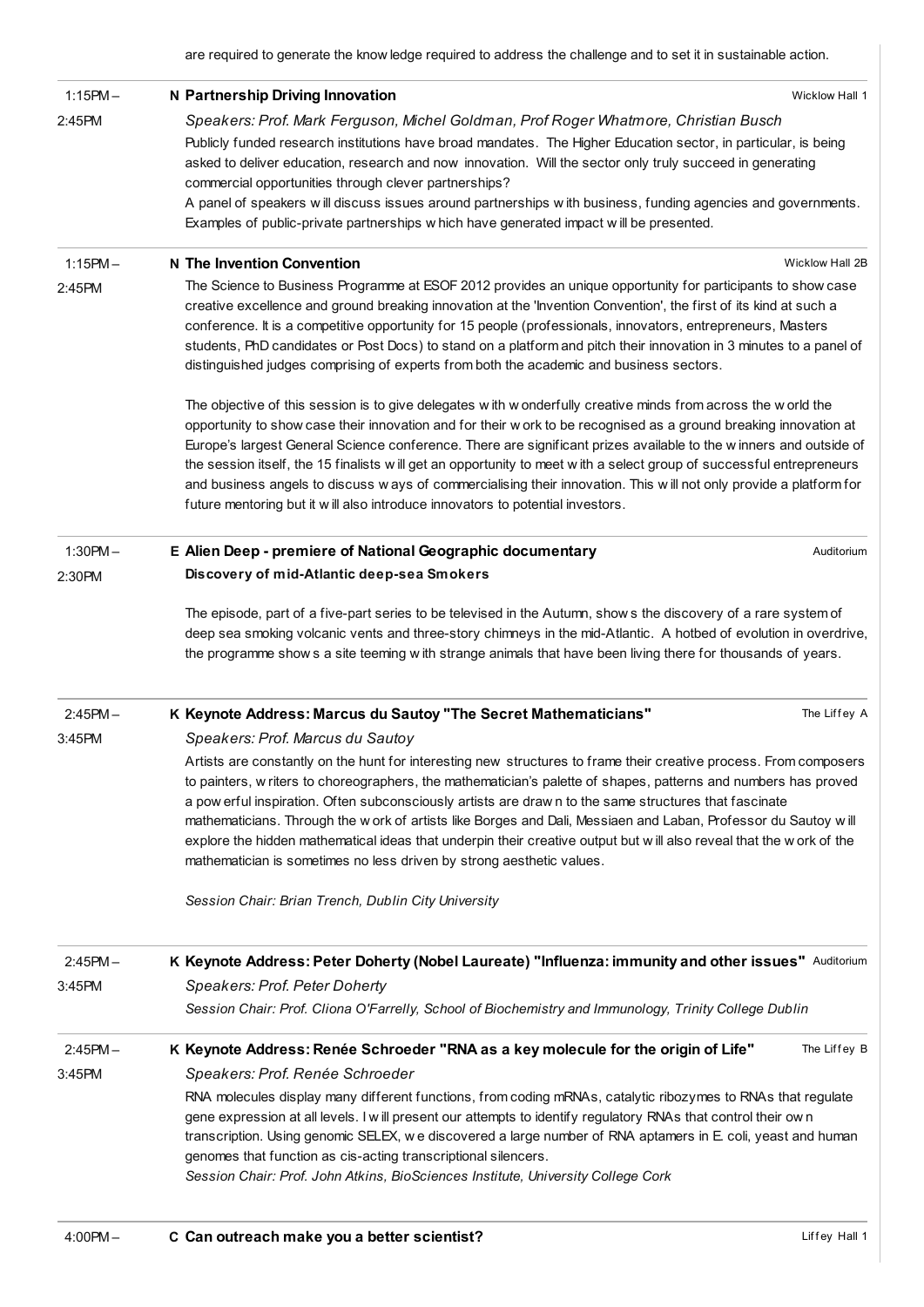### 5:30PM Speakers: Claire Ainsworth, Jon Copley, Helen Goulding, Lena Raditsch

Although most funding agencies and research institutions now recognise the value of engaging the public about scientific research, performing outreach is often regarded as an add-on to a scientist's day job, rather than an integral part of it. Worse, scientists w ho communicate their w ork to the media or the public often encounter the view that these activities somehow make them second-class researchers, or that they are w asting valuable research time.

This w orkshop w ill explore the idea that engaging w ider audiences should be part and parcel of doing science, and that scientists w ho do communicate improve not only their career prospects, but also enrich their research and boost their ability to collaborate, innovate and increase the impact of their w ork.

The w orkshop w ill include short talks illustrating how outreach can synergise w ith research, including a firsthand account from an academic w ho builds public engagement into his field w ork. There w ill also be a series of interactive exercises to help delegates identify outreach opportunities for their ow n research and to start developing the skills needed to realise them.

#### Wicklow Hall 2A 4:00PM – 5:30PM C Engaging in a [researcher's](http://esof2012.sched.org/event/36f328b297942a2777d8accb07f5249c) career in the 21st century Speakers: Conor O'Carroll, Anil Kokaram, Maxime Durka, Suman-Lata Sahonta, Silvia Giordani, Dr.

### Daniel Funeriu

Research, especially in Europe, never offered so many opportunities as now adays. How ever, the competition for rew arding careers has never been so fierce. The economic austerity is also affecting research funding and career opportunities in some countries. As a consequence, w hereas it may be exciting to engage in a research career it carries risk like research itself.

In this session panellists will share their perception on the challenges for a scientist engaging in a research career now adays. They w ill also provide clues on w hat they believe are the ingredients to a successful career (legal environment, education, international mobility, good netw orking opportunities, interdisciplinary, collaboration w ith businesses, pathw ays from academia to business, and passion for science…).

Through their experiences, the former Marie Curie fellow s w ill explain how the mobility fellow ship helped develop their career. Each of the panellists' profiles illustrates how mobility and training can contribute to a successful career.

### 4:00PM – E Dr Paul Janssen Award for [Biomedical](http://esof2012.sched.org/event/f51ad6db736b15db896974900e43d2f1) Research

5:30PM

## Speakers: Seema Kumar, Victor Ambros

The Dr. Paul Janssen Aw ard for Biomedical Research aims to extend the legacy of Dr. Paul Janssen by honouring the w ork of an active scientist in academia, industry or a scientific institute.

The aw ard w as created in honour of Dr Paul Janssen by Johnson & Johnson in 2004 with the follow ing goals:

To honour the memory of Dr. Paul, his dedication to excellence and his leadership of young scientists. To promote, recognize and rew ard passion and creativity in biomedical research. To underline Johnson & Johnson's commitment to scientific excellence in the advance of healthcare know ledge w hile fulfilling its responsibility in the community.

http://w w w [.pauljanssenaw](http://www.pauljanssenaward.com/) ard.com

4:00PM –

5:30PM

### S A gallery of monsters: fractals in finance, biology and [engineering](http://esof2012.sched.org/event/8bd9b26aac6d2cd86c9362505a6051c7)

Ecocem Room

Wicklow Meeting Room 2

Speakers: Richard Hudson, Bernard Sapoval, Marc-Olivier Coppens, Richard Olsen

What is the shape of a mountain? A tree? The coast of Britain? A stock chart? A computer file? Thirty years ago, a book appeared that linked all these seemingly disparate phenomena by a common mathematics, called fractal geometry. It brought together a w ide range of old and new mathematical phenomena previously regarded as, in the w ords of physicist Freeman Dyson, 'a gallery of monsters'. Since then, fractals have spread into nearly every field of research: geology, economics, biology, information technology, hydrology, and even cosmology. This session, w ith some of the leading proponents of the field, explores the present and future development of fractals on the 30th anniversary of its founding. Mandelbrot died in October 2010, but research in the field continues. The panel includes some of the key students and colleagues of Mandelbrot, in an entertaining and provocative tour horizon of the discipline and its future prospects. A background briefing document on fractals, w ith links to more information, w ill be available for participants.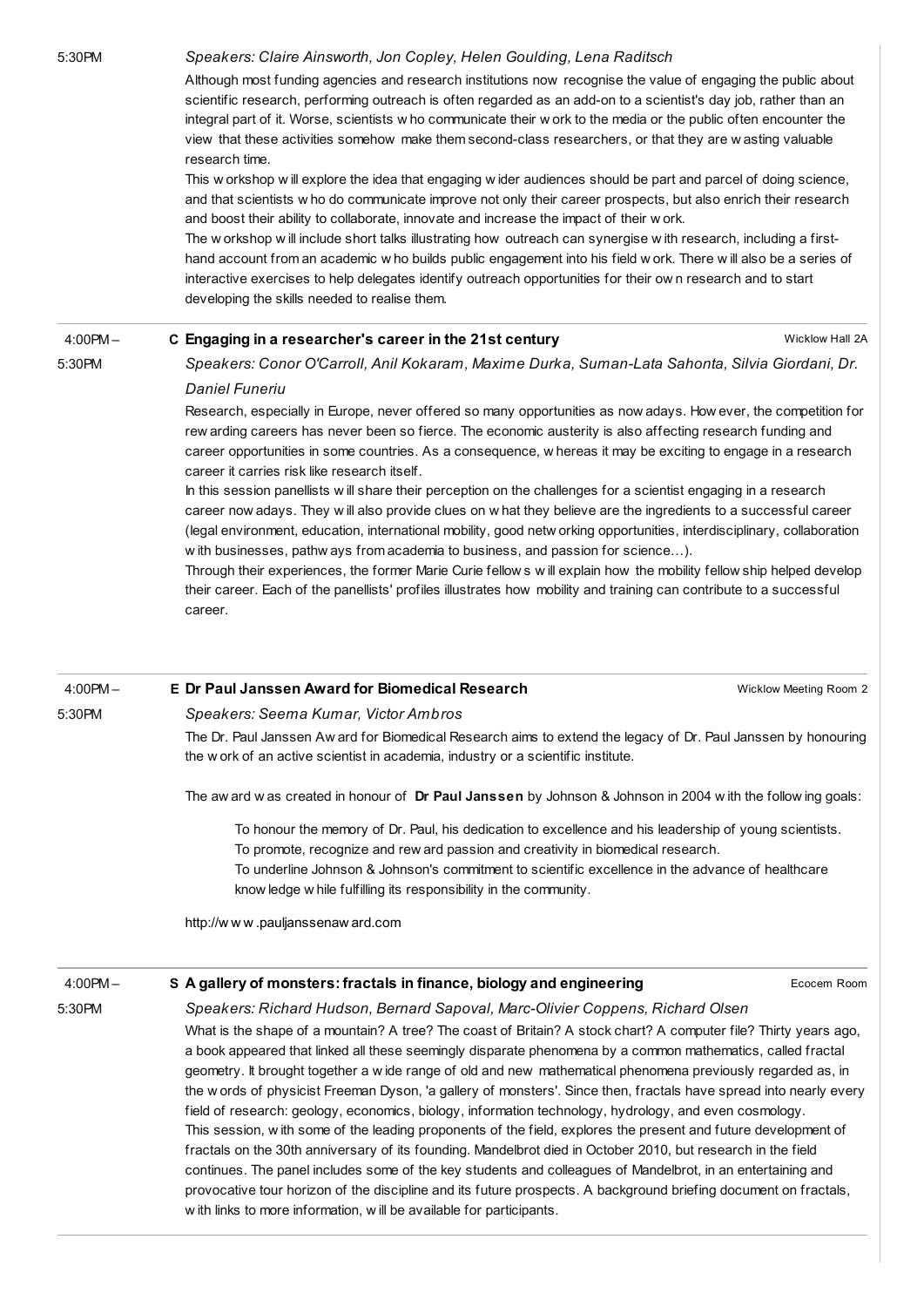4:00PM –

### 5:30PM

### S Is science journalism dead or does it just smell funny?

The Liffev B Speakers: Brian Trench, Wolfgang Goede, Elisabetta Tola, Vesa [Niinikangas](http://esof2012.sched.org/event/e551107302ac43ef9b3f4b83cc63bd33)

The Liffey A

Liffey Hall 2

This round table debate on the current standing of science journalism includes a panel of experienced journalists, some w ith decades of specialist involvement in science journalism, and all w ith strong view s and concerns on science journalism. Among the issues affecting the health of science journalism to be considered in this debate are:

Increasing direct communication to the public by scientific bodies that is tending to reduce the need for journalist intermediaries,

Proliferation and diversification of internet new s and commentary blurring the distinctions betw een professional, independent reporting and amateur and partisan coverage,

Grow ing perception that the routines of established science journalism are w orn-out and that science reporting is too vulnerable to claims of 'breakthrough' and 'w orld-first',

Reduction in specialist staff science journalists due to financial pressures on many media and the restructuring of employment as largely casual, desk-bound and generalist,

Increasing exposure of generalist journalists to topics w ith important scientific dimensions (e.g. epidemics, pandemics, ash clouds, extreme w eather, w ater stress).

#### 4:00PM – S Sleep and [depression](http://esof2012.sched.org/event/15ff30eeb238c879970e60d52e8669e8)

5:30PM

Speakers: Axel Steiger, Peter Meerlo, Johannes Beck, Francesco Benedetti, Tarja Stenberg Impaired sleep is both a major risk factor and a key symptom of depression, w hich is an increasing health problem. In Europe the number of depressed patients amounted to 21 million in 2004. Total costs of depression w ere estimated to be \$118 billion. Even modest improvements in the efficiency of treatment of depression w ould be beneficial.

Most antidepressants modulate sleep, particularly by suppressing REM sleep. Tw in studies have show n that poor sleep quality predisposes people to initiation of depression. In light of these results it is reasonable to hypothesise that by improving sleep w e could also alleviate depression.

New studies suggest that physical activity is an intervention, w hich helps to moderate depressive symptoms by improving sleep. As a paradox sleep deprivation exerts antidepressive effects in many patients. In this session the complex relationships betw een sleep patterns and clinical depression are explored.

#### 4:00PM – S Turing's Legacy: From the Science of [Computation](http://esof2012.sched.org/event/c7c540810f30dba6e94c6de5049e8501) to Machines that Think

5:30PM

Speakers: Prof. Marcus du Sautoy, Prof. Mark Keane, Dr Freddy Lecue, Prof. Dermot Moran Alan Turing is w idely regarded as the father of Computer Science. Working w ith the first electronic programmable computing device -- the Collossus -- at Bletchey Park in WWII, he w as one of the code-breakers w ho cracked the Engima machine used by the German military. He w as also responsible for informing the debate on how w e could ever determine w hether "Machines can Think". Turing's answ er w as the so-called Turing Test, that if the machine could pass itself off as a person in some extended interaction then w e w ould have to admit that it w as effectively indistinguishable from a person and, therefore, could think.

On the centenary of his birth it is fitting to re-assess Turing's Legacy. Given the major advances in computing technology from the 1016 factor increase in computational pow er, to the development of highly advanced softw are systems, to the assembly of vast repositories of information both on and off the internet, it is timely to ask how Turing's view s have impacted our understanding of computation and human intelligence. This session w ill assess this question from the perspectives of Computer Science, Mathematics, Cognitive

Science and Philosophy.

From the Computer Science perspective, Dr. Freddy Lecue (IBM) w ill discuss one of the most advanced artificial intelligence systems --- the IBM Watson system -- relating its success on the Jeopardy! general know ledge TVgame show .

From the Mathematics perspective, Prof. Marcus du Sautoy (Oxford University) w ill relate the mathematical origins of Turing's conception of computation.

From the Cognitive Science perspective, Prof. Mark Keane (University College Dublin) w ill show how aspects of human decision making (in buying shares) and creativity (in draw ing analogies in Science) can all be cast as varied forms of computation.

From the Philosophical perspective, Prof. Dermot Moran (University College Dublin) w ill discuss the conditions under w hich something like the Turing Test could ever be accepted.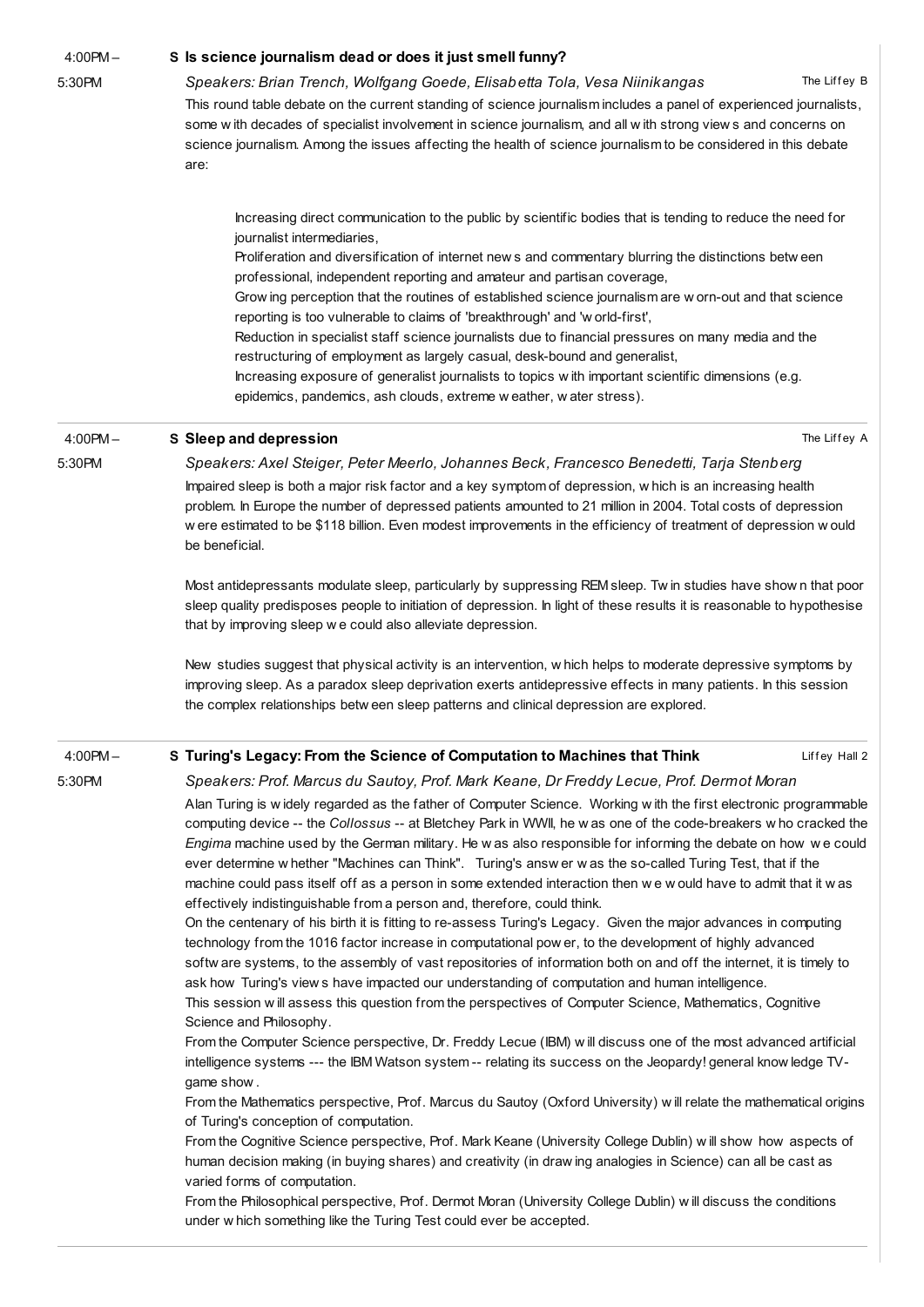4:00PM –

5:30PM

### N What are the important criteria for successful open [innovation?](http://esof2012.sched.org/event/7c6f82fd731491dc4444de60b1dcb85c)

Wicklow Hall 1 Speakers: Rick Wielens, Cynthia R. McIntyre, Gunnel Gustafsson, Rolf Annerberg, Michael Evan Goodsite, Bjørn-Ola Linnér, Tom Anders Stenbro

How can research contribute to Open Innovation in business development?

The session gives an overview of Open Innovation w ith examples introduced by two main speakers. A case study from the insurance industry w ill be presented. The industry is experiencing increased costs caused by increasingly unstable w eather conditions, flooding and erosion. Contact w ith researchers resulted in a unique collaboration betw een insurance and research sectors using advanced climate modeling. A user-friendly online tool is being developed w hich home ow ners, companies and municipalities can make use of in order to secure homes and plan for future building sites. The project is hosted by NORD-STAR, a Nordic Centre of Excellence on strategic adaptation research, and part of the Nordic Top-level Research Initiative, the largest research and innovation initiative to date w ithin the framew ork of the Nordic collaboration. A round table discussion w ith introductory speakers, invited participants and the audience w ill address various

aspects of open innovation.

#### 4:00PM – P North America & Europe [Symposium:](http://esof2012.sched.org/event/2c68f1313288255151b0007a3a39c94f) The Atlantic - a Shared Resource

6:00PM

## Speakers: Prof. Michael St John, Dr. Michael Crosby, Robert-Jan Smits, Dr Peter Heffernan

The Atlantic Symposium w ill feature four keynote speakers, tw o from Europe and tw o from the USA, w ho w ill set the scene for an Expert Panel Discussion involving the keynote speakers and distinguished leaders in the field of marine sciences from Europe and United States. The Symposium w ill explore the historical, cultural and scientific links across the North Atlantic Ocean, our current know ledge of how the Atlantic ecosystem functions, the marine economic, social and environmental challenges and opportunities w e face and the benefits of cooperation.

Auditorium

### Keynote Presentations

The Atlantic Ocean - how it works: presenting our understanding of the Atlantic ecosystem, its evolution, hydrodynamics and ecology.

Keynote Speaker: Prof Michael St John, Technical University of Denmark.

The Atlantic Resource Base: describing the socio-economic and environmental resource base, including climate change impacts, w hich affect both today and likely future experiences of ordinary citizens. Keynote Speaker: Dr Michael Crosby, MOTE Marine Laboratory, Florida, USA.

Opportunities for Scientific Collaboration: exploring the opportunities and benefits of co-operation across the Atlantic in the areas of science, technology and innovation.

Keynote Speaker: Mr Robert-Jan Smits, Director General, Research and Innovation, European Commission.

### Panel Discussion

Chair: Dr Peter Heffernan, CEO, Marine Institute, Ireland.

### The four Keynote Speakers will be joined by:

Dr David Conover, Director, Division of Ocean Sciences, National Science Foundation, USA.

Prof James J. McCarty, Alexander Agassiz Professor of Biological Oceanography, Harvard University, USA. Dr Scott Glenn, Professor of Physical Oceanography, Rutgers University, Institute of Marine and Coastal Sciences, USA.

Dr Sybille van den Hove, Visiting Professor, University of Barcelona, member of the Scientific Committee of the European Environment Agency (EEA).

### Auditorium 6:00PM – 7:00PM K Keynote Address: Maj. Gen. Charles F. Bolden Jr. "NASA and a New Era of Space [Exploration"](http://esof2012.sched.org/event/83ef95e55be73c05e07b0f2dfd3d24f7) Speakers: Maj. Gen. Charles F. Bolden, Jr Session Chair: Dr. Peter Gallagher, Astrophysics Research Group, Trinity College Dublin

## JULY 13 • FRIDAY

| $8:00AM -$ | C How to make a successful transition from academia to industry                                | Liffey Hall 1 |
|------------|------------------------------------------------------------------------------------------------|---------------|
| 9:30AM     | Speakers: John Walsh, Anita Maguire, Patricia Reilly, Gregory Sorensen, Leonard Hobbs, Jacques |               |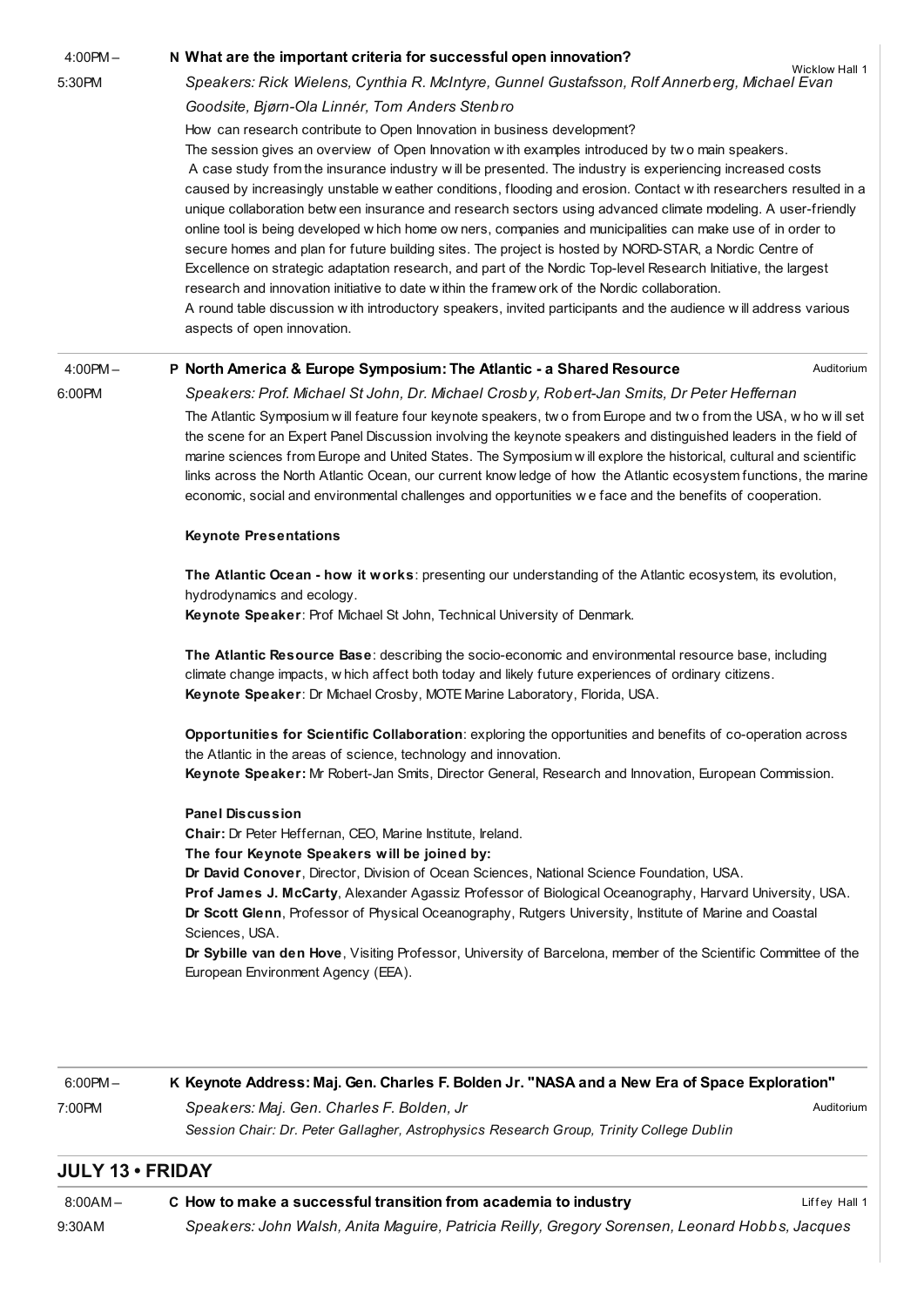### Bittoun, Karen Power

As the number of PhD graduates w orldw ide continues to increase the percentage of graduates w ho can remain w ithin the academic system has greatly reduced. As such, there is an increasing pool of highly qualified postdoctoral researchers looking tow ards alternative careers. It is envisaged that many of these positions w ill be in industry. How ever, the number of PhD graduates currently moving to industry appears to be very small. In order to increase this number and to facilitate easier transition from academia to industry there is a need for increased interaction and discussion betw een academic institutions and industry. This w ill inform potential employers of the transferrable skills acquired during a doctoral degree and also inform academic institutions as to how to build career development appropriate to the needs of industry into PhD programmes tow ards the needs of industry. There is also considerable scope for increased PhD programmes run jointly betw een academia and industry. This session w ill commence w ith contrasting perspectives from a number of stakeholders (academia, industry, policy and a PhD graduate) on their view s of the problems as w ell as the potential opportunities in moving from academia to industry. The first part of the session w ill serve to frame the issue and w ill be follow ed by an interactive panel discussion of the issues highlighted w ith questions from attendees. Interactive discussion w ill help to highlight the potential value of PhD trained researchers to the industry sector w hile providing academic institutions and researchers w ith a more clearly defined focus on the additional skills or training that w ould make PhD graduates more suitable for industry. The list of proposed panellists w ill allow for discussion of the issues not only at a national level but also in Europe and the US.

#### $8:00AM -$ S Beyond the Arab Spring: science and [innovation](http://esof2012.sched.org/event/0c3f282b53d1f0e5654483e1b06d1089) in the Islamic world

Wicklow Hall 2A

## Speakers: Ehsan Masood, Michael Bond, Priya Shetty

9:30AM

As the w ider w orld w atches the social and political shifts in the w ake of the Arab Spring, the scientific community is looking to the rapid developments in the science, technology and innovation sectors in the Islamic countries of the Middle East and beyond. Countries such as Saudi Arabia and Qatar are pouring natural resource w ealth into universities and technology parks. But it is not just hydrocarbon-rich countries that are striving to make the move tow ards know ledge-based economies. Pakistan established over 50 new universities betw een 2002 and 2008. In Egypt, the new Library of Alexandria is an example of a w orld-class teaching and research institution that has developed independently of the university system.

The Atlas of Islamic World Science and Innovation Project is being coordinated by a unique collection of international partners and is examining the past and future of the STI systems of Islamic countries. This is a time of rapid development in modern science and one that presents many opportunities to establish new and fruitful international collaborations for Europe and the rest of the w orld.

| $8:00AM -$ | S How can technology transfer drive innovation?                                                                                                                                                                                                                                                                                                                                                                                                                                                                                                                                                                                                                                                                                                                                                                                                                    | The Liffey A           |  |
|------------|--------------------------------------------------------------------------------------------------------------------------------------------------------------------------------------------------------------------------------------------------------------------------------------------------------------------------------------------------------------------------------------------------------------------------------------------------------------------------------------------------------------------------------------------------------------------------------------------------------------------------------------------------------------------------------------------------------------------------------------------------------------------------------------------------------------------------------------------------------------------|------------------------|--|
| 9:30AM     | Speakers: Richard Hudson, Giancarlo Caratti, Gernot Klotz, Salvatore Tatarella, Erik Arnold<br>Despite the widespread rejection of the 'linear model' of innovation, policy often continues to build on linear<br>thinking. Thus, the idea that 'making better use of publicly funded R&D is a significant problem' in Europe underpins<br>aspects of the 'Innovation Union' flagship of the Europe 2020 Strategy.                                                                                                                                                                                                                                                                                                                                                                                                                                                 |                        |  |
|            | The 'Technological Impacts of Know ledge Transfer from Public Research Organisations' project of the Science<br>and Technology Options Assessment Panel of the European Parliament w as conceived to deepen understanding<br>of policy options for know ledge interchange. It explores the mechanisms of mutual influence and exchange that<br>should underpin institutional 'know ledge transfer' strategies as well as trade-offs between formal technology<br>transfer and other forms of research-industry cooperation.                                                                                                                                                                                                                                                                                                                                        |                        |  |
| $8:00AM -$ | S Research Integrity: Developing codes of conduct for researchers                                                                                                                                                                                                                                                                                                                                                                                                                                                                                                                                                                                                                                                                                                                                                                                                  | Wicklow Meeting Room 2 |  |
| 9:30AM     | Speakers: Pieter Drenth, Melissa Anderson, Maura Hiney, Sabine Kleinert, Nicholas Steneck                                                                                                                                                                                                                                                                                                                                                                                                                                                                                                                                                                                                                                                                                                                                                                          |                        |  |
|            | Research is a grow ing area for professional employment throughout the w orld and its continued grow th of and<br>respect as a profession rests first and foremost on its integrity. This session deals with the development of<br>research standards in the form of codes of conduct and other best practice guidelines for researchers.<br>Most researchers and research organisations believe that self-regulation is essential to the promotion of integrity<br>in research, but self-regulation cannot succeed w ithout common standards of behaviour. A number of codes<br>have and are being developed.<br>The aim of the session is to provide the essential background for a vigorous debate within the audience about the<br>desirability of regulation and self-regulation through the establishment of internationally accepted norms of<br>behaviour. |                        |  |
| 0.0011     | C. Caisatific cabics for European poliou                                                                                                                                                                                                                                                                                                                                                                                                                                                                                                                                                                                                                                                                                                                                                                                                                           | $TL = 1.222R$          |  |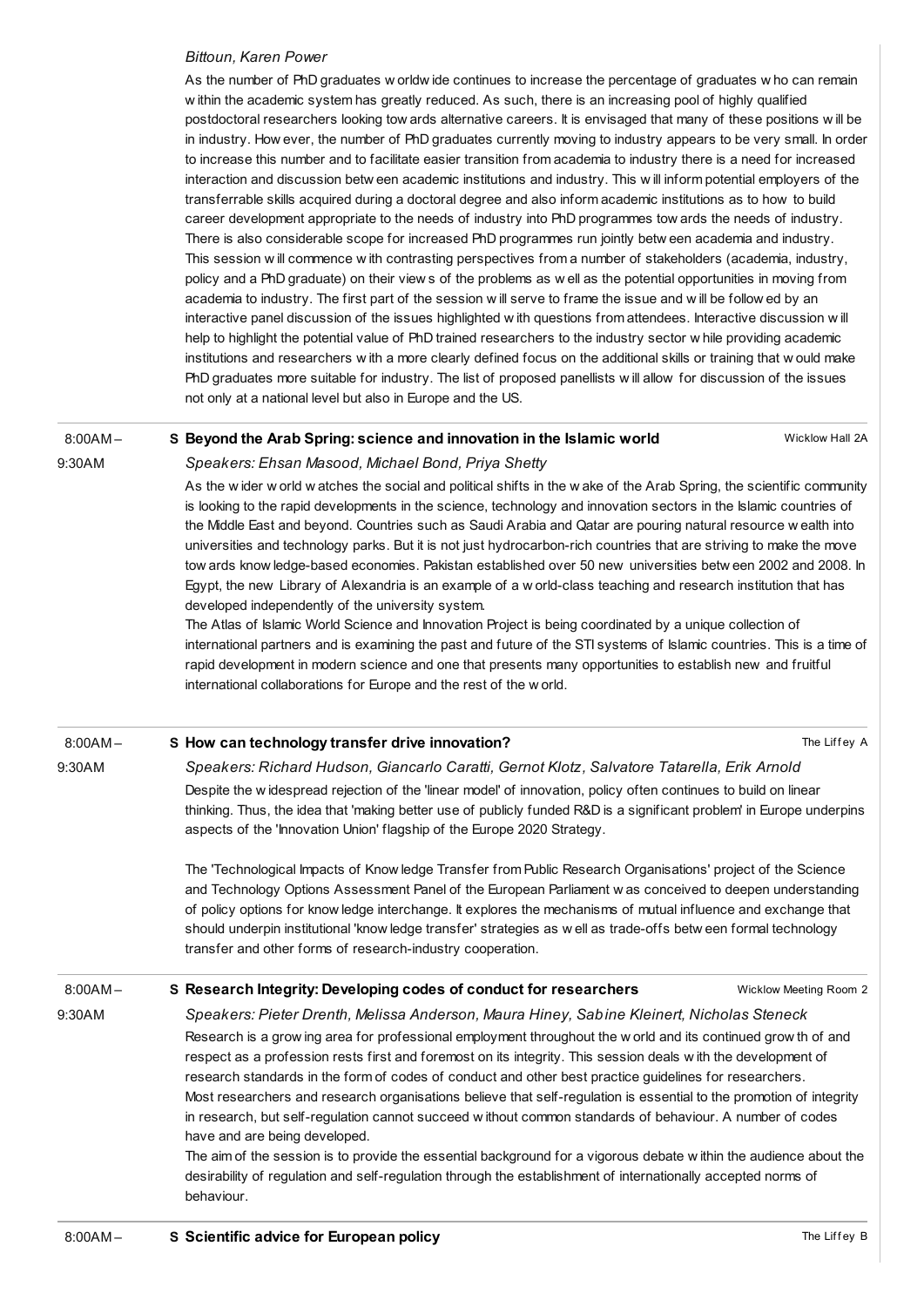9:30AM Speakers: Tracey Brown, Dr Milagros Candela, Prof. Nils Stenseth, Prof. Patrick Cunningham, Prof. Anne Glover, Prof. Sir Peter Gluckman

> Global challenges call for sound scientific advice at the highest level and often at the cutting edge. In 2009 President Barroso announced the creation of the role of an EU Chief Scientist and Professor Anne Glover w as appointed to the role in November 2011. An audience, including invited questioners, w ill ask this experienced panel of scientific advisors and policy-makers to discuss the role of scientific advice for Europe and debate its challenges: w hat opportunities does the existence of an European Chief Scientist provide for the coordination of scientific advice and improving its effectiveness, in the face of urgent and emerging situations - from flu outbreaks to food safety, and volcanic ash to radiation? How can scientific scrutiny of new legislation be improved? What can member states do to contribute to the evidence base for European policy making? Audience and panellists w ill set out w hat the next steps should be.

#### Liffey Hall 2  $8:00A M -$ S The Future of [Innovation](http://esof2012.sched.org/event/bc5306c613ee4770c2e778e31dc4e0f4) Policy – Forging Policy in Uncertain Times

9:30AM

Speakers: John Bell, Martin Shanahan, Sean Sherlock T.D., Ken Guy, Brian MacCraith A paradigm shift is underw ay on the part of many governments around the w orld as to the proper balance betw een government and the market. The 2008 Financial Crisis has acted as a catalyst for challenging the consensus among w estern policymakers that markets lead w hile governments follow . Internationally, governments are also realising that a hands-off approach w ill simply not be sufficient to address some of the w orld challenges (climate, energy, food etc.) that face us and that much more interventionist measures w ill be needed. One area in w hich the sw itch to a more hands-on approach from governments can be seen most clearly is in the area of innovation policy w here the search is on for w ays in w hich governments can more effectively prioritise support for research, development and innovation (RDI). Such so-called 'smart specialisation' strategies encourage each country or region to identify its best assets and potential in order to concentrate its resources on a limited number of priorities w here it can really develop excellence, generate economic returns, and compete in the global economy. This session w ill examine the current state of play in Ireland's RDI policy, including the recent Irish prioritisation exercise around State investment in research and development and the challenges and opportunities that this new paradigm presents.

#### 8:00AM – S The Young Academy [movement](http://esof2012.sched.org/event/d57ff29665fd03e602866b6496d124c0)

9:30AM

Speakers: Anna Sjöström Douagi, Nitsara Karoonuthaisiri, Martin Wilmking, Prof. Torsten Nils Wiesel, Helene Andersson Svahn

Wicklow Meeting Room 1

Ecocem Room

Young academies are currently formed all over the w orld. These are groups of excellent young scientists w ho get together in order to act across disciplinary borders and create voices of young researchers. This creates dynamic and creative groups w ith great potential, w hich may be w ell suited to help finding possible solutions to the future grand challenges w hich badly needs new w ays of thinking and real multidisciplinary collaborations. Die Junge Akademie in Germany w as established in 2000 and has been a source of inspiration for other young academies to be established w orldw ide. In 2010 a Global Young Academy w as started and in 2011 a Young Academy w as established in Sw eden.

This session w ill put the movement of young academies in a global perspective and discuss if the young academies are filling an existing gap and w hat should be their role and function in the future? What can the Young Academies contribute w ith and w hat is their unique role?

### 8:00AM –

9:30AM

### S Urban [sustainability:](http://esof2012.sched.org/event/dd7f27ee7393ca929a5e49d31f12ef91) Homo urbanis and crucibles of the future

Speakers: Brian Donnellan, John Tierney, Rob Kitchin, Lisa Wälitalo, David Boundy For the first time w e have entered an urban age in w hich most of our species now live in cities. By 2050 it is predicted that 75% of us w ill live in cities. These cities are home to 'homo urbanis' and are the crucibles of the future. The number of 'smart cities' that seek to address sustainability goals is increasing, but w hat can be

missing is a comprehensive, systematic and holistic approach to the challenge. The focus of this session w ill be on climate change and resource depletion. We w ill review w hat w e have learned about the challenges associated w ith urban sustainability to-date and apply that learning to the sustainability challenges facing us.

Participants w ill be challenged to focus on the practical implementation issues surrounding urban sustainability initiatives, the challenges associated w ith diverse stakeholder engagement and the emerging technologies that hold the promise of breakthroughs in sustainability and better quality lives for all.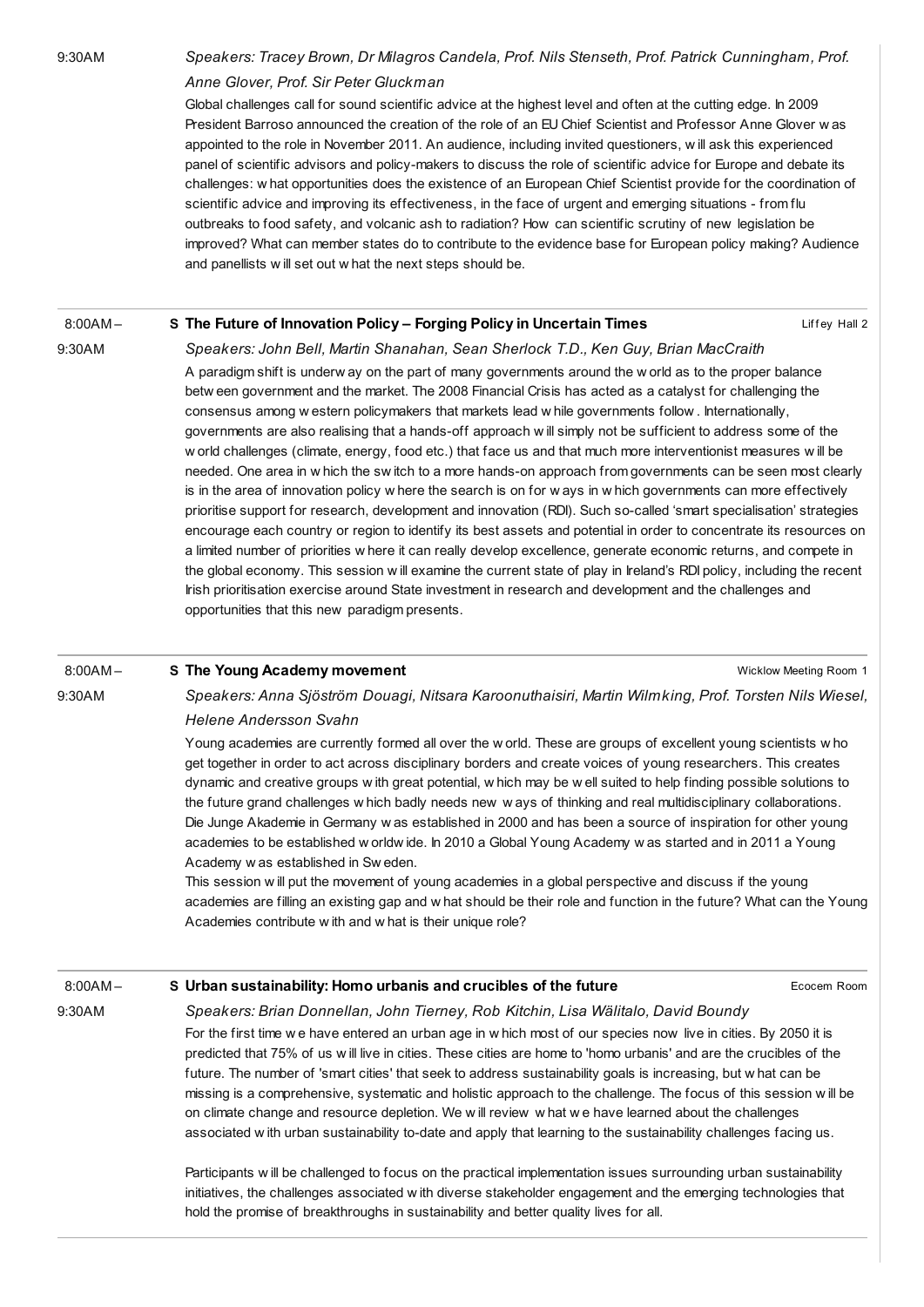| $8:00AM -$  | N Master Class: Bringing Research to Market                                                                                                                                                                                                                                                                                                                                                                                                                                                                                                                                                                                                                                                                                                                                                             |  |  |
|-------------|---------------------------------------------------------------------------------------------------------------------------------------------------------------------------------------------------------------------------------------------------------------------------------------------------------------------------------------------------------------------------------------------------------------------------------------------------------------------------------------------------------------------------------------------------------------------------------------------------------------------------------------------------------------------------------------------------------------------------------------------------------------------------------------------------------|--|--|
| 9:30AM      | Wicklow Hall 1<br>Speakers: Brian Kelly, Jean-David Malo, Elisabet Litsmark Nordenstam                                                                                                                                                                                                                                                                                                                                                                                                                                                                                                                                                                                                                                                                                                                  |  |  |
|             | Workshop theme: "A 90 minutes guide on everything you should consider when starting a business"<br>To stay competitive globally and improve the quality of life of the citizens, Europe needs rapidly to improve the<br>capacity to turn research into new and better products and services. We need to foster a culture of innovation                                                                                                                                                                                                                                                                                                                                                                                                                                                                  |  |  |
|             | and entrepreneurship and support the transfer on know ledge and skills.                                                                                                                                                                                                                                                                                                                                                                                                                                                                                                                                                                                                                                                                                                                                 |  |  |
|             | This workshop will build on the philosophy of a Master Class, having talented pupils being coached by<br>experienced Masters in front of an audience. Here, two successful entrepreneurs acting as Masters will coach<br>four Marie Curie grantees having exciting research results for which they w ant to explore business opportunities.<br>On stage, "pupils" will present their story and issues they w ant to get feedback on. This could include "how to<br>attract venture capitalists; how should I proceed to bring my idea to the market" or "how do I best market my<br>product?" The Masters will share their experiences and give concrete advice aiming at improving the business<br>opportunities.                                                                                      |  |  |
|             | The audience will be encouraged to actively intervene with questions. After the workshop each participant will<br>leave with new know ledge how to start and develop business, an increased network and, maybe most important,                                                                                                                                                                                                                                                                                                                                                                                                                                                                                                                                                                          |  |  |
|             | the courage to continue exploring possibilities to bring research to market!                                                                                                                                                                                                                                                                                                                                                                                                                                                                                                                                                                                                                                                                                                                            |  |  |
| $8:00AM -$  | E "Eye of the Sky" Photographic Exhibition<br>3rd Floor Foyer                                                                                                                                                                                                                                                                                                                                                                                                                                                                                                                                                                                                                                                                                                                                           |  |  |
| 6:00PM      | As a contribution to the ASEAN-EU Year of Science, Technology and Innovation 2012, the photographic exhibition<br>"Eye of the Sky" show dramatic satellite images of Southeast Asia from the German Aerospace Center (DLR). The<br>pictures illustrate the fast pace of transformation of natural landscapes by human activity.                                                                                                                                                                                                                                                                                                                                                                                                                                                                         |  |  |
|             | Science addresses the challenges posed by this transformation by developing sustainable land use systems,<br>efficient w ater technologies, risk and disaster management concepts, exploring renew able energy sources and<br>planning the city of tomorrow. To highlight the ever closer cooperation betw een Southeast Asia and Europe, all<br>images are linked to actual joint research projects, funded by either the Federal Ministry of Education and<br>Research (BMBF) in Germany or the EU-FP7-programme.                                                                                                                                                                                                                                                                                     |  |  |
|             | "Eye of the Sky" w as created so that the wider public could enjoy the beauty of nature and be informed about the<br>advancement of scientific collaboration betw een Southeast Asia and Europe.                                                                                                                                                                                                                                                                                                                                                                                                                                                                                                                                                                                                        |  |  |
| $9:30AM -$  | K Keynote Address: Máire Geoghegan-Quinn "Collaboration, competition, connection - evidence of                                                                                                                                                                                                                                                                                                                                                                                                                                                                                                                                                                                                                                                                                                          |  |  |
| 10:30AM     | intelligent design in European science policy?"<br>Auditorium                                                                                                                                                                                                                                                                                                                                                                                                                                                                                                                                                                                                                                                                                                                                           |  |  |
|             | Speakers: Máire Geoghegan-Quinn, Prof. Torsten Nils Wiesel, Dr. Subra Suresh, John Herlihy                                                                                                                                                                                                                                                                                                                                                                                                                                                                                                                                                                                                                                                                                                              |  |  |
| $10:45AM -$ | N How can more SMEs engage in Horizon 2020 projects?<br>Wicklow Hall 1                                                                                                                                                                                                                                                                                                                                                                                                                                                                                                                                                                                                                                                                                                                                  |  |  |
| 12:15AM     | Speakers: Bernd Reichart, Thomas Cooney, Sean Burke, Mazhar Bari<br>The aim of this workshop is to examine the manner in which SMEs access funding through EU projects, and the<br>lessons that can be learned by support agencies and ow ner-managers. The w orkshop will feature a range of<br>discussions w hich w ill include an exploration of current and future funding opportunities for SMEs from an EC<br>perspective, potential strategies from a support agency perspective (with Ireland used as a reference point), and<br>lessons learned from an SME ow ner-manager w ho w ill discuss his experiences from a practitioner perspective.<br>The workshop will incorporate a holistic view of engaging with EC funding opportunities and will conclude with a<br>talk about Horizon 2020. |  |  |
| $10:45AM -$ | C What is the future of the PhD in the 21st century?<br>Liffey Hall 1                                                                                                                                                                                                                                                                                                                                                                                                                                                                                                                                                                                                                                                                                                                                   |  |  |
| 12:15PM     | Speakers: Gene Russo, Maresi Nerad, Mary McNamara, Michael Lenardo, Beate Scholz                                                                                                                                                                                                                                                                                                                                                                                                                                                                                                                                                                                                                                                                                                                        |  |  |
|             | The number of science PhDs produced globally each year is grow ing fast. Yet the PhD's oft-intended aim - to<br>prepare students for a life in academia - is an outdated one. In some countries, people w ho have trained at great<br>effort, length and expense to be researchers confront a dw indling number of academic jobs. Is the PhD in dire                                                                                                                                                                                                                                                                                                                                                                                                                                                    |  |  |
|             | need of reform?<br>This session will discuss current challenges to the PhD system and explore how it is changing at some<br>institutions, and should be changed more broadly in the European Union and beyond. Panellists in doctoral<br>education w ill present their visions for the science PhD of the future – and offer advice to research leaders,<br>policy makers and students on how to best equip students for the 21st-century science w orkplace, based on                                                                                                                                                                                                                                                                                                                                  |  |  |
|             | their view s, research and specific programmes that might serve as models.                                                                                                                                                                                                                                                                                                                                                                                                                                                                                                                                                                                                                                                                                                                              |  |  |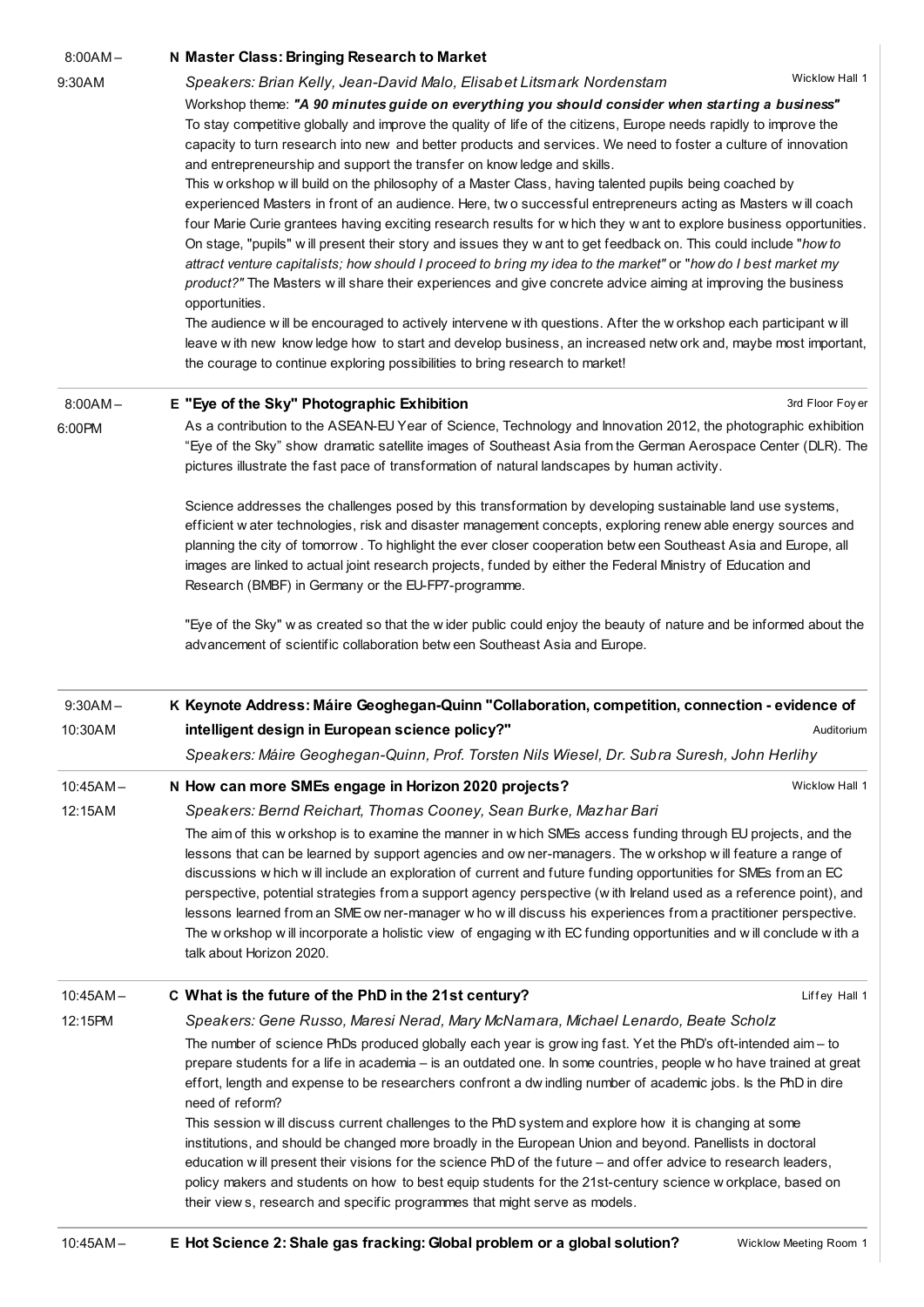### 12:15PM Speakers: Zoe Shipton, Ivan Pearson, Olive Heffernan, Peter Styles

The extraction of shale gas is the subject of global debate, w ith many concerned over potential risks associated w ith the process. Very little is know n about the geological, environmental and health impacts. The scientific and engineering communities are starting to contribute to the debate on the future of shale gas extraction.

Fracking is not new , but the method has recently spread across the globe. Many nations view it as a replacement to traditional fossil fuels, or a means to avoid relying on others for their fuel needs.

The Royal Society and Royal Academy of Engineering in the UK have launched a review into the geological, environmental and technical risks associated w ith hydraulic fracturing, and the National Academy of Sciences has hosted w orkshops on the public health impacts, w ith a report into the seismicity imminent.

The debate is not driven by science, but by the spread of the practice, particularly into populated areas, but science is responding. This session w ill explore the issues that are arising.

#### Liffey Hall 2 10:45AM – S Can [Responsible](http://esof2012.sched.org/event/31a89d772e38bea4cb96e3f522375970) Research and Innovation expedite Europe's economic renewal?

12:15PM

Speakers: Waldemar Kütt, Uffe Toudal Pedersen, Graham Love, crazyhorse\_1980 In this session a high-level panel w ill discuss the role that Responsible Research and Innovation (RRI) can play in setting Europe on a grow th trajectory that is economically, environmentally and socially sustainable. The panel w ill explore how the ideas and concepts of RRI can advance the Innovation Union initiative. In simple terms, the Innovation Union, a flagship initiative of the Europe 2020 strategy, aims to turn ideas into jobs, to generate green grow th and to stimulate social progress. The follow ing questions w ill be addressed during the discussion:

How can the principles of RRI be incorporated into real policy instruments? What are the implications of RRI for industry: SMEs and multinationals? What opportunities or competitive advantage does RRI open up for industry? What are the implications if our global trading partners do not adhere to the same standards of RRI?

#### 10:45AM – S Exploring promises and [timescales](http://esof2012.sched.org/event/4c47dfd517b963594c0bcf1736b05beb) in research and policy

Ecocem Room

12:15PM

12:15PM

Speakers: Claudia Schwarz, Ulrike Felt, Albert H. Teich, Prof. Helga Nowotny, Daniel Barben, Simone Schumann

Research and innovation policy today strongly relies on promises of a better future created through new techno scientific developments in areas such as genomics and nanotechnology. To succeed in competitive funding, scientists have to envision how their research might contribute to socio-economic goals.

This session w ill explore w hat characterises contemporary techno scientific promises and how they are linked w ith normative imaginations of the future. This also includes reflecting on w ho should participate in defining these futures and how they might be reached.

Secondly, the session addresses the question of how time horizons of promises impinge on the science system itself. Temporalities of scientists' current w ork structures often do not match w ith far-reaching promises, e.g. projects need to be completed in short time frames, careers are fragmented and even funding schemes shift their focus continually. We thus aim to discuss how scientists and policy makers experience and engage w ith promissory rhetoric, diverging temporalities and time horizons.

### 10:45AM – S Modelling the impacts of innovation and [knowledge](http://esof2012.sched.org/event/e96bca85c8d1cc97b1857a04ba65c641)

Wicklow Meeting Room 2

Speakers: Xabier Goenaga, Andries Brandsma, Werner Roeger, Paul Zagamé, Raffaele Paci High productivity and competitiveness are necessary conditions for economic success in a globalised w orld. They have been proved to be even more important in the scenario created by the current financial crisis. Among the factors that exert a strongest influence on productivity, it has been suggested that R&D, innovation and, broadly speaking, know ledge capital have a prominent role.

The focus of this session w ill be on the most appropriate w ay of modelling the impact of policies aiming at stimulating know ledge accumulation, considering both their direct and their indirect effects on the most important socio-economic magnitudes, such as productivity, income, labour demand and supply, and w ell-being.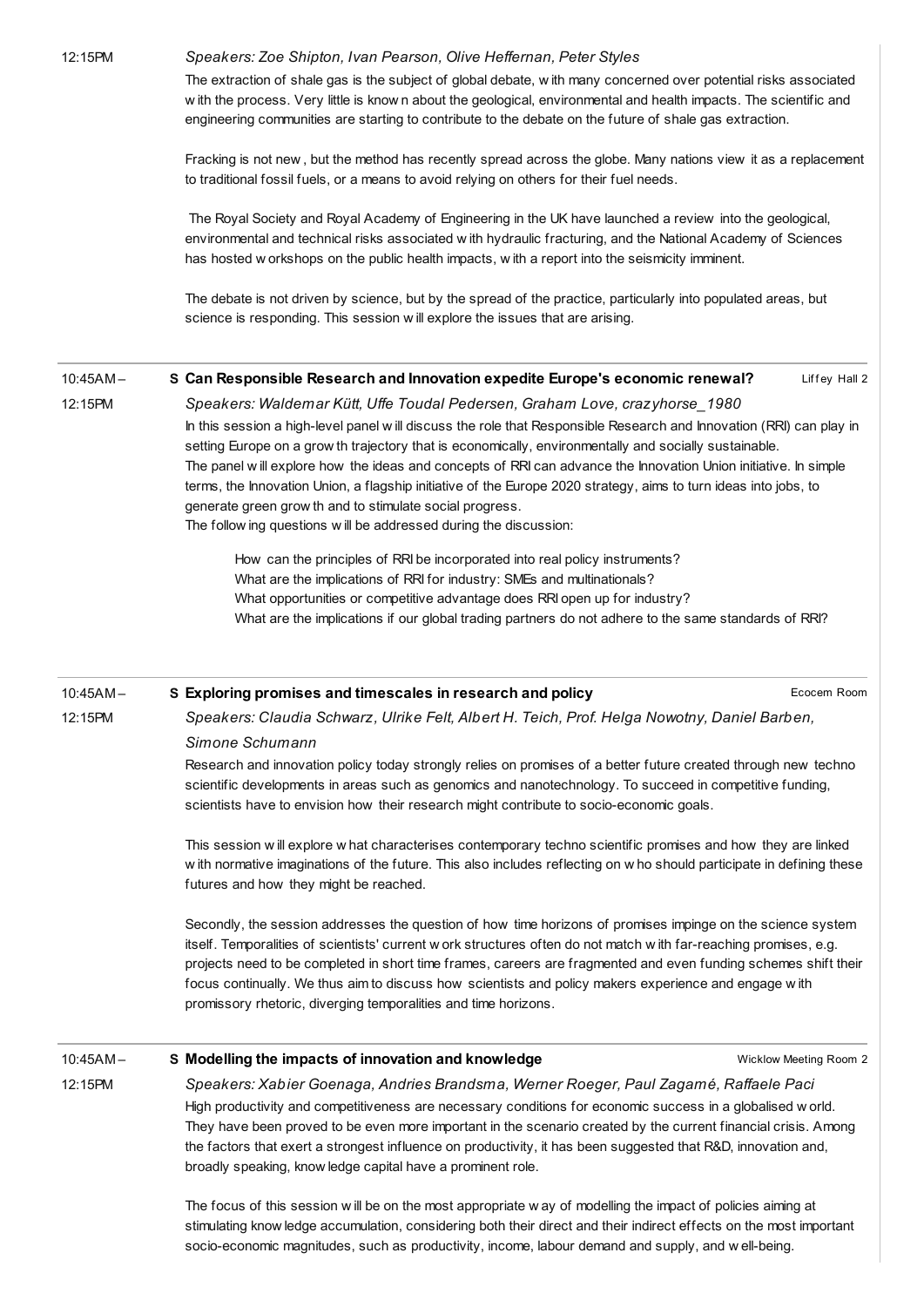| 10:45AM-    | <b>S</b> Science without borders                                                                                                                                                                                                                                                                                                                                                                                                                                                                                                                                                                                                                                                                                                                                                                                                                                                                                                                                                                                                                                                                                                                                                                                                                                                                                | Wicklow Hall 2A |  |  |  |
|-------------|-----------------------------------------------------------------------------------------------------------------------------------------------------------------------------------------------------------------------------------------------------------------------------------------------------------------------------------------------------------------------------------------------------------------------------------------------------------------------------------------------------------------------------------------------------------------------------------------------------------------------------------------------------------------------------------------------------------------------------------------------------------------------------------------------------------------------------------------------------------------------------------------------------------------------------------------------------------------------------------------------------------------------------------------------------------------------------------------------------------------------------------------------------------------------------------------------------------------------------------------------------------------------------------------------------------------|-----------------|--|--|--|
| 12:15PM     | Speakers: Dominique Ristori, Grace Naledi Mandisa Pandor, Alan Leshner, Prof. Sir Peter                                                                                                                                                                                                                                                                                                                                                                                                                                                                                                                                                                                                                                                                                                                                                                                                                                                                                                                                                                                                                                                                                                                                                                                                                         |                 |  |  |  |
|             | Gluckman, Prof John Wood                                                                                                                                                                                                                                                                                                                                                                                                                                                                                                                                                                                                                                                                                                                                                                                                                                                                                                                                                                                                                                                                                                                                                                                                                                                                                        |                 |  |  |  |
|             | This session is designed to identify best practices and pitfalls encountered by different countries when practicing<br>science without borders. The high-level international speakers will bring unique insights into the science behind<br>science policy making, implementation and evaluation. Climate change, energy and resource efficiency, health and<br>demographic change, food security and the digital divide, are opportunities for research and innovation, which will<br>help us to create the necessary jobs and w ealth to take the developed and developing w orld out of the current<br>economic crisis, achieving sustainable development and alleviating poverty.                                                                                                                                                                                                                                                                                                                                                                                                                                                                                                                                                                                                                           |                 |  |  |  |
|             | An important focus will be on Africa's determination to not only harness science and technology for the<br>continent's development, but to become a full and active partner in global know ledge partnerships. Progress on<br>the roadmap tow ards a true European Innovation Union with dynamic international cooperation links will be<br>assessed. The imperative of re-focusing R&D and innovation policy on the challenges facing our global society<br>from the American and Asian perspectives will also be tackled.                                                                                                                                                                                                                                                                                                                                                                                                                                                                                                                                                                                                                                                                                                                                                                                     |                 |  |  |  |
| 10:45AM-    | S Soil, land and food security: the challenges for science, economics and policy                                                                                                                                                                                                                                                                                                                                                                                                                                                                                                                                                                                                                                                                                                                                                                                                                                                                                                                                                                                                                                                                                                                                                                                                                                | The Liffey B    |  |  |  |
| 12:15PM     | Speakers: Joachim von Braun, Rattan Lal, Ephraim Nkonya, Nicolas Gerber, Gretchen Daily                                                                                                                                                                                                                                                                                                                                                                                                                                                                                                                                                                                                                                                                                                                                                                                                                                                                                                                                                                                                                                                                                                                                                                                                                         |                 |  |  |  |
|             | Food security depends to a considerable extent on the use of land, water, and soils. The risk for food security<br>due to unsustainable land use and soils is under-researched and under-valued. Food security will remain a<br>problem for the w orld, increasingly so due to the existing drivers of change on the demand and supply side:<br>increasing w orld population with changing tastes, increasing demand for biofuel and an increasing purchasing<br>pow er for resource-intensive food products on one side, decreasing grow th in agricultural productivity and<br>decreasing opportunities for further land conversion (to agriculture) on the other side.<br>Climate change affects the complex and fragile relationships betw een drivers and adds further feedback effects,<br>risks and volatility elements to them. The overall impact of these changes is an increasing competition for land. The<br>role of soils in the process of climate change has been under-valued in comparison to other elements of the<br>human-climate relationship, despite the large potential of soils as biological carbon sinks.<br>Scientists, economists, and policy analysts must come together to achieve a comprehensive assessment of the<br>costs of soil and land degradation at the global scale. |                 |  |  |  |
| $10:45AM -$ | S The Emerging Arctic: a Challenge for Humankind                                                                                                                                                                                                                                                                                                                                                                                                                                                                                                                                                                                                                                                                                                                                                                                                                                                                                                                                                                                                                                                                                                                                                                                                                                                                | The Liffey A    |  |  |  |
| 12:15PM     | Speakers: Prof. Dr. Hans-Wolfgang Hubberten, Prof. Dr. Terry Callaghan, Prof. Dr. Gail Fondahl, Prof.                                                                                                                                                                                                                                                                                                                                                                                                                                                                                                                                                                                                                                                                                                                                                                                                                                                                                                                                                                                                                                                                                                                                                                                                           |                 |  |  |  |
|             | Paula Kankaanpää                                                                                                                                                                                                                                                                                                                                                                                                                                                                                                                                                                                                                                                                                                                                                                                                                                                                                                                                                                                                                                                                                                                                                                                                                                                                                                |                 |  |  |  |
|             | The thaw ing of nermafrost and northern sea ice as a result of global temperature rise has become an increased                                                                                                                                                                                                                                                                                                                                                                                                                                                                                                                                                                                                                                                                                                                                                                                                                                                                                                                                                                                                                                                                                                                                                                                                  |                 |  |  |  |

The thaw ing of permafrost and northern sea ice as a result of global temperature rise has become an increased focus of w orld attention. The Arctic Ocean and Arctic coasts are rapidly changing from being an expanse of largely in penetrable ice fields into navigable sea. The resulting increased interest in the potential mineral and energy reserves w hen combined w ith the needs and livelihoods of the Arctic people poses huge challenges in governance, environmental management and cultural ethics.

In this session w e w ill introduce and discuss the major issues of the emerging Arctic regions. The physical and hydrographic shifts w ill be elucidated. The clear habitat and ecosystem shifts on many different scales ranging from increased bacterial activity to shifting tree lines w ill be discussed. Building on this, the reshaping of Human needs and w ays of life, not only as a direct consequence of shifting geography and ecosystems but via the great pressure for resource utilisation in these regions is one the most important issues. The combination of, for example mining and cultural values, represents one of the major challenges to human communication, peaceful interaction and ethical intercultural confluence. Innovative and integrative governance and management strategies are indispensable for the adaptation and survival of the Peoples of the Arctic and the unique Arctic system.

Speakers:

Arctic warming and its impact on glaciers, sea ice and permafrost (Prof. Dr. Hans-Wolfgang Hubberten),

Ecosystem Challenges in the Arctic (Prof. Dr. Terry Callaghan),

Arctic Socio-Economic systems -impact of changes on Arctic people (Prof. Dr. Gail Fondahl), Arctic political systems - governance and adaptation (Professor Paula Kankaanpää).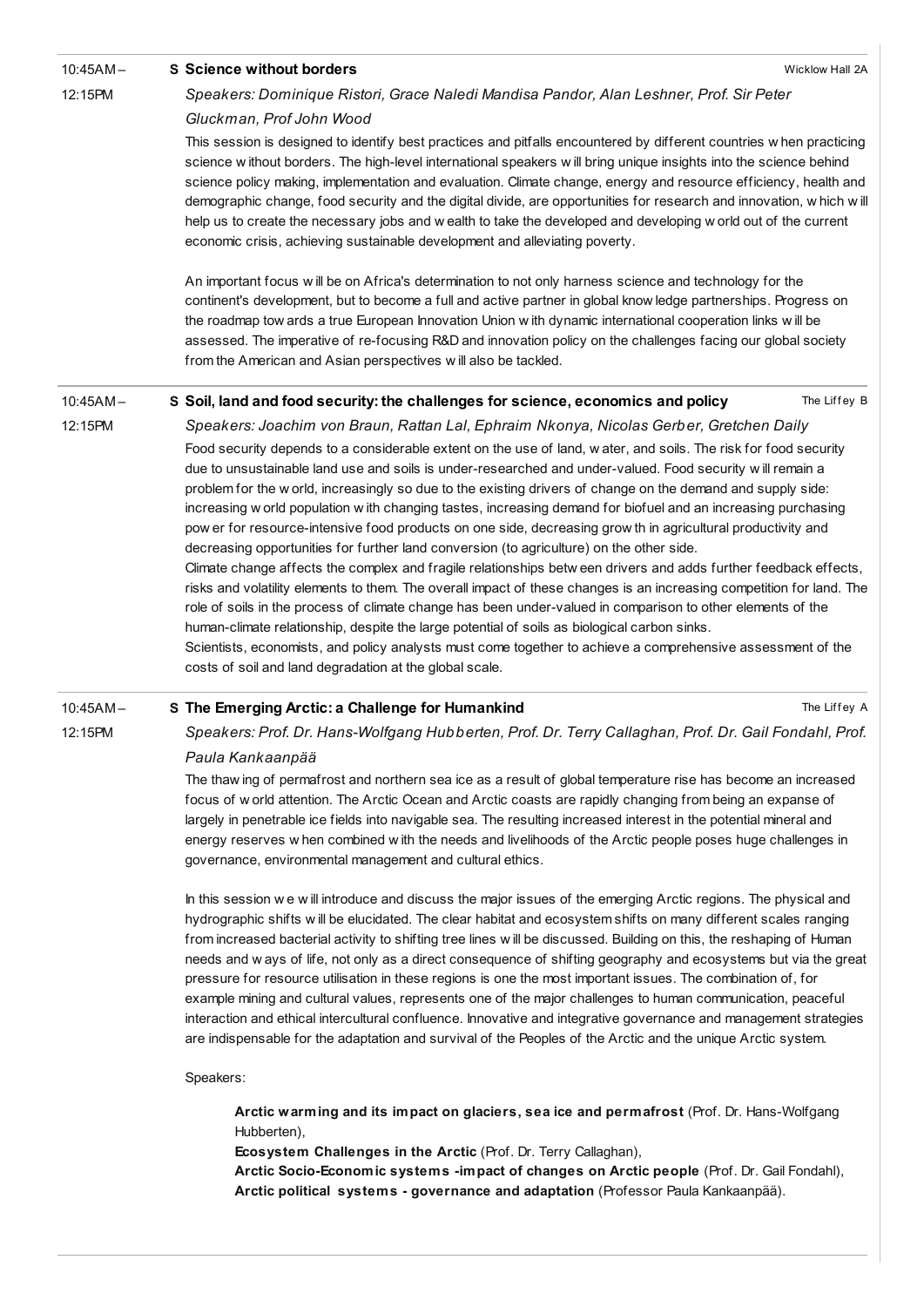| $10:45AM -$ | P ASEAN - EU Partnership Symposium: A Year of Science<br>Auditorium                                                                                                                                                                |  |  |  |
|-------------|------------------------------------------------------------------------------------------------------------------------------------------------------------------------------------------------------------------------------------|--|--|--|
| 12:45PM     | Speakers: Máire Geoghegan-Quinn, Robert-Jan Smits, Dr. Yongyuth Yuthavong, Prof. Patrick                                                                                                                                           |  |  |  |
|             | Sorgeloos, Prof. Stephen Smith, Dr. Rudie Trienes, Yi Ling Hwong                                                                                                                                                                   |  |  |  |
|             | In the context of the 'EU-ASEAN Year of Science, Technology and Innovation 2012'*, the main objectives of this                                                                                                                     |  |  |  |
|             | symposium are to:                                                                                                                                                                                                                  |  |  |  |
|             | Promote bi-regional cooperation betw een the EU and ASEAN by highlighting good practices of mutual benefit;                                                                                                                        |  |  |  |
|             | Facilitate an exchange of ideas and information on national and bi-lateral science, technology and innovation (STI)                                                                                                                |  |  |  |
|             | policies and programmes;<br>Discuss global societal issues with ASEAN and EU stakeholders with a view to identifying priorities for future EU-                                                                                     |  |  |  |
|             | ASEAN STI cooperation.                                                                                                                                                                                                             |  |  |  |
|             | * The EU-ASEAN Year of Science, Technology and Innovation consists of a series of events and initiatives such                                                                                                                      |  |  |  |
|             | as conferences and w orkshops aiming at fostering EU-ASEAN STI cooperation. The EU and ASEAN are w orking                                                                                                                          |  |  |  |
|             | on a detailed programme, with the support of the SEA-EU-NET FP7 project. The ASEAN-EU Year also contributes                                                                                                                        |  |  |  |
|             | to strengthen the political dialogue betw een the tw o regions in support of STI cooperation, and to increase                                                                                                                      |  |  |  |
|             | aw areness of funding opportunities, especially among young scientists.                                                                                                                                                            |  |  |  |
| $12:15PM -$ | C The perennial career dilemma: academia or industry - is there a third way?<br>Liffey Hall 1                                                                                                                                      |  |  |  |
| 1:15PM      | Speakers: Conor O'Carroll, Jana Ognjenovic, Carole van der Donckt, Cédéric Michiels, Marijke van                                                                                                                                   |  |  |  |
|             | der Auwera, Daniela Calciu                                                                                                                                                                                                         |  |  |  |
|             | It is a fact well-know n to HR professionals and educators w orldwide: young people w ho wish to build a long-                                                                                                                     |  |  |  |
|             | lasting career in life sciences alw ays end-up facing a dilemma. Will they build a career in the academic w orld, or                                                                                                               |  |  |  |
|             | w ill they go into industry (big pharma or biotech alike)?                                                                                                                                                                         |  |  |  |
|             | What if this dilemma didn't exist and a flexible career-structure w as possible in w hich researchers could move                                                                                                                   |  |  |  |
|             | back and forth betw een academia and industry?                                                                                                                                                                                     |  |  |  |
|             |                                                                                                                                                                                                                                    |  |  |  |
|             | Can we capitalize on the best of both w orlds, faciliate cross-fertilization and make life-long learning a reality? Is<br>this a model in w hich we should invest?                                                                 |  |  |  |
|             | We have asked five young researchers to discuss this in a lunchtime session starting from their ow n personal                                                                                                                      |  |  |  |
|             | perspective – in interaction with the delegates with the aim of sparking some original thinking.                                                                                                                                   |  |  |  |
|             |                                                                                                                                                                                                                                    |  |  |  |
| $12:15PM -$ | K Keynote Address: Brian Greene "The State of String Theory"<br>The Liffey B                                                                                                                                                       |  |  |  |
| 1:15PM      | Speakers: Prof. Brian Greene                                                                                                                                                                                                       |  |  |  |
|             | Professor Greene will review the motivation for string theory and discuss a number of essential developments                                                                                                                       |  |  |  |
|             | during its 40 year history. He will then provide a status report in a variety of key areas, from phenomenology and                                                                                                                 |  |  |  |
|             | cosmology to mathematics, focusing on issues of dark energy, the string landscape and the multiverse.                                                                                                                              |  |  |  |
|             | Session Chair: Dr. Jiri Vala, Department of Mathematical Physics, National University of Ireland Maynooth                                                                                                                          |  |  |  |
|             | With the support of the US Embassy Dublin                                                                                                                                                                                          |  |  |  |
|             |                                                                                                                                                                                                                                    |  |  |  |
| $12:15PM -$ | S An educational revolution to reveal scientific talent in Africa<br>The Liffey A                                                                                                                                                  |  |  |  |
| 1:15PM      | Speakers: Thierry Zomahoun, Barry Green, Sarah Jackson                                                                                                                                                                             |  |  |  |
|             | This session introduces and discusses The African Institute for Mathematical Sciences (AIMS), an innovative                                                                                                                        |  |  |  |
|             | institute providing w orld-class postgraduate education in the mathematical sciences to young talented Africans.                                                                                                                   |  |  |  |
|             | The institute has a pan-African student body of w hich a third are w omen, and an international body of lecturers                                                                                                                  |  |  |  |
|             | coming from the best universities around the w orld.                                                                                                                                                                               |  |  |  |
|             |                                                                                                                                                                                                                                    |  |  |  |
|             | The AIMS Postgraduate Diploma course equips students with critical scientific skills, exposes them to a variety of<br>mathematical sciences (including physics, computer sciences, pure and applied mathematics), and teaches them |  |  |  |
|             | to carry out research.                                                                                                                                                                                                             |  |  |  |

AIMS graduates pursue successful careers in the sciences, completing PhDs in areas such as pure and applied science, business, health or environmental sciences. About 80% of the 360 AIMS graduates are still in Africa.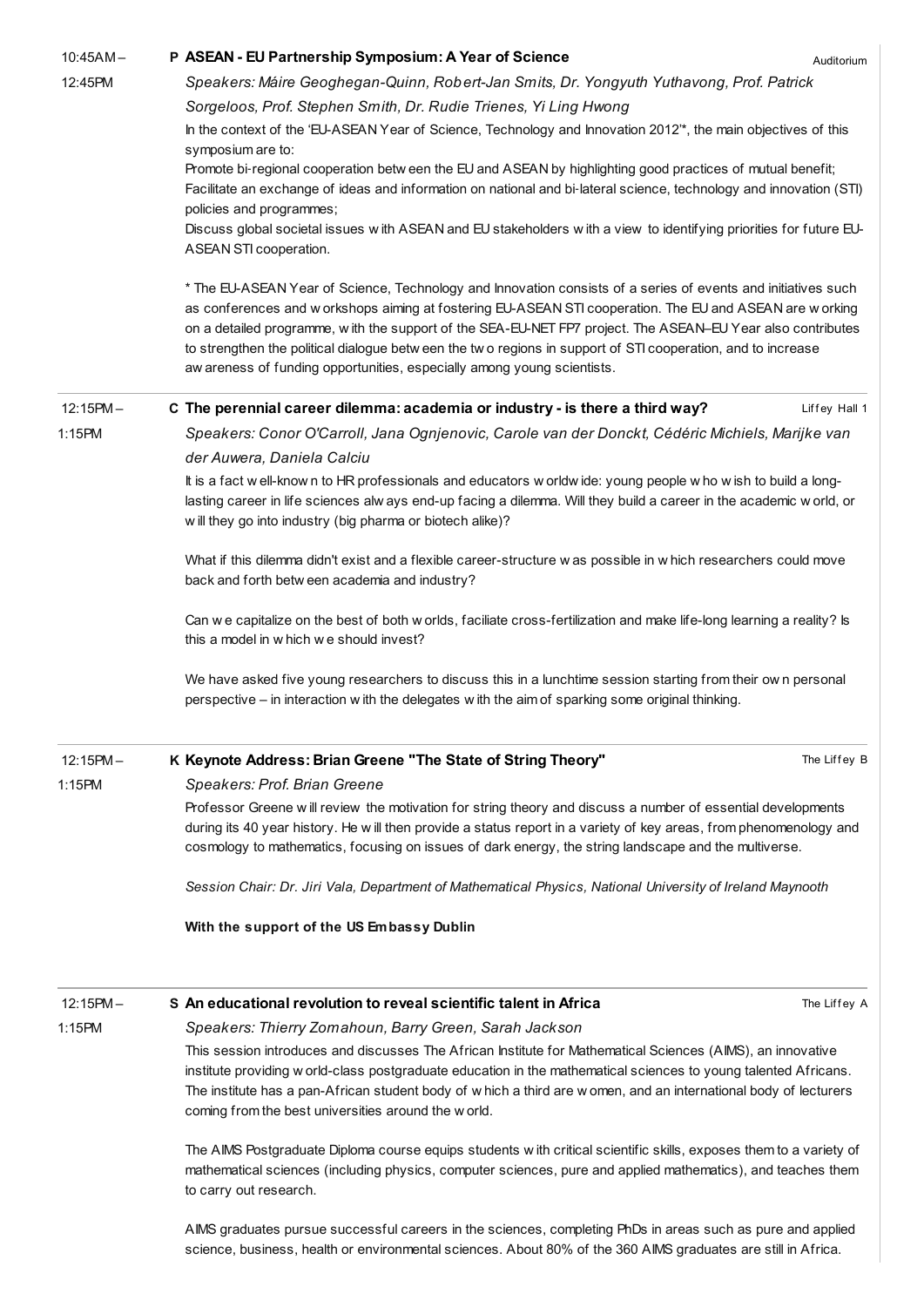| $1:15PM -$ | C Role Models for Mobility: Portraits of Women from the Marie Curie Fellows Association Liffey Hall 1                                                                                                                                                                                                                                                                                                                                                                                                                                                                                                                                                                                                                                                                                                                                                                                                                                                                                                                                                                                                                                                                                                                                                                                                                                                |
|------------|------------------------------------------------------------------------------------------------------------------------------------------------------------------------------------------------------------------------------------------------------------------------------------------------------------------------------------------------------------------------------------------------------------------------------------------------------------------------------------------------------------------------------------------------------------------------------------------------------------------------------------------------------------------------------------------------------------------------------------------------------------------------------------------------------------------------------------------------------------------------------------------------------------------------------------------------------------------------------------------------------------------------------------------------------------------------------------------------------------------------------------------------------------------------------------------------------------------------------------------------------------------------------------------------------------------------------------------------------|
| 2:45PM     | Speakers: Antonella Di Trapani, Giovanna Avellis, Maria Bostenaru Dan, Silvia Giordani, Natalia                                                                                                                                                                                                                                                                                                                                                                                                                                                                                                                                                                                                                                                                                                                                                                                                                                                                                                                                                                                                                                                                                                                                                                                                                                                      |
|            | Balcazar                                                                                                                                                                                                                                                                                                                                                                                                                                                                                                                                                                                                                                                                                                                                                                                                                                                                                                                                                                                                                                                                                                                                                                                                                                                                                                                                             |
|            | It is more recognised and accepted now adays that mobility is a key-factor in achieving a successful scientific<br>career. The benefits gained from the mobility experience range from acquiring new s skills, being exposed to new<br>cultures, opening of new horizons, exchanging of information, getting access to better research facilities etc<br>For almost 20 years the Marie Curie Fellow ships have been one of the main instruments to promote a culture of<br>'mobility' in the European Union and beyond. How ever the numbers of w omen w ho leave their country to go and<br>spend a period 'abroad' is still limited and even less is still the number of w omen w ho reach the top level in their<br>career.<br>It can be difficult to fulfil the needs of a couple, what is called dual-career or even more settling down to have a<br>family. Quite often the 'mobility' is seen as an obstacle rather than a mean to achieve both. In addition 'mobility' can<br>be daunting as there is no guarantee to find a place in the previous Host Institution or country once the 'mobility'<br>period is over.<br>The Women in Science Working Group of the Marie Curie Fellow s Association (MCFA) will present the<br>experiences of women who have been 'mobile' and also been successful in their career without losing the focus |
|            | of having a life-w ork balance.                                                                                                                                                                                                                                                                                                                                                                                                                                                                                                                                                                                                                                                                                                                                                                                                                                                                                                                                                                                                                                                                                                                                                                                                                                                                                                                      |
| $1:15PM -$ | The Liffey A<br>S Building an economy on good ideas                                                                                                                                                                                                                                                                                                                                                                                                                                                                                                                                                                                                                                                                                                                                                                                                                                                                                                                                                                                                                                                                                                                                                                                                                                                                                                  |
| 2:45PM     | Speakers: Dominique Ristori, Frank Ryan, Clive Cookson, Julia Lane                                                                                                                                                                                                                                                                                                                                                                                                                                                                                                                                                                                                                                                                                                                                                                                                                                                                                                                                                                                                                                                                                                                                                                                                                                                                                   |
|            | Innovation is all about getting good ideas to market and bridging the gap betw een discovery and delivery. In this<br>session, three distinguished speakers will deal with the challenges faced when driving and supporting economic<br>and social progress through science. More precisely, they will explore the latest thinking on the value of indicators<br>w hile providing the latest insights into Irish, European and US developments, plus their global implications.                                                                                                                                                                                                                                                                                                                                                                                                                                                                                                                                                                                                                                                                                                                                                                                                                                                                      |
|            | The first case study will highlight the experience of the Irish Celtic Tiger and lessons learnt from the perspective<br>of a know ledge based economy. The science behind the compilation of the annual investment in industrial R&D<br>scoreboard will be explained. Finally, the lessons learned into a wider context, while advocating the importance of<br>advancing the scientific basis of science and innovation policy through developing, improving and expanding<br>models, analytical tools, data and metrics.                                                                                                                                                                                                                                                                                                                                                                                                                                                                                                                                                                                                                                                                                                                                                                                                                            |
| $1:15PM -$ | S How do European RIs contribute to tackling grand societal challenges?<br>Wicklow Meeting Room 2                                                                                                                                                                                                                                                                                                                                                                                                                                                                                                                                                                                                                                                                                                                                                                                                                                                                                                                                                                                                                                                                                                                                                                                                                                                    |
| 2:45PM     | Speakers: Milena Žic Fuchs, Pär Omling, Martin Hrabé de Angelis                                                                                                                                                                                                                                                                                                                                                                                                                                                                                                                                                                                                                                                                                                                                                                                                                                                                                                                                                                                                                                                                                                                                                                                                                                                                                      |
|            | The challenges that society faces are both global and complex. To name a few examples; the prospect of<br>doubling the current w orld population by 2050 and an envisaged reduction of arable land our food-systems will<br>need to be improved to be able to feed the w orld in future. The increasing average age of humans brings new<br>health risks that need to be detected, acknow ledged and mitigated in order to maintain an acceptable quality of life<br>for future generations. With a luring exhaustion of fossil fuels within a few generations time, there is a strong<br>need to investigate alternative sources of energy to find the supply to the grow ing demands of modern society.<br>Another challenge is how do we address the preservation of the cultural heritage, that made human beings to<br>w hat they are today and will determine part of their future evolution.<br>If solutions to these challenges are to be found, investment in excellent interdisciplinary research is key. Research<br>Infrastructures have been playing a central role in fostering excellent multi-disciplinary research, with examples<br>like CERN, EMBL, ESRF and ESO. This trend is rapidly expanding into all fields of science.                                                                                                     |
| $1:15PM -$ | S Innovative Medicines Initiative: How European cohesion will help to promote IMI's education and                                                                                                                                                                                                                                                                                                                                                                                                                                                                                                                                                                                                                                                                                                                                                                                                                                                                                                                                                                                                                                                                                                                                                                                                                                                    |
| 2:45PM     | training programmes<br>Liffey Hall 2                                                                                                                                                                                                                                                                                                                                                                                                                                                                                                                                                                                                                                                                                                                                                                                                                                                                                                                                                                                                                                                                                                                                                                                                                                                                                                                 |
|            | Speakers: Frederik Wittock, Michel Goldman, Dimitri Corpakis, Tony Payton                                                                                                                                                                                                                                                                                                                                                                                                                                                                                                                                                                                                                                                                                                                                                                                                                                                                                                                                                                                                                                                                                                                                                                                                                                                                            |
|            | The Innovative Medicines Initiative (IMI) was launched in 2008 as a large-scale public-private partnership between<br>the European Commission and the European Federation of Pharmaceutical Industries and Associations (EFPIA) to<br>boost the development of new medicines across Europe. The IMI education and training pillar has been developed<br>to ensure that Europe's biomedical education landscape is enhanced to allow for innovation and Europe's global<br>leadership in future medicines research. The European Medicines Research Training Netw ork (EMTRAIN) is<br>tasked with establishing a pan-European platform for education and training that covers the whole life-cycle of<br>medicines development. A large part of this w ork has been the development of a free post-graduate biomedical<br>course catalogue called on-course®. Harmonizing European training programmes by expanding the netw ork in all<br>European member states and associated countries is aimed for minimal bureaucracy to allow maximum flexibility                                                                                                                                                                                                                                                                                              |

and mobility betw een countries. Emerging challenge occurred in the development of a strategic plan to ensure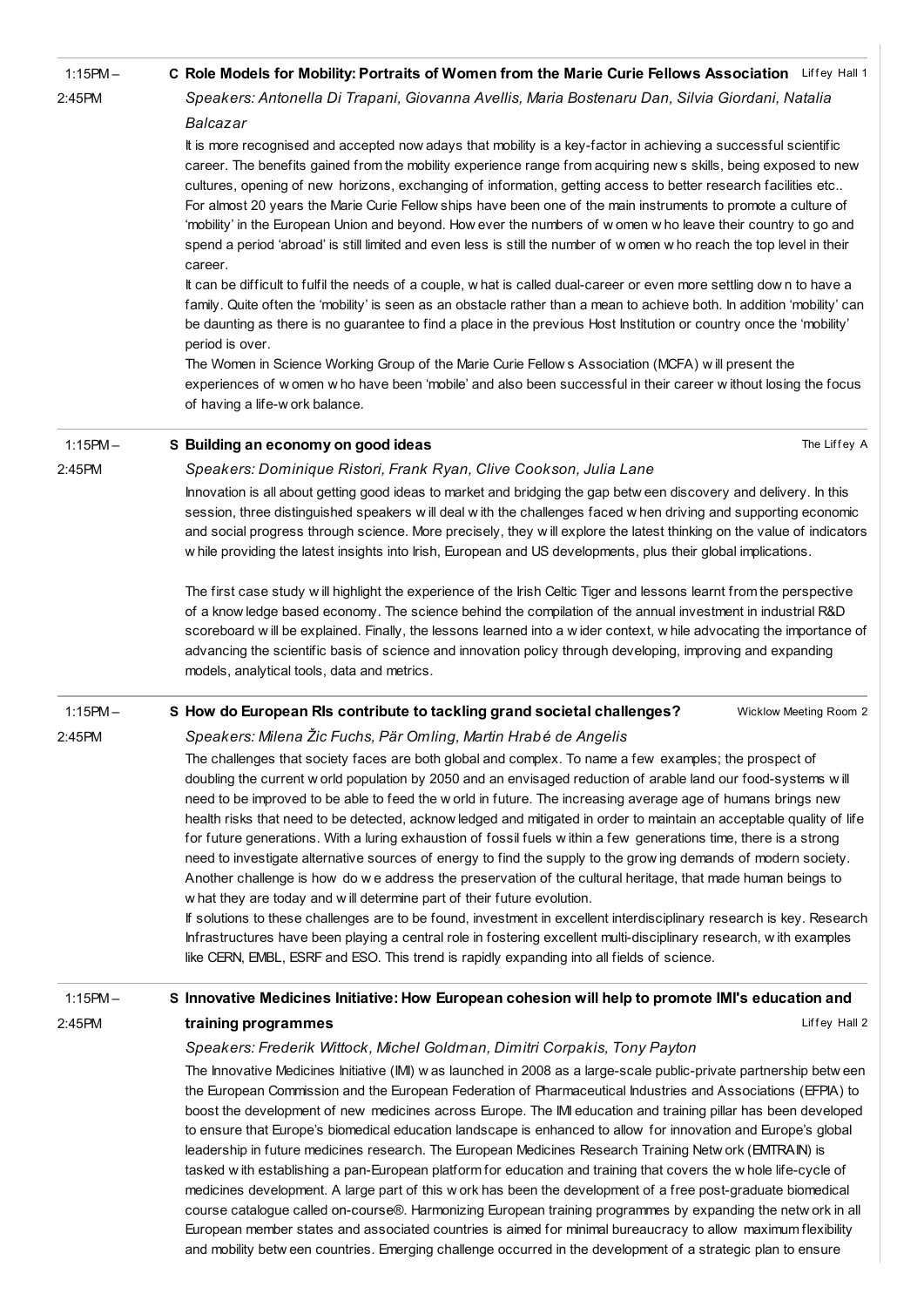sustainability of education and training projects from IMI and its positioning in future funded framew orks offered by Horizon 2020.

Session Topics:

IMI: opportunities and challenges (Prof. Michel Goldman),

Balancing act betw een European and nationally-funded projects w ith regard to training and Horizon 2020 (Dr. Dimitri Corpakis),

IMI Education and Training expansion plan (Frederik Wittock),

On-course: expected impact on Europe's landscape of training in medicines development (Dr. Tony Payton).

Wicklow Hall 2A Ecocem Room The Liffey B 1:15PM – 2:45PM S Is [collaboration](http://esof2012.sched.org/event/f4485281cd29ecd50815e1d641bd498c) with Russia vitally important for Europe? Speakers: Alik Izmail-Zadeh, Peter Tindemans, Vanessa Campo-Ruiz, Vladimir Burdyuzha With Russia investing in research and encouraging expatriate scientists to return, w hat can be done to foster positive relations and harness expertise in the sciences as w ell as humanities? Both Russia and the EU stand to gain by increasing levels of collaboration in areas of strength such as space and social sciences. What is the balance betw een basic and applied research in Russia, and how is the EU perceived in Russian scientific institutions? 1:15PM – 2:45PM S [Responsible](http://esof2012.sched.org/event/51d48e34e52ae2b33e2d47cbcd16c9c4) Research and Innovation Speakers: René von Schomberg, Jack Stilgoe, Richard Owen, Dave Guston, Jeroen van der Hoven, Fern Wickson Responsible Research and Innovation is an emergent policy discourse w ith potentially w idespread implications for the practices, norms and cultures of science. This session w ill explore w hat responsible innovation is, how it is being defined in different contexts and for different audiences, and the w ays in w hich the issue is being differentially configured and implemented across European, UK and US contexts. How are societal and ethical goals and concerns to be defined? What role should public and stakeholder engagement play in this process? How should responsibilities and accountabilities be organised betw een researchers, universities and funders of research and innovation? 1:15PM – 2:45PM S The European Research Area: [translating](http://esof2012.sched.org/event/9c2ff9062fb0c451d4c687cabb148a8c) the aspiration into reality Speakers: Octavi Quintana Trias, Conor O'Carroll, Dr. Alma Swan, Stefan Kuhlmann, Elisabeth Monard, Inés Sánchez de Madariaga The European Commission's 2012 policy Communication on the European Research Area (ERA) should lead to a significant improvement in Europe's research performance to promote grow th and job creation. The measures in the Communication w ill have to be implemented by EU Member States, the Commission and Research Organisations to ensure the completion of ERA by 2014 as called for by the European Council. To complete ERA and maximise the return on research investment, Europe must increase the efficiency and effectiveness of its public research system. This requires more cooperation so that the brightest minds w ork together to make greater impact on grand challenges (e.g. demographic-ageing, energy security, mobility, environmental degradation), and to avoid unnecessary duplication of research and infrastructure investment at national level. It also requires more competition to ensure that the best researchers and research teams receive funding - those able to compete in the increasingly-globalised and competitive research landscape. With the explicit objective of opening up and connecting EU research systems, the ERA reform agenda focuses on five key priorities, w hich w ill be presented and discussed. They include optimizing Europe-w ide research competition and cooperation, the interoperability of national research systems, promoting gender equality, opening the access to scientific know ledge, and opening the labour market for researchers. In other w ords: removing barriers to the free circulation of researchers and know ledge in Europe. "A Reinforced European Research Area Partnership for Excellence and Grow th" (Dr. Octavi Quintana); "Increasing effectiveness of national research systems" (Prof. Stefan Kuhlman); "Co-operating and competing at a European-w ide level" (Dr.ir. Elisabeth Monard); "An open labour market for researchers" (Dr. Conor O'Carroll); "Promoting gender equality in research institutions" (Prof. Inés Sánchez de Madariaga); "Optimal circulation and transfer of scientific know ledge" (Dr. Alma Sw an).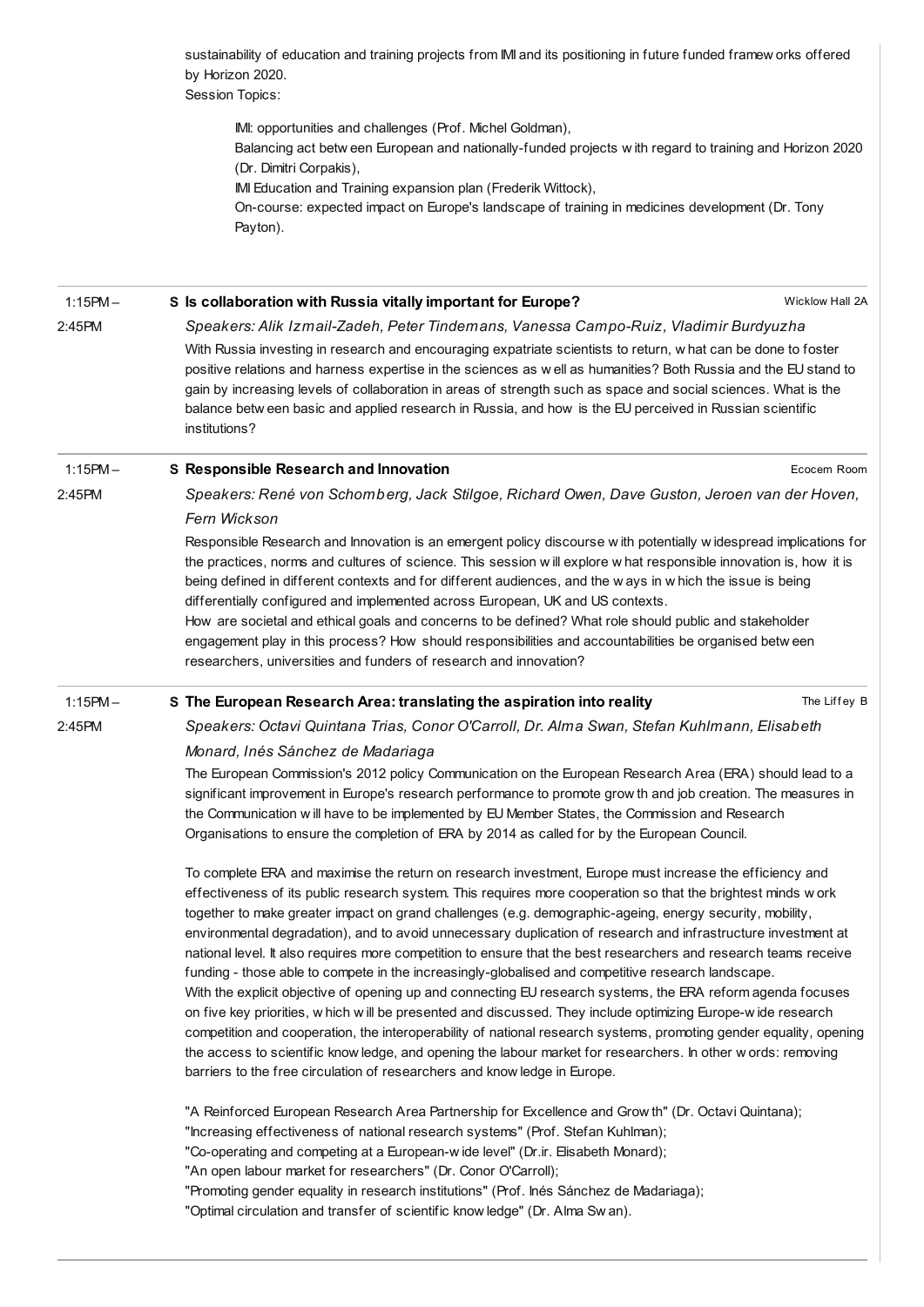| $1:15PM -$ | S The Great Debate on the battle to feed a changing planet                                                                                                                                                                                                                                                                                                                                                                                                                                                                                                                                                                                                                                                                                                                                                                                                                                                                                                                                                                                                                                                                                                                         | Auditorium     |  |
|------------|------------------------------------------------------------------------------------------------------------------------------------------------------------------------------------------------------------------------------------------------------------------------------------------------------------------------------------------------------------------------------------------------------------------------------------------------------------------------------------------------------------------------------------------------------------------------------------------------------------------------------------------------------------------------------------------------------------------------------------------------------------------------------------------------------------------------------------------------------------------------------------------------------------------------------------------------------------------------------------------------------------------------------------------------------------------------------------------------------------------------------------------------------------------------------------|----------------|--|
| 2:45PM     | Speakers: Prof Louise Fresco, Prof Lynn Frewer, Leo Enright, Edward Ouko, Prof Rajendra K.                                                                                                                                                                                                                                                                                                                                                                                                                                                                                                                                                                                                                                                                                                                                                                                                                                                                                                                                                                                                                                                                                         |                |  |
|            | Pachauri, Prof Sir John Beddington, Prof Pamela C. Ronald                                                                                                                                                                                                                                                                                                                                                                                                                                                                                                                                                                                                                                                                                                                                                                                                                                                                                                                                                                                                                                                                                                                          |                |  |
|            | Climate change is a global problem that threatens the well being of future generations. The latest IPCC report<br>suggests that global greenhouse gas emissions must be reduced by 50% by 2050 in order to avoid irreversible<br>climate change. Hunger is a global problem that already affects 1 billion people. The UN estimates that food<br>production, a significant component of GHG emissions, w ill need to increase by 70% by 2050. How can we curb<br>emissions from food production and provide access to affordable food for everyone? Achieving both goals<br>simultaneously will require hard and controversial choices; how can we be sure we make the right ones?<br>A panel of high profile international speakers will explore questions such as "Will we starve or will we burn?' and<br>"Can the world grow food at affordable prices and deal with climate change?". The legacy of this event will be<br>joint global research actions arising from the meeting of the EU Joint Programme Initiative on Agriculture, Food<br>Security and Climate Change, the Global Research Alliance and the Consultative Group on International<br>Agricultural Research. |                |  |
| $1:15PM -$ | N The Power of the Purse - How innovative companies can take-off with public procurement                                                                                                                                                                                                                                                                                                                                                                                                                                                                                                                                                                                                                                                                                                                                                                                                                                                                                                                                                                                                                                                                                           |                |  |
| 2:45PM     | Speakers: Britta Thomsen, Maria da Graça Carvalho, Malcolm Harbour, Teresa Riera                                                                                                                                                                                                                                                                                                                                                                                                                                                                                                                                                                                                                                                                                                                                                                                                                                                                                                                                                                                                                                                                                                   | Wicklow Hall 1 |  |
|            | Madurell, Luke Georghiou, Marion Dewar, Jennifer Cassingena Harper, David Connell                                                                                                                                                                                                                                                                                                                                                                                                                                                                                                                                                                                                                                                                                                                                                                                                                                                                                                                                                                                                                                                                                                  |                |  |
|            | A contract from a lead customer is one of the most valuable assets that an innovative company can possess. It<br>significantly reduces the risks involved in rolling out a new product or service. It makes the company much more<br>attractive for a prospective investor.                                                                                                                                                                                                                                                                                                                                                                                                                                                                                                                                                                                                                                                                                                                                                                                                                                                                                                        |                |  |
|            | Public authorities are extremely valuable as lead customers. Project Scales can be very significant, and a public<br>organisation can offer great opportunities for product or service development. An innovative solution supplied to a<br>lead public customer can go on to become a product in global demand, securing a company's long term future. The<br>US experience is significant in this respect                                                                                                                                                                                                                                                                                                                                                                                                                                                                                                                                                                                                                                                                                                                                                                        |                |  |
|            | Public procurement of innovative solutions is now a mainstream European Union policy. In the Horizon 2020<br>strategy, new legal framew orks and funding programmes w ill create valuable opportunities. How ever, innovative<br>procurement solutions are already grow ing fast under existing rules. This is the right time for innovative<br>companies to move into the public market.<br>This interactive w orkshop w ill bring together policy makers, research organisations, public buyers and suppliers<br>to explain current and future programmes, and present case studies of successful customers. It will be an<br>"unmissable" session for researchers and companies w ho w ant to turbo charge their innovations through to<br>market.                                                                                                                                                                                                                                                                                                                                                                                                                              |                |  |
| $2:45PM -$ | K Keynote Address: Bob Geldof "Making a Difference"                                                                                                                                                                                                                                                                                                                                                                                                                                                                                                                                                                                                                                                                                                                                                                                                                                                                                                                                                                                                                                                                                                                                | Auditorium     |  |
| 3:45PM     | Speakers: Sir Bob Geldof                                                                                                                                                                                                                                                                                                                                                                                                                                                                                                                                                                                                                                                                                                                                                                                                                                                                                                                                                                                                                                                                                                                                                           |                |  |
|            | Session Chair: Tom Arnold, CEO Concern Worldwide                                                                                                                                                                                                                                                                                                                                                                                                                                                                                                                                                                                                                                                                                                                                                                                                                                                                                                                                                                                                                                                                                                                                   |                |  |
| $2:45PM -$ | K Keynote Address: Brian David Johnson "Mechanical ducks, tea-cup robots & Frankenstein's                                                                                                                                                                                                                                                                                                                                                                                                                                                                                                                                                                                                                                                                                                                                                                                                                                                                                                                                                                                                                                                                                          |                |  |
| 3:45PM     | monster: imagining a new future for computing "                                                                                                                                                                                                                                                                                                                                                                                                                                                                                                                                                                                                                                                                                                                                                                                                                                                                                                                                                                                                                                                                                                                                    | The Liffey B   |  |
|            | Speakers: Brian David Johnson                                                                                                                                                                                                                                                                                                                                                                                                                                                                                                                                                                                                                                                                                                                                                                                                                                                                                                                                                                                                                                                                                                                                                      |                |  |
|            | Session chair: Prof. Lizbeth Goodman, Chair of Creative Technology Innovation and Professor of Inclusive<br>Design at University College Dublin                                                                                                                                                                                                                                                                                                                                                                                                                                                                                                                                                                                                                                                                                                                                                                                                                                                                                                                                                                                                                                    |                |  |
| $2:45PM -$ | K Keynote Address: Helga Nowotny "The Usefulness of Useless Knowledge - and how to find uses                                                                                                                                                                                                                                                                                                                                                                                                                                                                                                                                                                                                                                                                                                                                                                                                                                                                                                                                                                                                                                                                                       |                |  |
| 3:45PM     | and users"                                                                                                                                                                                                                                                                                                                                                                                                                                                                                                                                                                                                                                                                                                                                                                                                                                                                                                                                                                                                                                                                                                                                                                         | The Liffey A   |  |
|            | Speakers: Prof. Helga Nowotny                                                                                                                                                                                                                                                                                                                                                                                                                                                                                                                                                                                                                                                                                                                                                                                                                                                                                                                                                                                                                                                                                                                                                      |                |  |
|            | What future does Europe have at a time beset by a fear of the future? The optimistic outlook w hich prevailed only<br>a few years ago has yielded to gloomy doubts. Science and technology have alw ays played a role as a gigantic, if<br>unstable projection screen for public and private imaginairies alike, coloured with utopian or dystopian<br>meaning. Where do we stand today? What are some of the emerging imaginairies that uneasily float across policy<br>discourse, corporate boards, the social media interconnecting the younger generation?<br>I will then turn to the ERC and w hat appears to be the seemingly useless know ledge it generates. I will argue that                                                                                                                                                                                                                                                                                                                                                                                                                                                                                             |                |  |
|            | it is precisely its seeming uselessness that permits new uses and new users to emerge, take shape, become<br>embedded in already existing systems, structures and practices or carve out new spaces for themselves.<br>Historical examples abound, show ing that solutions w ere readily offered, but yet had to find and define the                                                                                                                                                                                                                                                                                                                                                                                                                                                                                                                                                                                                                                                                                                                                                                                                                                               |                |  |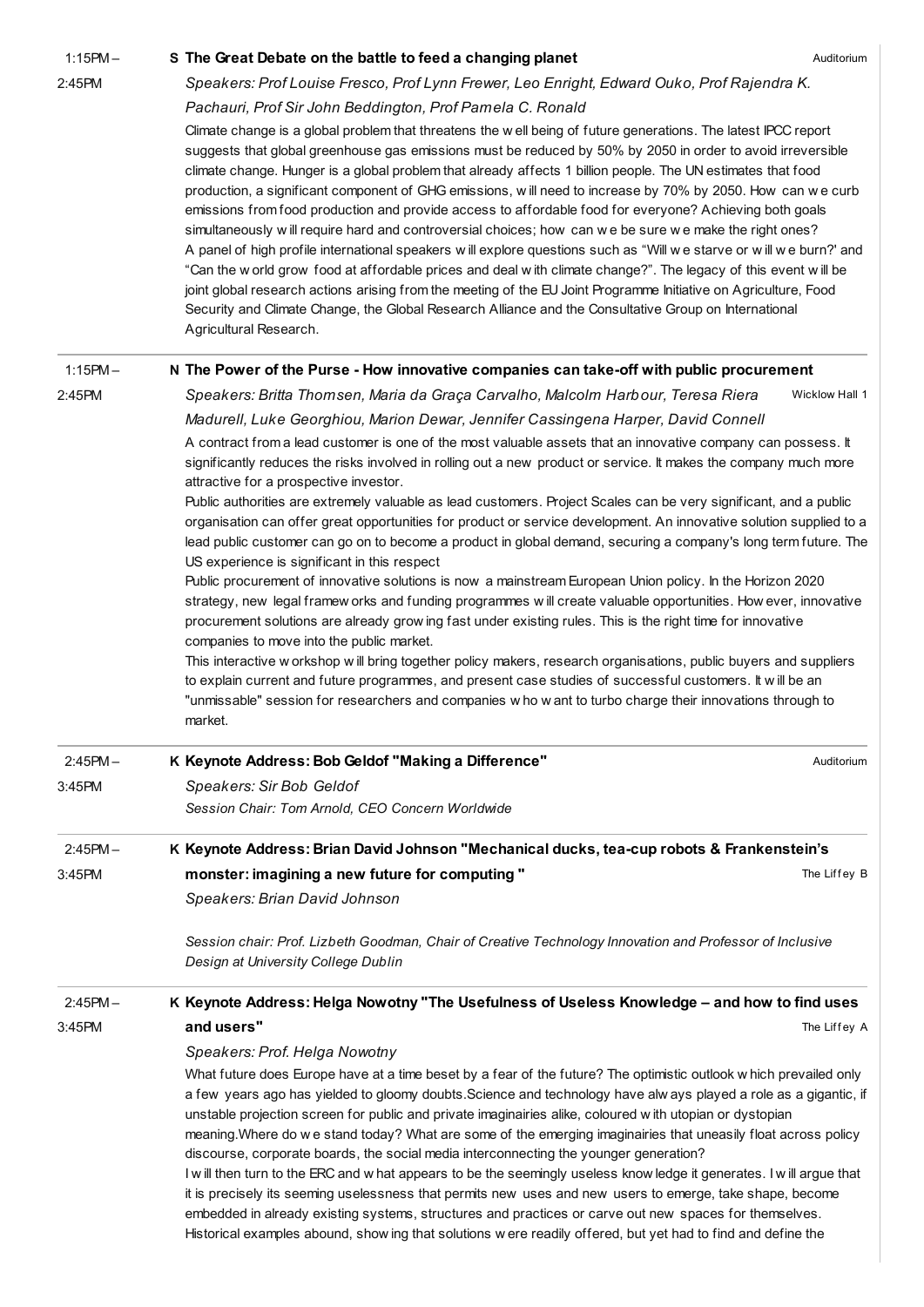|               | problem w hich they w ere uniquely suited to address. As alw ays, to jump from lessons offered by history to a<br>complex and messy present is risky. Nevertheless, I will attempt to offer a few guidelines on how useless<br>know ledge is transformed into uses and how users are constituated by using w hat science and technology have<br>to offer.<br>Session Chair: Martin D. Shanahan, Chief Executive of Forfás, Ireland                                                                                                                                                                                                                                                                                                                                                                                                                                                                                                                                                                |
|---------------|---------------------------------------------------------------------------------------------------------------------------------------------------------------------------------------------------------------------------------------------------------------------------------------------------------------------------------------------------------------------------------------------------------------------------------------------------------------------------------------------------------------------------------------------------------------------------------------------------------------------------------------------------------------------------------------------------------------------------------------------------------------------------------------------------------------------------------------------------------------------------------------------------------------------------------------------------------------------------------------------------|
| $4:00PM -$    | C How should Europe re-invent doctoral training?<br>Liffey Hall 1                                                                                                                                                                                                                                                                                                                                                                                                                                                                                                                                                                                                                                                                                                                                                                                                                                                                                                                                 |
| 5:30PM        | Speakers: Conor O'Carroll, Maria-Christina Georgiadou, Miguel Jorge, Dries Maes, Suzanne Miller-<br>Delaney                                                                                                                                                                                                                                                                                                                                                                                                                                                                                                                                                                                                                                                                                                                                                                                                                                                                                       |
|               | Europe's universities play a key role in the economic recovery, implementing the Europe 2020 Strategy for smart,<br>sustainable and inclusive grow th.                                                                                                                                                                                                                                                                                                                                                                                                                                                                                                                                                                                                                                                                                                                                                                                                                                            |
|               | Developed economies rely on new know ledge and highly skilled know ledge w orkers to feed a process of<br>continuous innovation. Over the last five to seven years many Member States have modernised their system of<br>doctoral training with a Europe-wide trend to move from the traditional model of a "master-apprentice relationship"<br>tow ards doctoral training delivered in structured programmes for cohorts of candidates.<br>Our economy needs better matching of supply (training of researchers) and demand (recruitment of researchers)<br>and the Innovation Union acknow ledges this in its commitments.<br>In line with the Europe 2020 objectives, doctoral training is key to creating more and better jobs as it provides<br>young high potentials with the right qualification to move into a wide range of employment sectors. More<br>structured forms of doctoral training, follow ing common Principles for Innovative Doctoral Training in Europe are               |
|               | vital for realising these commitments.                                                                                                                                                                                                                                                                                                                                                                                                                                                                                                                                                                                                                                                                                                                                                                                                                                                                                                                                                            |
|               | The Principles refer to:<br>1) Research excellence,                                                                                                                                                                                                                                                                                                                                                                                                                                                                                                                                                                                                                                                                                                                                                                                                                                                                                                                                               |
|               | 2) Attractive institutional environment (in line with the Charter & Code),                                                                                                                                                                                                                                                                                                                                                                                                                                                                                                                                                                                                                                                                                                                                                                                                                                                                                                                        |
|               | 3) Interdisciplinary research options,                                                                                                                                                                                                                                                                                                                                                                                                                                                                                                                                                                                                                                                                                                                                                                                                                                                                                                                                                            |
|               | 4) Exposure to industry and other relevant employment sectors                                                                                                                                                                                                                                                                                                                                                                                                                                                                                                                                                                                                                                                                                                                                                                                                                                                                                                                                     |
|               | 5) International netw orking,<br>6) Transferable skills training,                                                                                                                                                                                                                                                                                                                                                                                                                                                                                                                                                                                                                                                                                                                                                                                                                                                                                                                                 |
|               | 7) Quality assurance.                                                                                                                                                                                                                                                                                                                                                                                                                                                                                                                                                                                                                                                                                                                                                                                                                                                                                                                                                                             |
|               | The Commission launched a pilot scheme for 2012-2014 in order to test a small series of Innovative Doctoral<br>Programmes, including European Industrial Doctorates. This pilot could be a precursor for funding under Horizon<br>2020 and could set an example for other funding instruments at national and EU levels. July-December 2012 a<br>team of experts will visit 36 doctoral programmes and interview 36 more to check the feasibility of the Principles<br>for Innovative Doctoral Training. The checking starts in Dublin!                                                                                                                                                                                                                                                                                                                                                                                                                                                           |
| $4:00PM -$    | S Are university rankings real indicators of global competitiveness?<br>The Liffey A                                                                                                                                                                                                                                                                                                                                                                                                                                                                                                                                                                                                                                                                                                                                                                                                                                                                                                              |
| 5:30PM        | Speakers: Tony Mayer, Ben Sowter, Ellen Hazelkorn, Frank Ziegele, Bertil Andersson, John Wood<br>The world is increasingly one of Key Performance Indicators, Rankings and League Tables and the universities<br>are no exception. Yet universities should be the repositories of academic freedom. Can these two issues be<br>reconciled? What do League Tables really measure? What makes a good ranking? Are they measuring w hat's<br>important or excellent? Are they a guide to global competitiveness? Can European universities compete in the new<br>global environment? Should government policy and or institutional strategy focus on its position in a ranking or on<br>improving the quality of higher education? How should rankings develop in the future?                                                                                                                                                                                                                        |
| $4:00$ PM $-$ | S Debating the financial crisis: guessing or modelling?<br>The Liffey B                                                                                                                                                                                                                                                                                                                                                                                                                                                                                                                                                                                                                                                                                                                                                                                                                                                                                                                           |
| 5:30PM        | Speakers: Francesca Campolongo, Wim Schoutens, Alex Kuczynski, Stephan Lechner<br>This session discusses how science can help even on issues such as the financial crisis. It advocates the use of<br>economic and financial models as valuable tools to gauge the collective impact of the proposed banking regulatory<br>changes, and to ensure the overall consistency and thus efficacy of the complete package of measures.<br>Financial models have been too often labelled as 'bad' tools, as they are associated with the idea of tools in the<br>hands of speculators. But financial models, in proper hands, become a valuable tool for robust policy making.<br>This session will contribute to the debate on the use of models for the reform of the banking system by presenting<br>the point of views of the academic financial modellers, of the European Commission scientists who deploy models<br>for policy impact assessment, and of practitioners from the banking industry. |
| $4:00PM -$    | S Is science driven policy making an achievable goal?<br>Wicklow Hall 2A                                                                                                                                                                                                                                                                                                                                                                                                                                                                                                                                                                                                                                                                                                                                                                                                                                                                                                                          |
| 5:30PM        | Speakers: Paul Rübig, Malcolm Harbour, Dominique Ristori, Jan Staman, Timothy M.<br>Persons                                                                                                                                                                                                                                                                                                                                                                                                                                                                                                                                                                                                                                                                                                                                                                                                                                                                                                       |
|               | Evidence based policy making is increasingly important, as policy makers are faced with policy dilemmas and need                                                                                                                                                                                                                                                                                                                                                                                                                                                                                                                                                                                                                                                                                                                                                                                                                                                                                  |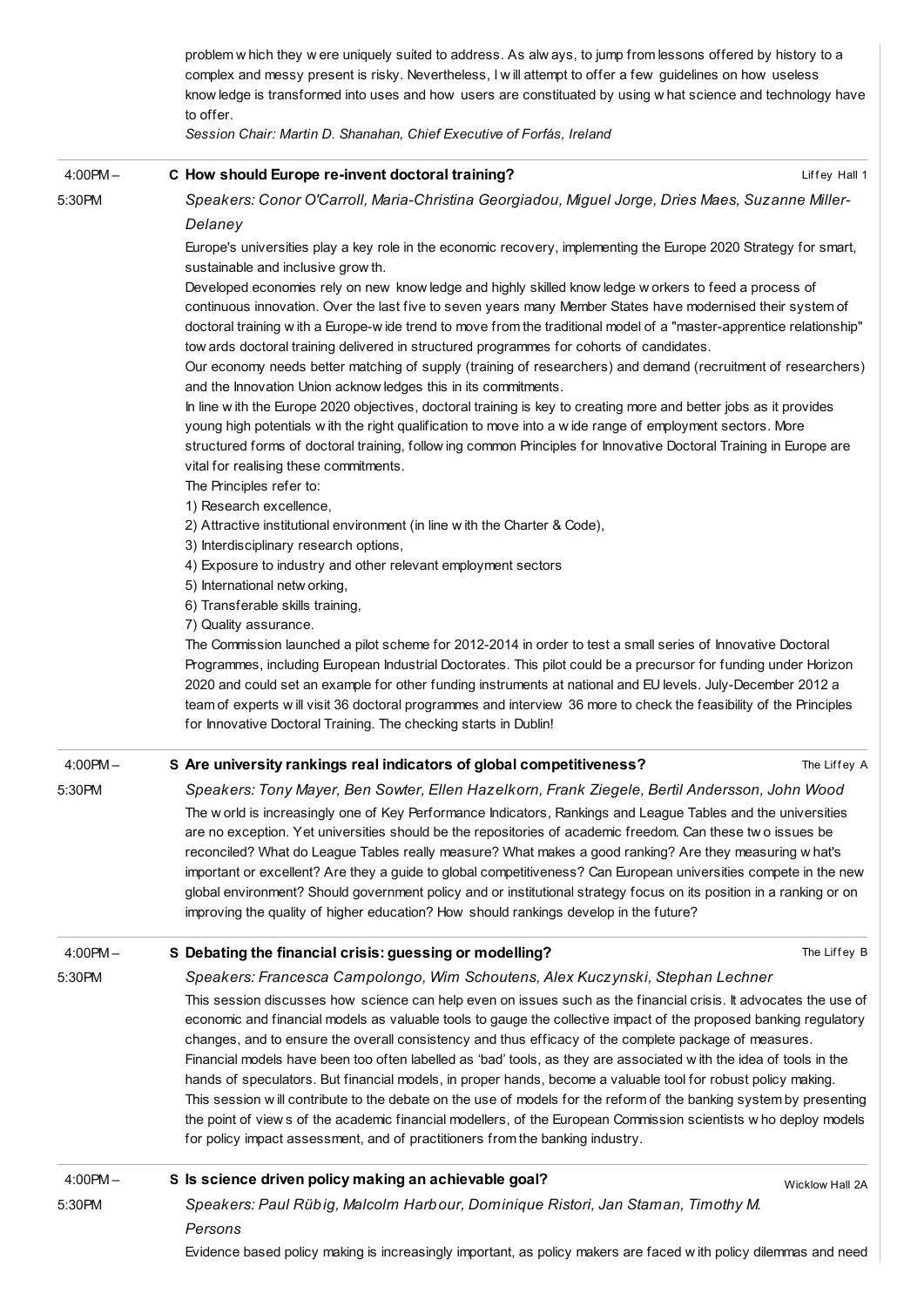scientific input for policy development. Recent emergencies w ith a serious public impact (volcanic eruptions in Europe, earthquake and tsunami in Japan etc.) have show n that w e need to speed up the interaction betw een science and politics in urgent situations. The purpose of the session w ould be to address via interactive discussions how to bring science even closer to policy making, w hat are the main challenges, and to share experiences and compare different systems in the EU and the US.

| $4:00PM -$    | S Saving science education                                                                                                                                                                                                                                                                                                                                                                                                                                                                                                                                                                                                                                                                                                                                                                                                                                                                                                                                                                                                                                                                                                                                                                                                                                                                                                                                                                                                                | Liffey Hall 2          |
|---------------|-------------------------------------------------------------------------------------------------------------------------------------------------------------------------------------------------------------------------------------------------------------------------------------------------------------------------------------------------------------------------------------------------------------------------------------------------------------------------------------------------------------------------------------------------------------------------------------------------------------------------------------------------------------------------------------------------------------------------------------------------------------------------------------------------------------------------------------------------------------------------------------------------------------------------------------------------------------------------------------------------------------------------------------------------------------------------------------------------------------------------------------------------------------------------------------------------------------------------------------------------------------------------------------------------------------------------------------------------------------------------------------------------------------------------------------------|------------------------|
| 5:30PM        | Speakers: John Meadows, Christine Horner, Eugenio Torracca, Michela Mayer, Nadia Prauhart                                                                                                                                                                                                                                                                                                                                                                                                                                                                                                                                                                                                                                                                                                                                                                                                                                                                                                                                                                                                                                                                                                                                                                                                                                                                                                                                                 |                        |
|               | This interactive w orkshop aims to identify common challenges and success stories about engaging children in<br>science. The session organisers have set up an electronic forum in advance of ESOF 2012 and are keen for<br>participants to join the debate on the issues facing science education globally, as well as asking their own<br>questions. The w orkshop w ill present a summary of these discussions and details of initiatives already<br>underway. Participants will be encouraged to remain connected through the electronic forum after the conference<br>to form new consortia and share best practice.                                                                                                                                                                                                                                                                                                                                                                                                                                                                                                                                                                                                                                                                                                                                                                                                                 |                        |
| $4:00PM -$    | S Science crossing boundaries: the Nordic e-Science initiative                                                                                                                                                                                                                                                                                                                                                                                                                                                                                                                                                                                                                                                                                                                                                                                                                                                                                                                                                                                                                                                                                                                                                                                                                                                                                                                                                                            | Wicklow Hall 2B        |
| 5:30PM        | Speakers: Sverker Holmgren, Lars Börjesson, Quentin Cooper, Cherri Pancake, Dr. Beatrix Vierkorn-<br>Rudolph                                                                                                                                                                                                                                                                                                                                                                                                                                                                                                                                                                                                                                                                                                                                                                                                                                                                                                                                                                                                                                                                                                                                                                                                                                                                                                                              |                        |
|               | To meet the current challenges in e.g. health and human environment, extensive efforts in science and technology<br>are needed. In such endeavours, e-science research and a highly advanced information and communication<br>technology (ICT) infrastructure are crucial facilitators. In 2011, the Nordic eScience Initiative has been initiated,<br>providing a framew ork for Nordic, European and global collaboration within key areas of science and development<br>of the next generation of ICT infrastructure. The goal of the initiative is to enable cross-national, cross-disciplinary<br>research efforts in areas that have been pointed out to be of critical importance both to the Nordic countries and<br>to the global community.<br>To make the discussion on how to remove obstacles to science crossing boundaries more concrete, examples<br>w ill be provided from the focus areas of the Nordic e-science initiative w ith particular emphasis on research on                                                                                                                                                                                                                                                                                                                                                                                                                                                   |                        |
|               | health registers, biobanks and climate.                                                                                                                                                                                                                                                                                                                                                                                                                                                                                                                                                                                                                                                                                                                                                                                                                                                                                                                                                                                                                                                                                                                                                                                                                                                                                                                                                                                                   |                        |
| $4:00PM -$    | S Scientists and advocacy                                                                                                                                                                                                                                                                                                                                                                                                                                                                                                                                                                                                                                                                                                                                                                                                                                                                                                                                                                                                                                                                                                                                                                                                                                                                                                                                                                                                                 | Wicklow Meeting Room 1 |
| 5:30PM        | Speakers: Kevin Finnernan, David Guston, Albert Teich                                                                                                                                                                                                                                                                                                                                                                                                                                                                                                                                                                                                                                                                                                                                                                                                                                                                                                                                                                                                                                                                                                                                                                                                                                                                                                                                                                                     |                        |
|               | A panel of active participants in U.S. policymaking will discuss how scientists can play an effective and<br>constructive role in the policy process. The discussion will address the potential and limitations of scientific<br>expertise and the relationship of scientific values to other value systems.                                                                                                                                                                                                                                                                                                                                                                                                                                                                                                                                                                                                                                                                                                                                                                                                                                                                                                                                                                                                                                                                                                                              |                        |
| $4:00$ PM $-$ | S Time to simplify the representation of European research                                                                                                                                                                                                                                                                                                                                                                                                                                                                                                                                                                                                                                                                                                                                                                                                                                                                                                                                                                                                                                                                                                                                                                                                                                                                                                                                                                                | Ecocem Room            |
| 5:30PM        | Speakers: Peter Tindemans, Prof. Paul Boyle, Prof. Enric Banda, Octavi Quintana Trias                                                                                                                                                                                                                                                                                                                                                                                                                                                                                                                                                                                                                                                                                                                                                                                                                                                                                                                                                                                                                                                                                                                                                                                                                                                                                                                                                     |                        |
|               | European countries invest less than America and Asia; organising and funding research at the European level is<br>clumsy and complex. National funding agencies look for a higher profile in European policy discussions as the<br>biggest providers of flexible money, but face challenges: position vis-à-vis the ERC; joint responsibilities e.g. in<br>providing mid-level European research infrastructures. Key performing agencies are central in defining major<br>European research efforts: easy for big players (e.g. CNRS, MPG, TNO, major aerospace labs), but the tens of<br>thousands universities and research institutions, or individual enterprises? At grass-roots level Euroscience aims<br>to provide a platform and shared services for individual scientists and institutions. ScienceEurope defines itself as<br>new European lobbyist representing many national funding agencies and some performing organisations. The<br>European Science Foundation looks for its most effective added value. Horizon2020 presents major organisational<br>and funding challenges: research and funding institutions must position themselves to ensure that solutions for<br>major European research and innovation efforts are not largely politically inspired. European researchers and<br>institutions need to unite to make their voice better heard and help find structures fit for purpose in the 21st<br>century. |                        |
| $4:00$ PM $-$ | N Paradigms of innovation that transform economies                                                                                                                                                                                                                                                                                                                                                                                                                                                                                                                                                                                                                                                                                                                                                                                                                                                                                                                                                                                                                                                                                                                                                                                                                                                                                                                                                                                        | Wicklow Hall 1         |
| 5:30PM        | Speakers: Dr. Michael John Gorman, Prof. John Hegarty, Dr. Jouni Partanen, Dr. William Harris, Dr.                                                                                                                                                                                                                                                                                                                                                                                                                                                                                                                                                                                                                                                                                                                                                                                                                                                                                                                                                                                                                                                                                                                                                                                                                                                                                                                                        |                        |
|               | Mary Walshok, Dr. Mats Nordlund                                                                                                                                                                                                                                                                                                                                                                                                                                                                                                                                                                                                                                                                                                                                                                                                                                                                                                                                                                                                                                                                                                                                                                                                                                                                                                                                                                                                           |                        |
|               | This session will present four landmark cases of innovation capacity building drawn from the EU, the Russian<br>Federation, and the US. Senior leaders from these initiatives will describe their strategies, experience and results<br>to date. Attendees will also have the opportunity to ask questions and interact informally with the participants<br>from these key initiatives to share learning and explore opportunities.                                                                                                                                                                                                                                                                                                                                                                                                                                                                                                                                                                                                                                                                                                                                                                                                                                                                                                                                                                                                       |                        |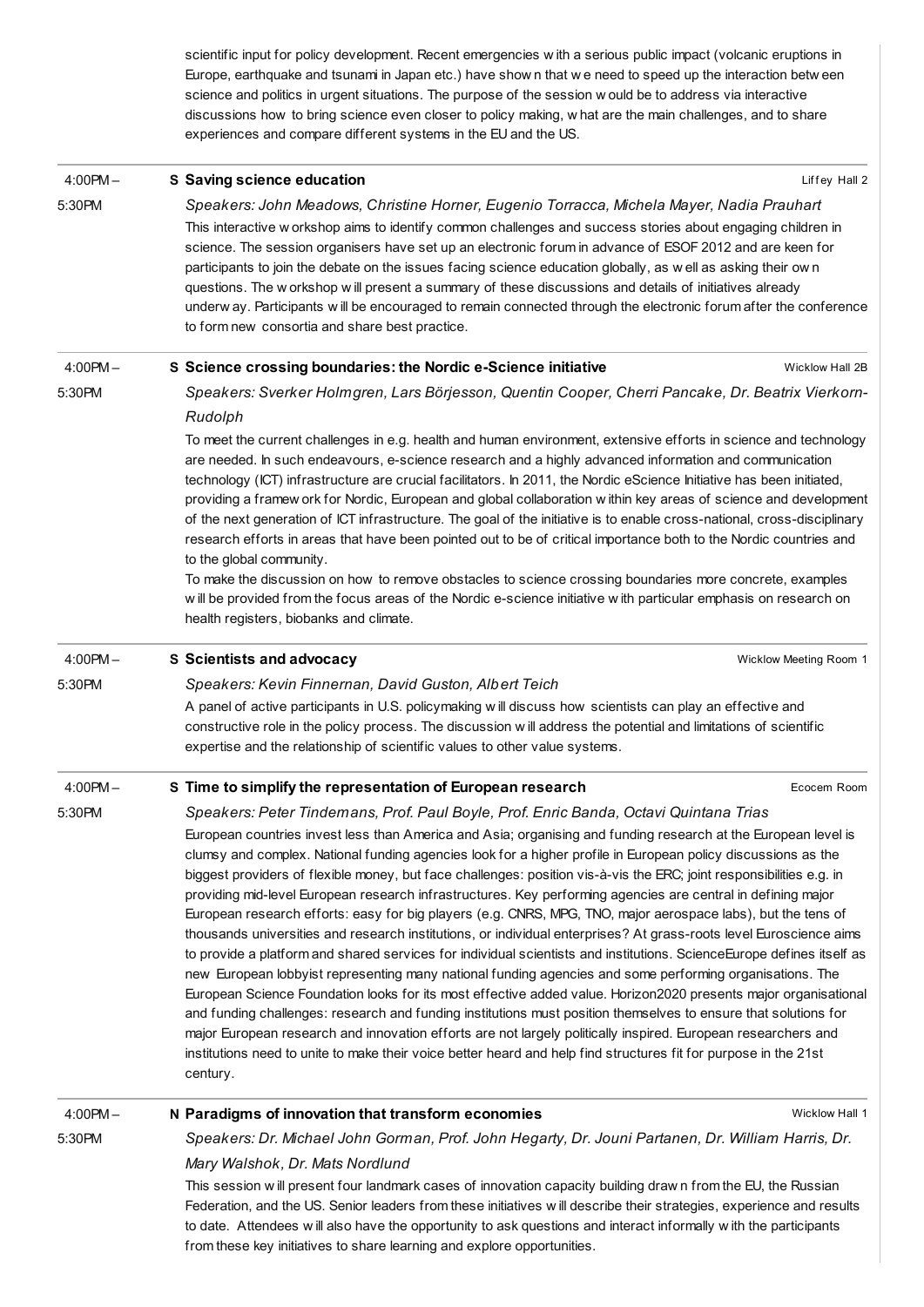|                      | The participants come from<br>The Business, Innovation and Technology (BIT) Research Centre of Aalto University - a significant driver of<br>innovation in Finland, already an innovation leader in the EU.<br>Science Foundation Ireland - a paradigm setter in creating innovation systems. The model employed in Ireland has<br>been repeated in Arizona.<br>The San Diego CONNECT program - an early and very successful innovation flagship development in the US.<br>The session will culminate in the announcement of plans and opportunities in Russia follow ing the establishment |                         |
|----------------------|---------------------------------------------------------------------------------------------------------------------------------------------------------------------------------------------------------------------------------------------------------------------------------------------------------------------------------------------------------------------------------------------------------------------------------------------------------------------------------------------------------------------------------------------------------------------------------------------|-------------------------|
|                      | of the largest and most ambitious innovation project on continental Europe for many years: the Skolkovo Institute<br>of Science and Technology w hich is being established in collaboration with MIT.<br>After the formal session, there is an opportunity for further discussions with the participants.                                                                                                                                                                                                                                                                                   |                         |
| $5:30PM -$           | K Debate on Scientific Publishing and Open Access                                                                                                                                                                                                                                                                                                                                                                                                                                                                                                                                           | Auditorium              |
| 6:30PM               | Speakers: Dr. Philip Campbell, Prof. Luke O'Neill, Dr. Alma Swan, Prof. Jos Engelen, Prof. Maria<br>Leptin                                                                                                                                                                                                                                                                                                                                                                                                                                                                                  |                         |
|                      | This session will consider the issue of Quality Control in Scientific Publishing, both in the context of publication in<br>for-profit journals and also in the context of a future move to Open Access journals. Against the backdrop of:<br>The proliferation of journals and the burgeoning of scientific publications,<br>Recent controversies over publication and subsequent corrections and retractions of flaw ed and fraudulent<br>papers,<br>On-going community and political agitation for Open Access (OA),                                                                      |                         |
|                      | the follow ing questions will be posed:                                                                                                                                                                                                                                                                                                                                                                                                                                                                                                                                                     |                         |
|                      | Is the transition to full and immediate open access to research papers inevitable?<br>Does the grow th of open access threaten the quality of research papers?<br>How will the science literature evolve over the foreseeable future, and how will the roles and funds of<br>researchers, publishers, research councils and universities need to evolve with it?<br>How will the achievements of researchers be documented, accredited and judged in the future?                                                                                                                            |                         |
| $7:00PM -$<br>9:30PM | <b>E Media Networking and Social gathering</b><br>Open to accredited Media delegates only. Exact time to be confirmed.                                                                                                                                                                                                                                                                                                                                                                                                                                                                      | venue to be confirmed   |
|                      |                                                                                                                                                                                                                                                                                                                                                                                                                                                                                                                                                                                             |                         |
| $7:00PM -$           | <b>E</b> Presidents' Dinner                                                                                                                                                                                                                                                                                                                                                                                                                                                                                                                                                                 | Trinity College, Dublin |
| 10:00PM              | Speakers: Prof. Patrick Cunningham, Prof. Enric Banda<br>NOTE: By invitation only.<br>NOTE: Exact time to be confirmed.                                                                                                                                                                                                                                                                                                                                                                                                                                                                     |                         |
|                      | <b>JULY 14 · SATURDAY</b>                                                                                                                                                                                                                                                                                                                                                                                                                                                                                                                                                                   |                         |
| $8:00AM -$           | C How to get a job in industry: straight-talking from leading research managers                                                                                                                                                                                                                                                                                                                                                                                                                                                                                                             | Liffey Hall 1           |
| 9:30AM               | Speakers: Leonard Hobbs, Dr. Lisa Amini, Mary Shire, Ian Jones, Mazhar Bari, Brian Caffrey, Shane                                                                                                                                                                                                                                                                                                                                                                                                                                                                                           |                         |

Speakers: Leonard Hobbs, Dr. Lisa Amini, Mary Shire, Ian Jones, Mazhar Bari, Brian Caffrey, Shane Comer, Lovelyne Ní Mhaonaigh

As w ork becomes increasingly more global and the pace of change drives greater levels of innovation, the need for employers to find people w ith the right technical skills, w ho can adapt to the competitive landscape and w ork on an international level across cultures and time zones becomes critical to the success of the individual businesses. Representatives from some of Ireland's leading technology companies w ill describe w hat they are looking for w hen it comes to hiring college graduates in today's business climate. These representatives w ill come from large multinational companies and small to medium size enterprises, as w ell as from representatives w ho have w orked both in academia and industry.

The session w ill begin w ith 4\*10 minute presentations ( verbal only) from each of the panellists outlining their companies/organisations and describing w hat they w ould be looking for in a candidate. The final 40 minutes of a 'fish bow l' session w ill be used to do 3 mock-up interview s, on stage, w ith some brave candidates selected ahead of time and the speakers acting as an interview panel. Each of the students w ill be asked a question from 3 of the panellists, w ith the 4th panellist providing input on how the interview w ent. The interview ee w ill get some brief feedback from the panel post the interview .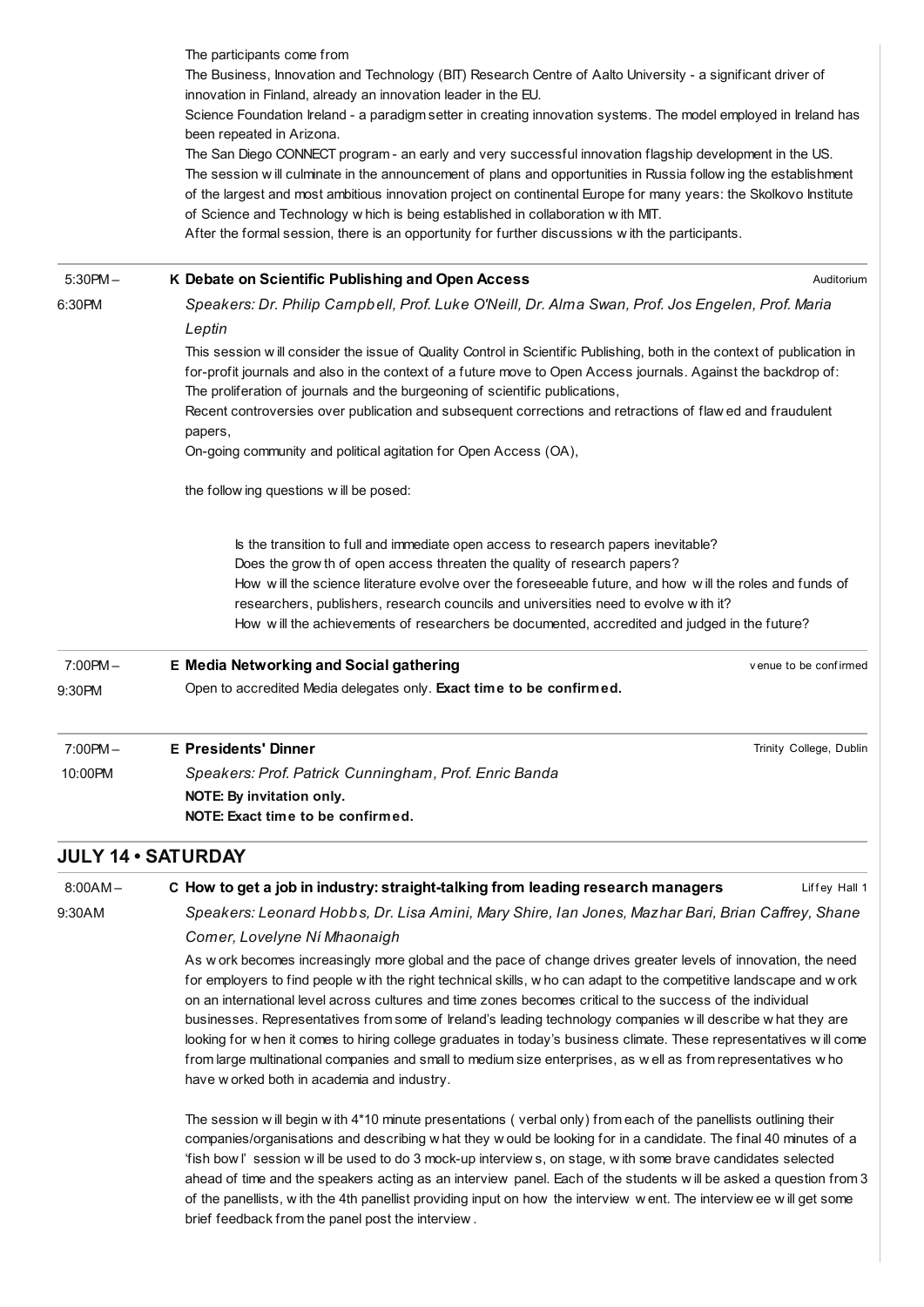| $8:00AM -$ | S The virtual future of healthcare                                                                                                                                                                                                                                                                                                                                                                                                                                                                                                                                                                                                                                                                                                                                                                                                                                                                                                                                                                                                                                                                                                                                                                                                                                                | Ecocem Room     |
|------------|-----------------------------------------------------------------------------------------------------------------------------------------------------------------------------------------------------------------------------------------------------------------------------------------------------------------------------------------------------------------------------------------------------------------------------------------------------------------------------------------------------------------------------------------------------------------------------------------------------------------------------------------------------------------------------------------------------------------------------------------------------------------------------------------------------------------------------------------------------------------------------------------------------------------------------------------------------------------------------------------------------------------------------------------------------------------------------------------------------------------------------------------------------------------------------------------------------------------------------------------------------------------------------------|-----------------|
| 9:30AM     | Speakers: Carl Johan Sundberg, Robin Teigland, Parvati Dev, Christopher Welch                                                                                                                                                                                                                                                                                                                                                                                                                                                                                                                                                                                                                                                                                                                                                                                                                                                                                                                                                                                                                                                                                                                                                                                                     |                 |
|            | A virtual w orld (VW) is a 3D immersive, computer-simulated environment w here users are represented by<br>avatars through w hich they interact in real time w ith other avatars, objects and the environment. Due to the fast<br>grow th of broadband internet access and computing pow er, individuals and organizations throughout the<br>healthcare ecosystem are 'stepping into the internet' and using VWs in areas such as research and development,<br>hospital construction, medical training, sales and marketing, and patient care. The objective of this panel is to<br>introduce VWs and show case a variety of healthcare applications with the purpose of engaging the audience in a<br>discussion of how VWs can be used in a meaningful manner.<br>In an effort to generate lively debate with the audience and to facilitate an understanding of the topic, the panel<br>will be a mixed reality event, ie the panellists will be located physically in the US and Europe and will present<br>through their avatars in the VW of Second Life. Additionally, we will take the audience on a guided tour of<br>relevant sites in Second Life and other VWs, thus providing a live demonstration of immersive virtual w orlds.                                     |                 |
| $8:00AM -$ | S Tomorrow's vaccines today                                                                                                                                                                                                                                                                                                                                                                                                                                                                                                                                                                                                                                                                                                                                                                                                                                                                                                                                                                                                                                                                                                                                                                                                                                                       | Wicklow Hall 2A |
| 9:30AM     | Speakers: David Klatzmann, André Habel, Odile Leroy, Danilo R. Casimiro                                                                                                                                                                                                                                                                                                                                                                                                                                                                                                                                                                                                                                                                                                                                                                                                                                                                                                                                                                                                                                                                                                                                                                                                           |                 |
|            | The world in the 21st century is faced with a myriad of global health problems which can only be solved by<br>scientific cooperation and subsequent breakthroughs. It is therefore crucial to coordinate efforts in research,<br>education and funding to foster an enabling environment in w hich out-of-the-box thinking is encouraged and<br>innovation can deliver products.<br>The European vaccine research field serves as the ultimate example. The main know ledge gap within vaccine<br>research is the lack of understanding of the immunological mechanisms mediating protection. In order to deliver the<br>vaccines of tomorrow, the field needs to re-engineer its thinking and endorse an innovation fostering, long term<br>vision for vaccine design and immunology.<br>The interdependencies of the policy areas for vaccinology are a general example of how inter-agency<br>cooperation must be promoted to achieve success, w hich w ill guarantee access to know ledge, and w ill ultimately<br>contribute to efficiency, better jobs and new products, such as innovative vaccines.                                                                                                                                                                       |                 |
| $8:00AM -$ | S Volcanic eruptions and global fallout                                                                                                                                                                                                                                                                                                                                                                                                                                                                                                                                                                                                                                                                                                                                                                                                                                                                                                                                                                                                                                                                                                                                                                                                                                           | The Liffey A    |
| 9:30AM     | Speakers: Aoife Braiden, Massimo Cocco, Christopher Bean, Freysteinn Sigmundsson, Andreas                                                                                                                                                                                                                                                                                                                                                                                                                                                                                                                                                                                                                                                                                                                                                                                                                                                                                                                                                                                                                                                                                                                                                                                         |                 |
|            | Petzold, Ulrich Küppers                                                                                                                                                                                                                                                                                                                                                                                                                                                                                                                                                                                                                                                                                                                                                                                                                                                                                                                                                                                                                                                                                                                                                                                                                                                           |                 |
|            | Since Pliny's description of Mt Vesuvius erupting in 79AD, there have been countless individual historical,<br>archaeological and geological investigations of volcanic eruptions. More recently, studies of the impact of volcanic<br>hazards on local communities, and improvements in infrastructure and engineering, have tried to mitigate major<br>volcanic risks to local communities. How ever, recent eruptions in Iceland and Chile have show n that social and<br>economic effects of such eruptions can also be felt globally. Although the eruptions mentioned are not considered<br>large in scale, they influence communities thousands of kilometres aw ay from the volcano; the impact on societies<br>and multibillion Euro industries (such as tourism and agriculture) is acute.<br>This panel discussion will to bring together the scientific community and end-users such as the aviation industry<br>and policy makers, to highlight the progress made using a multidisciplinary, multinational approach to such<br>scientific problems. The goal is to show what efforts are being made to fully understand and forecast the effects<br>of these elements of our dynamic planet and how we aim to mitigate against future risks to our global community. |                 |
| $8:00AM -$ | S What should Europeans eat?                                                                                                                                                                                                                                                                                                                                                                                                                                                                                                                                                                                                                                                                                                                                                                                                                                                                                                                                                                                                                                                                                                                                                                                                                                                      | Liffey Hall 2   |
| 9:30AM     | Speakers: Iris Erlund, Demosthened B. Panagiotakos, Mikael Fogelholm, Toni Steer                                                                                                                                                                                                                                                                                                                                                                                                                                                                                                                                                                                                                                                                                                                                                                                                                                                                                                                                                                                                                                                                                                                                                                                                  |                 |
|            | From a food-cultural view point, Europe is far aw ay from being a homogenous area. Some regions in Europe (e.g.                                                                                                                                                                                                                                                                                                                                                                                                                                                                                                                                                                                                                                                                                                                                                                                                                                                                                                                                                                                                                                                                                                                                                                   |                 |
|            | the Mediterranean countries) have really long cultural traditions, and some are much younger (e.g. the Nordic<br>countries). National and regional diets may be approached from a cultural view point, but diet is also an essential<br>part of our health. Besides having really strong and cultural roots, the Mediterranean diet has also repeatedly<br>been connected to good health.<br>Other European regions are clearly less famous for their diets. How ever, some areas could perhaps challenge<br>the Mediterranean diet. The Nordic countries have some dietary specialties with potentially great health effects:<br>w ild berries (e.g. blueberries, lingonberries and cranberries), rye and rapeseed oil. This session w ill address the<br>follow ing questions:                                                                                                                                                                                                                                                                                                                                                                                                                                                                                                  |                 |
|            | What and how are we eating in different parts of Europe?                                                                                                                                                                                                                                                                                                                                                                                                                                                                                                                                                                                                                                                                                                                                                                                                                                                                                                                                                                                                                                                                                                                                                                                                                          |                 |

What and how are w e eating in different parts of Europe? What are the regional strengths and w eaknesses regarding health effects?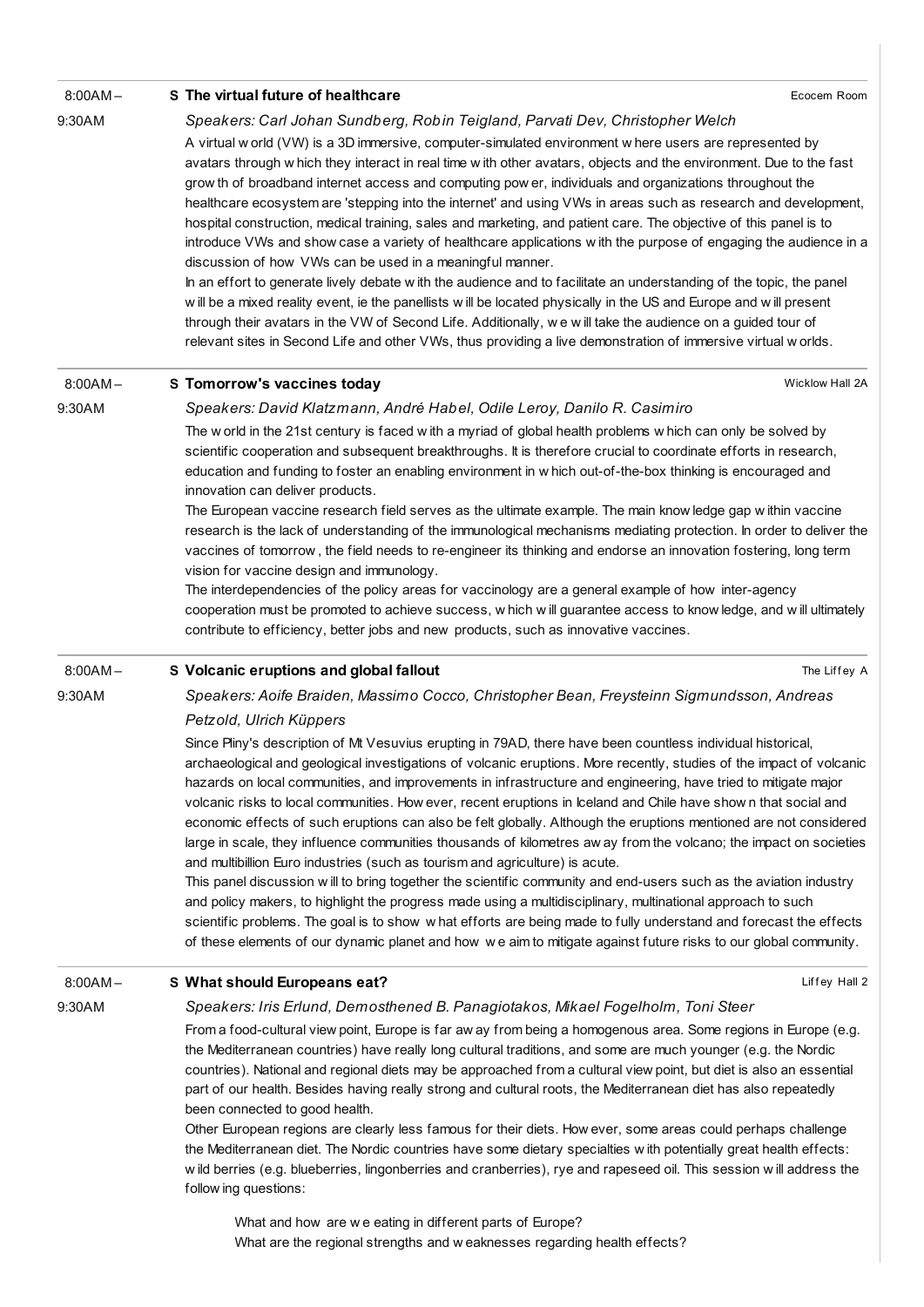Where do Northern, Western and Southern Europe meet, do w e have a common intersection for improved diet and health in Europe?

#### 8:00AM – S Why is the Universe so [massive?](http://esof2012.sched.org/event/bc9ab65dc421756f2ed4d740dceb9168) The hunt for the Higgs at the LHC

The Liffey B

## Speakers: Frank Close, Stephen Myers, Themis Bowcock, Tony Scott

The Large Hadron Collider, the biggest scientific experiment in history, has captured the public imagination as much as it excites the scientists involved. But w hat is all the fuss about? Why are w e so desperate to find the Higgs boson?

Stephen Myers, the scientist in charge of the massive accelerator rings at CERN, w ill explain how the LHC creates such colossal energies that it is able to recreate conditions last seen during the Big Bang. He w ill show how the LHC is furthering our know ledge of the origin of the universe and the ultimate nature of matter. A panel of leading scientists w ill present the latest new s and images from the LHC. They w ill explain how physicists know that they have (or have not?) found the Higgs, and discuss the implications that its (non?) existence has for our understanding of the universe, w hat are the even more exotic alternatives to the Higgs, and w hat possible discoveries lie ahead?

### 8:00AM – N How can you turn [Astronomy](http://esof2012.sched.org/event/8d831f67cf6116237af6ba40f8e66311) into Business Clusters?

Wicklow Hall 1

### 9:30AM

9:30AM

Speakers: Grace Naledi Mandisa Pandor, Pallab Ghosh, Robert-Jan Smits, Gerlinde Bedoe, Johan Eksteen, Ronald Stark

Astronomy is big business. South Africa, allied w ith the African Union and eight other African countries, is making major investments in radio astronomy in partnership w ith the European scientific community and industry. This includes a bid to host the w orld's most pow erful radio telescope - an instrument 50-100 times more sensitive and 10,000 times faster than any radio imaging telescope ever built. More than 70 institutes in 20 countries, together w ith industry partners such as Intel, Nokia, Siemens, Microsoft and Cisco are participating in the scientific and technical design. South Africa has already constructed a pathfinder telescope and w ith African partners are developing plans for an African VLBI Netw ork. This science to business project is truly of transformational scientific significance. The design, construction and operation of the telescope w ill have a potentially global impact on skills development in science, engineering and associated industries around the w orld. This interactive round table complements the EU-Africa Partnership Programme w ith demonstrable science to business. It w ill bring together top researchers, business leaders and policy-makers to spotlight the latest advances and opportunities in w orld-leading science instrumentation. Via a flexible format of brief presentations led by an experienced moderator w ith ample space for questions, answ ers and reactions, speakers w ill shed new light on just w hat goes into making radio telescopes from the factory floor to the field. The outcome w ill be a sharpened understanding of w hat it means for diverse enterprises and regions. In particular, technology development in antennas, fibre netw orks, signal processing, and softw are and computing, w ith spinoff innovations in these areas set to benefit other systems that process large volumes of data, w ill be spotlighted. The session w ill be highly visual w ith a focus on tech transfer, business and recruitment opportunities. It w ill specifically give valuable insights into the dynamics of strategic international business partnerships such as Africa and Europe.

#### Wicklow Meeting Room 4 9:30AM – 10:15AM E Gathering of [Euroscience](http://esof2012.sched.org/event/925b35c5373ae9488f85a616f75251a4) Travel Grant recipients Speakers: Pauline Mattsson, Klaus Bock, Dorthe B. Ravnsbæk, Eamonn O'Brien

A number of organisations, including the Embassy of Switzerland in Ireland, the Swedish Research Council (VR), le Centre National de la Recherche Scientifique (CNRS), the Danish Agency for Science, Technology and Innovation (DASTI) and the Research Foundation Flanders (FWO), in cooperation w ith Euroscience offered travel grants through open calls to help young researchers w ho w ished to attend ESOF2012.

A special get-together is being organised by Euroscience for the recipients of these grants.

Pauline Mattsson, Euroscience Governing Board member, w ill introduce the session (10 min), Eamonn O'Brien, the Founder and CEO of The Reluctant Speakers Club and also a long time member of ESOMAR, the w orld association of research professionals, w ill advise on effective netw orking (20min), The European Young Researchers' Aw ard (EYRA) w inner for 2011 Dorthe B. Ravnsbæk w ill present her ow n career as inspiration (5 min)

ESOF 2014 Champion professor Klaus Bock, Chairman of the Danish National Research Foundation (DNRF), w ill look already ahead to ESOF in Copenhagen (5 min).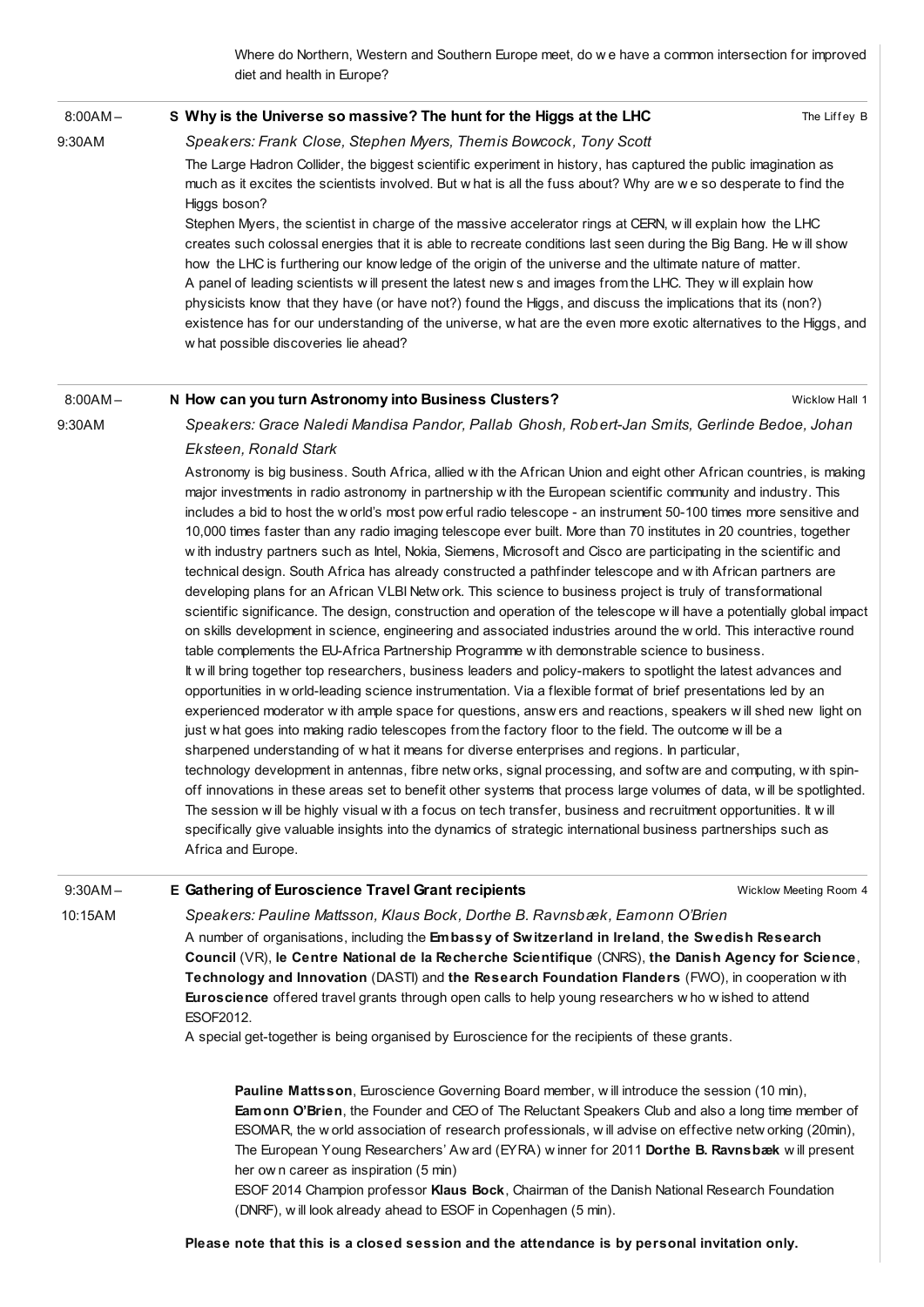9:30AM –

### K Keynote Address: Christian Keysers "The [empathic](http://esof2012.sched.org/event/15639cab4413828673f524f6379a0415) brain"

10:30AM

### Speakers: Prof. Christian Keysers The empathic brain

Most of us can effortlessly feel w hat goes on in other people. When w e w atch the scene in Dr. No w here a tarantula w alks on James Bond's chest, w e need no conscious deliberation to understand his intentions to kill the spider or to guess w hat the tingling of the spider's legs feel like on his chest. Instead, w e seem to empathically feel w hat he goes through. Our hands start sw eating and our heart beats faster – as if w e w ere in his stead. Why are we so empathic?In this talk, I will review research that shows that our motor system, normally involved in programing our ow n actions, becomes automatically activated w hen w e see the actions of others. I w ill show how our somatosensory system, that normally responds w hen w e are touched, becomes activated w hen w e see the skin of other people be touched. Finally, I w ill show how regions of the brain involved in experiencing emotions such as disgust, pain and pleasure become activated w hen w e see or read about others experience similar emotions.Together, this data show s w hy w e do not need our intellect to understand other people. Our brain transforms w hat others do and feel into our ow n actions and feelings. We then feel w hat they feel, and intuitively adapt to their actions and emotions. Biology has equipped us w ith an empathic brain that endow s us w ith an intuitive understanding of others and an intuitive sense of ethics.

### Short Bio

Christian Keysers (1973) leads the Social Brain Lab at the Netherlands Institute for Neuroscience in Amsterdam and is Professor for the Social Brain at the University Medical Center Groningen. Together w ith his laboratory, he investigates how the brain allow s us to understand other individuals. He is French and German, studied Psychology and Biology in Germany and the USA and received his PhD from the University of St. Andrew s (Scotland). Thereafter he w orked in Parma, Italy, in the group that discovered Mirror Neurons, and lives in the Netherlands since 2004. He w rote a book, 'The Empathic Brain', in w hich he show s how his discoveries change the w ay w e think about social interactions and human nature. Further Reading: The Empathic Brain by Christian Keysers, available from amazon (http://w w w [.amazon.co.uk/dp/9081829203/\)](http://www.amazon.co.uk/dp/9081829203/)

Session Chair: Prof. Orla Hardiman, Consultant Neurologist, Beaumont Hospital Dublin

| $9:30AM -$                                                                                                                                                                                                                                                                                                                                                                                                                                                                                                                                                                                                                                                                                                                                                                                                                                                                                                                                                                                                                                                                                                                                                                                                                                                                                                                                                                                                                                      | K Keynote Address: Lisa Randall "High Energies and Short Distances"                           | Auditorium      |
|-------------------------------------------------------------------------------------------------------------------------------------------------------------------------------------------------------------------------------------------------------------------------------------------------------------------------------------------------------------------------------------------------------------------------------------------------------------------------------------------------------------------------------------------------------------------------------------------------------------------------------------------------------------------------------------------------------------------------------------------------------------------------------------------------------------------------------------------------------------------------------------------------------------------------------------------------------------------------------------------------------------------------------------------------------------------------------------------------------------------------------------------------------------------------------------------------------------------------------------------------------------------------------------------------------------------------------------------------------------------------------------------------------------------------------------------------|-----------------------------------------------------------------------------------------------|-----------------|
| 10:30AM                                                                                                                                                                                                                                                                                                                                                                                                                                                                                                                                                                                                                                                                                                                                                                                                                                                                                                                                                                                                                                                                                                                                                                                                                                                                                                                                                                                                                                         | Speakers: Prof. Lisa Randall                                                                  |                 |
|                                                                                                                                                                                                                                                                                                                                                                                                                                                                                                                                                                                                                                                                                                                                                                                                                                                                                                                                                                                                                                                                                                                                                                                                                                                                                                                                                                                                                                                 | Frank B. Baird, Jr., Professor of Science, Harvard University                                 |                 |
|                                                                                                                                                                                                                                                                                                                                                                                                                                                                                                                                                                                                                                                                                                                                                                                                                                                                                                                                                                                                                                                                                                                                                                                                                                                                                                                                                                                                                                                 | Session Chair: Prof. Siddhartha Sen, CRANN, Trinity College Dublin                            |                 |
| $9:30AM -$                                                                                                                                                                                                                                                                                                                                                                                                                                                                                                                                                                                                                                                                                                                                                                                                                                                                                                                                                                                                                                                                                                                                                                                                                                                                                                                                                                                                                                      | K Keynote Address: Regina Palkovits "Biomass - a valuable feedstock of the future"            | The Liffey A    |
| 10:30AM                                                                                                                                                                                                                                                                                                                                                                                                                                                                                                                                                                                                                                                                                                                                                                                                                                                                                                                                                                                                                                                                                                                                                                                                                                                                                                                                                                                                                                         | Speakers: Prof. Regina Palkovits                                                              |                 |
|                                                                                                                                                                                                                                                                                                                                                                                                                                                                                                                                                                                                                                                                                                                                                                                                                                                                                                                                                                                                                                                                                                                                                                                                                                                                                                                                                                                                                                                 | University of Aachen                                                                          |                 |
|                                                                                                                                                                                                                                                                                                                                                                                                                                                                                                                                                                                                                                                                                                                                                                                                                                                                                                                                                                                                                                                                                                                                                                                                                                                                                                                                                                                                                                                 | Session Chair: Dr. Jerry D Murphy, Sustainable Energy Research Group, University College Cork |                 |
| $9:30AM -$                                                                                                                                                                                                                                                                                                                                                                                                                                                                                                                                                                                                                                                                                                                                                                                                                                                                                                                                                                                                                                                                                                                                                                                                                                                                                                                                                                                                                                      | S Can Europe save the pharma industry?                                                        | Wicklow Hall 2A |
| 10:45AM                                                                                                                                                                                                                                                                                                                                                                                                                                                                                                                                                                                                                                                                                                                                                                                                                                                                                                                                                                                                                                                                                                                                                                                                                                                                                                                                                                                                                                         | Speakers: Prof. Mark Ferguson, Patricia Reilly, Prof. Luke O'Neill, Jaak Peeters              |                 |
| The combination of greater longevity and some bad lifestyle choices in the developed w orld are resulting in an<br>increasing incidence of a wide range of chronic ailments including diabetes, cancer and neuro-degenerative<br>diseases. This results in a grow ing demand for drugs as well as presenting new targets for drug development.<br>Yet despite this positive market outlook the global pharma industry is facing an existential crisis. The<br>causes/symptoms of this crisis have been well-rehearsed: expiration of patents for blockbuster drugs, escalating<br>development costs and shrinking development pipeline; these factors are exacerbated by governmental pressure<br>to reduce expenditure on public drug purchase schemes.<br>This session will explore how to rekindle innovation in the pharma industry and in particular how Europe can take<br>the lead in getting the industry on a viable path? Specific questions to be addressed include:<br>What actions are required of industry, universities, funding agencies and the European Commission?<br>To w hat extent w ill new technologies (genomics, proteomics, in silico development, personalised medicine and<br>diagnostics) help? Who should pay the associated costs?<br>Can new ways of collaboration be a solution?<br>How can regulatory burden be minimised without compromising patient safety (up to 45,000 patients in phase III<br>trial)? |                                                                                               |                 |
|                                                                                                                                                                                                                                                                                                                                                                                                                                                                                                                                                                                                                                                                                                                                                                                                                                                                                                                                                                                                                                                                                                                                                                                                                                                                                                                                                                                                                                                 | Is IMI a solution/a path forw ard?                                                            |                 |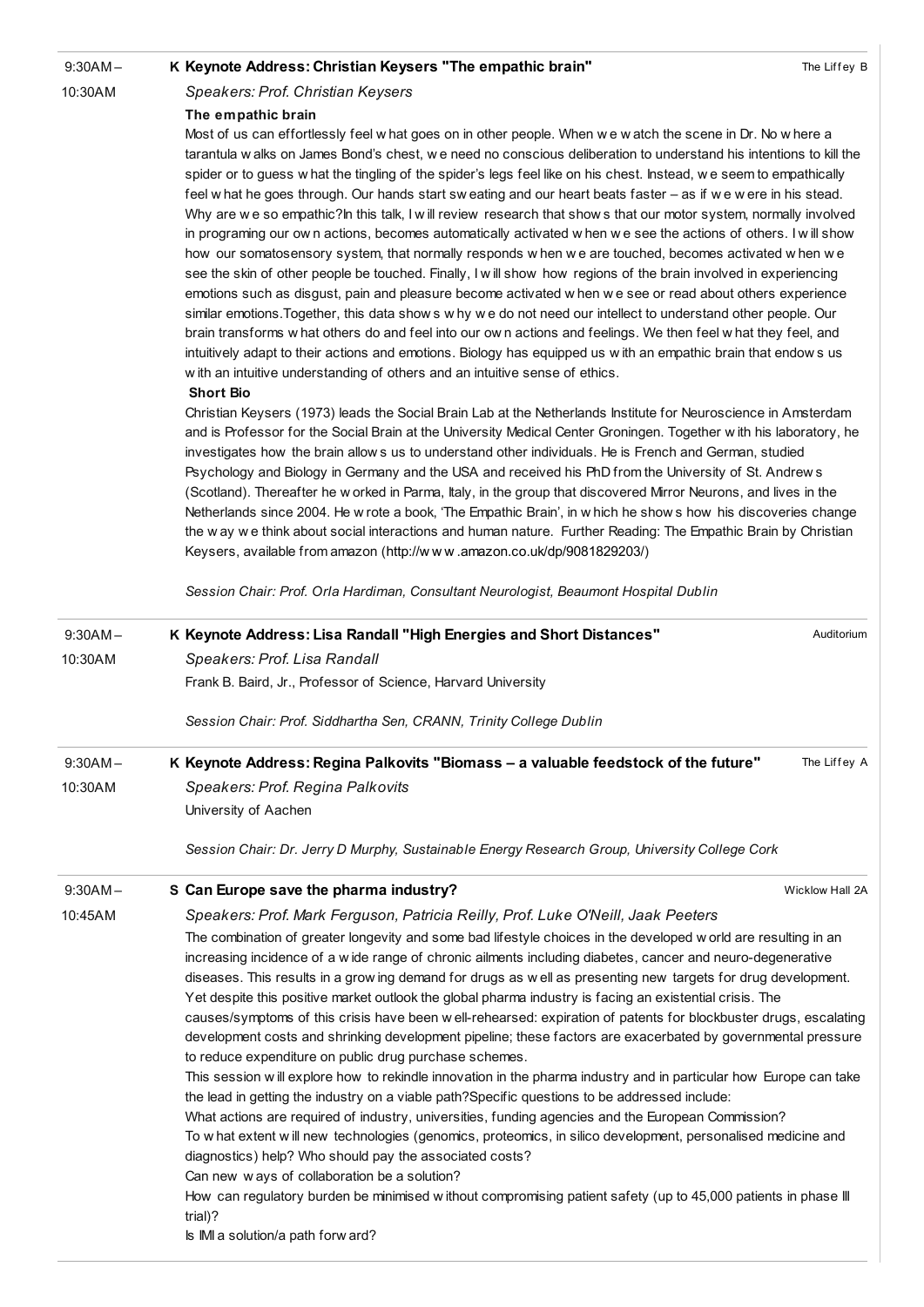#### 9:30AM – S Can we feed 9 billion people or will we [starve?](http://esof2012.sched.org/event/94da619058d2a2db987768d7da6ef3bc)

10:45AM

Trinity College, Dublin

Speakers: Bruce Osborne, Chris Leaver, Tom Arnold, Bill Davies, Jonathan Jones, Karin Metzlaff By 2050 the global population is expected to reach 9 billion, w ith the majority of this increase in the developing w orld. In order to feed these people it is estimated that a historically-unprecedented rise in food production of at least 50% w ill be needed. The question is how can w e do this, w hen w e cannot adequately feed the ~1 billion people w ho are starving today?

This session w ill assemble some of the foremost experts involved in meeting the challenge of tackling global hunger. Tw o internationally renow ned scientists - Bill Davies and Jonathan Jones- w ill address the key challenges of how to enhance food production in the face of limiting w ater supplies and the increased threats of pests and diseases. Bill Davies is an expert in w ater use by crops and Jonathan Jones is a key player in the development of disease resistance in plants. Chris Leaver, is Emeritus Professor at Oxford University and currently engages in public understanding of science, particularly issues associated w ith food security. Tom Arnold, CEO of Concern, w ill talk on hunger and poverty in developing countries.

#### 9:30AM – E [Science](http://esof2012.sched.org/event/1212f32b16cfe0bd85f61186cd4345e7) meets Poetry III

1:00PM

Speakers: Jean-Patrick Connerade, Iggy McGovern, Maurice Riordan, Christophe Goarant Correa de Sà

Venue: The Schrödinger Theatre, Fitzgerald Building, Trinity College, Dublin Map: <http://goo.gl/vB4jQ> [http://sciencemeetspoetry.eventbrite.ie](http://sciencemeetspoetry.eventbrite.ie/)

"Science meets Poetry" is a unique feature of the ESOF meetings: it w as born in Munich, w as considerably extended in Barcelona (2008) and came to maturity in Turin (2010). It aims to bring contemporary creative poets into the midst of a scientific meeting to discuss the tw o-w ay relationship of poetry to science and how each benefits the other. Both of the previous meetings led to the publication of a book of proceedings by Euroscience. The event is NOT an occasion for all and sundry (even the invited speakers) to read selections of their ow n poems. Rather, it focuses on general themes, of interest to both scientists and poets, and in particular, to ESOF delegates. Distinguished poets from all over the w orld have participated in the previous meetings. The Science meets Poetry session of ESOF is now w ell-regarded in many literary circles and enhances the reputation of science.

This third incarnation of the event w ill feature four evocative and provocative talks:

### Dublin: a European capital of Poetry

Dublin can claim, through such household names as James Joyce, William Butler Yeats and Oscar Wilde, to be one of the major haunts of poets on the planet. Further to this glorious history, w hat is the literary landscape around Dublin today?

Maurice Riordan (contemporary Irish Poet)

### The Two Williams: Hamilton and Wordsworth

Can the scientist be a poet, or the poet come to terms w ith science? A physicist and poet analyses the epistolary exchanges betw een tw o lifelong friends: a great scientist w ho longed to be a poet and a poet w ho rejected the technology of his time.

Iggy McGovern (Professor of Physics and Poet, Trinity College Dublin)

### The Gothic myths, Romanticism and the birth of Ecology

From the amateur scientists Johann Wolfgang Goethe and Percy Bysshe Shelley, via Lord Byron and Mary Shelley's gothic fantasies to Wordsw orth, is Romanticism the source of the 'Green Movement', and how does the love-hate relationship betw een science and poetry feed into poetry today? As seen by a contemporary French poet.

Chaunes\* (poet) alias Jean-Patrick Connerade (Emeritus Professor Imperial College London, President European Academy of Sciences Arts and Letters)

### The Science of Love and the Love of Science

How much of love is molecular, determined by genes and law s of selection, as argued by some biologists today, and how much is it unique, nurtured by the human species through its artists and (especially) its poets? A young contemporary poet, author of a recent play centred on the myth of Dom Juan, takes up the challenge posed by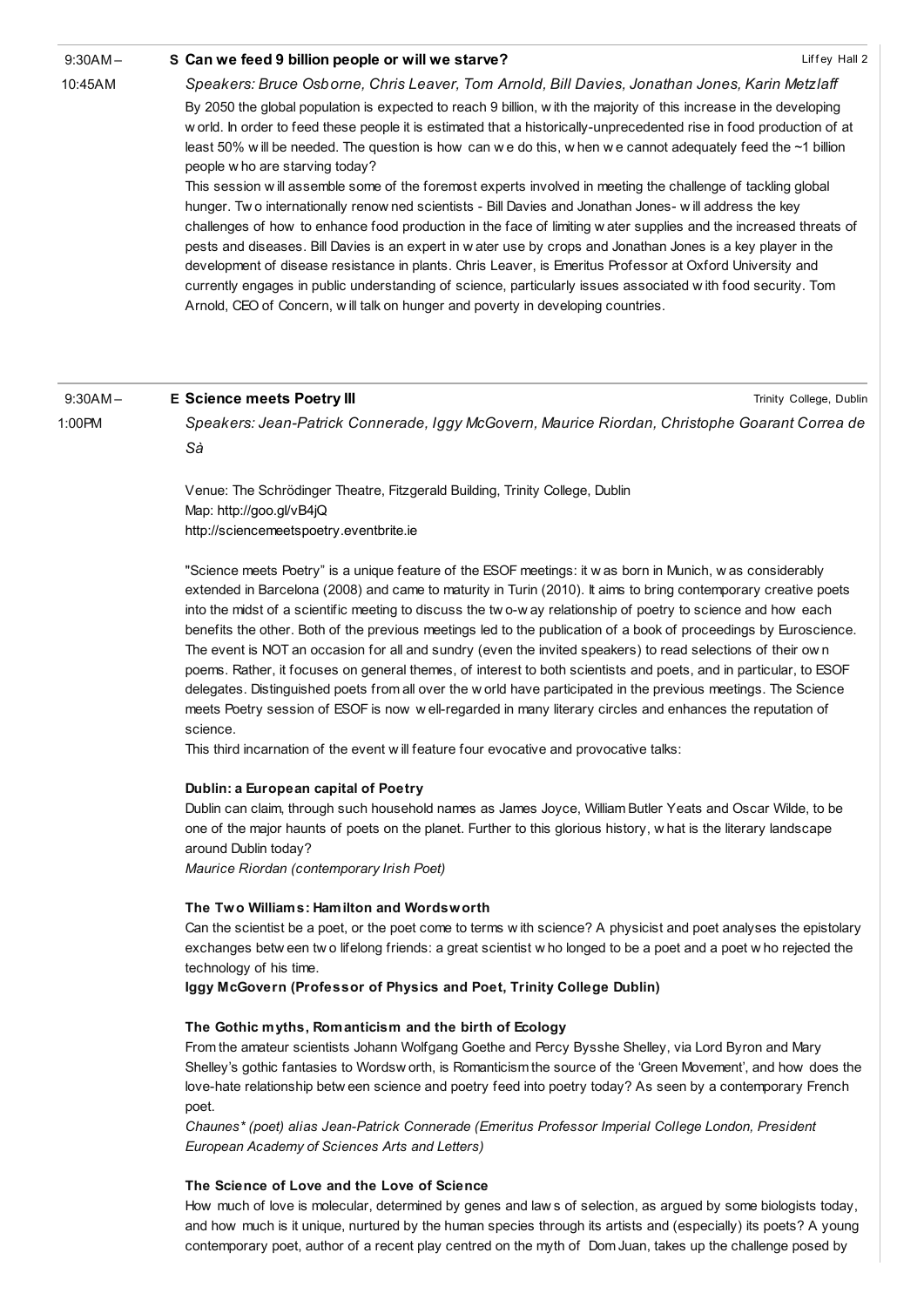| $10:45AM -$                                                                                                                                                                                                                                                                                                                                                                                                                                                                                                                                                                                                                                                                                                                                                                                                                                                                                                                         | S Frontier Research: An extravagance or a necessity in times of recession?                                                                                                                                                                                                                                                                                                                                                                                                                                                                                                                                                                                                                                                                                                                                                                                                              | The Liffey A  |
|-------------------------------------------------------------------------------------------------------------------------------------------------------------------------------------------------------------------------------------------------------------------------------------------------------------------------------------------------------------------------------------------------------------------------------------------------------------------------------------------------------------------------------------------------------------------------------------------------------------------------------------------------------------------------------------------------------------------------------------------------------------------------------------------------------------------------------------------------------------------------------------------------------------------------------------|-----------------------------------------------------------------------------------------------------------------------------------------------------------------------------------------------------------------------------------------------------------------------------------------------------------------------------------------------------------------------------------------------------------------------------------------------------------------------------------------------------------------------------------------------------------------------------------------------------------------------------------------------------------------------------------------------------------------------------------------------------------------------------------------------------------------------------------------------------------------------------------------|---------------|
| 12:15AM                                                                                                                                                                                                                                                                                                                                                                                                                                                                                                                                                                                                                                                                                                                                                                                                                                                                                                                             | Speakers: Thomas Sinkjaer, Ernst-Ludwig Winnacker, Dennis McKearin, Wilhelm Krull                                                                                                                                                                                                                                                                                                                                                                                                                                                                                                                                                                                                                                                                                                                                                                                                       |               |
| In many parts of the w orld, science, technology and innovation are seen as critical drivers of economic grow th<br>and national well-being. We look tow ards research hoping to find the solution of many of the problems – current<br>and future ones- we face and w hich cannot be solved w ithout major breakthroughs. The challenges created by<br>poverty, climate change, infectious diseases, health challenges across the years of the human lifespan produce a<br>sense of urgency to find solutions. Hence, as tools become available and financial resources become more<br>limiting, research funding is increasingly view ed as an end to a means. Because this view assumes it can<br>recognise the appropriate endpoint, it ignores the role that research directed by the need to understand basic<br>processes has played as the engine of new discoveries to fuel new technologies and combat challenges not yet |                                                                                                                                                                                                                                                                                                                                                                                                                                                                                                                                                                                                                                                                                                                                                                                                                                                                                         |               |
|                                                                                                                                                                                                                                                                                                                                                                                                                                                                                                                                                                                                                                                                                                                                                                                                                                                                                                                                     | imagined.<br>The speakers of this session all agree that it is necessary and natural for a nation to set aside specific means to<br>address major challenges or to explore already acknow ledged promising areas. How ever, they also share the<br>view that a nation should commit itself to support w hat might be described as frontier research that push the<br>boundaries of know ledge and hold the potential to transform science itself and ultimately change the way we live<br>and think. In order to push the frontiers one must enter new fields and leave the beaten track. This demands that<br>not only researchers but also funders are courageous and adventurous and ready to take risks. Forging new<br>paths in barely know n territory often takes longer than the usual length of project funding. Mistakes must be<br>allow ed as w ell as change of direction. |               |
|                                                                                                                                                                                                                                                                                                                                                                                                                                                                                                                                                                                                                                                                                                                                                                                                                                                                                                                                     | The session will discuss why it is necessary to trust the best researcher's talent and how transformative<br>research is best identified and supported by addressing questions such as<br>What is frontier research and how do we detect it?                                                                                                                                                                                                                                                                                                                                                                                                                                                                                                                                                                                                                                            |               |
|                                                                                                                                                                                                                                                                                                                                                                                                                                                                                                                                                                                                                                                                                                                                                                                                                                                                                                                                     | Is it a necessity or an extravaganza? - Why?                                                                                                                                                                                                                                                                                                                                                                                                                                                                                                                                                                                                                                                                                                                                                                                                                                            |               |
|                                                                                                                                                                                                                                                                                                                                                                                                                                                                                                                                                                                                                                                                                                                                                                                                                                                                                                                                     | What are the benefits for society?                                                                                                                                                                                                                                                                                                                                                                                                                                                                                                                                                                                                                                                                                                                                                                                                                                                      |               |
|                                                                                                                                                                                                                                                                                                                                                                                                                                                                                                                                                                                                                                                                                                                                                                                                                                                                                                                                     | How is frontier research and creativity sustained, developed, nurtured?                                                                                                                                                                                                                                                                                                                                                                                                                                                                                                                                                                                                                                                                                                                                                                                                                 |               |
| $10:45AM -$                                                                                                                                                                                                                                                                                                                                                                                                                                                                                                                                                                                                                                                                                                                                                                                                                                                                                                                         | C Ethics in research – why is it important to me?                                                                                                                                                                                                                                                                                                                                                                                                                                                                                                                                                                                                                                                                                                                                                                                                                                       | Liffey Hall 1 |

### 10:45AM – C Ethics in research – why is it [important](http://esof2012.sched.org/event/ef4de1cf81e214bfaca16faf04636f4d) to me?

…

12:15PM

Speakers: Nicholas Steneck, Frank Cunningham, Maria Leptin, Snežana Krstić, Zaza Nadja Lee Hansen, Gemma Moore

Research ethics is an important part of professional life of every researcher and it influences society in multiple w ays. How ever, perception of ethics, its principles and its importance may significantly vary betw een individuals, disciplines, and countries. Different perceptions and lack of aw areness have led to controversial debates about the benefits of science, innovation and new technologies, as w ell as the societal responsibility of researchers. Younger researchers may be particularly affected, as they rarely have the opportunity to discuss relevant issues. In an era of digital science, w here information communication technologies (ICT) are both the subject of and a tool for research, communication and collaboration, ethical issues are gaining increasingly in importance. The aim of this interactive round table is to raise aw areness and discuss the importance of ethical principles in research and science from different perspectives. Aside from discipline-oriented considerations (such as ICT, life and bio science), the focus w ill also be on factors influencing researchers' careers, including different w ays of providing training on the responsible conduct of research and research ethics. This roundtable aims to trigger an exchange of view s from prominent contributors and the audience on this most fundamental, yet too often overlooked, area of research practice.

| $10:45AM -$ | E Hot Science 3                                                                                                                                                                                                                                                                                                                                                                                                                                                                                                                                                                                                                                                                                     | Wicklow Meeting Room 1 |  |
|-------------|-----------------------------------------------------------------------------------------------------------------------------------------------------------------------------------------------------------------------------------------------------------------------------------------------------------------------------------------------------------------------------------------------------------------------------------------------------------------------------------------------------------------------------------------------------------------------------------------------------------------------------------------------------------------------------------------------------|------------------------|--|
| 12:15PM     | Late-breaking science                                                                                                                                                                                                                                                                                                                                                                                                                                                                                                                                                                                                                                                                               |                        |  |
| $10:45AM -$ | S Culture lab: the application of science to art and artefacts                                                                                                                                                                                                                                                                                                                                                                                                                                                                                                                                                                                                                                      | The Liffey B           |  |
| 12:15PM     | Speakers: Sarah Everts, Costanza Miliani, Matija Strlic, Philippe Walter, Leo Konstantelos                                                                                                                                                                                                                                                                                                                                                                                                                                                                                                                                                                                                          |                        |  |
|             | When you mention art or cultural heritage science, most people think about authentication of a priceless<br>masterpiece or identification of a pigment on a Picasso painting. But cultural heritage scientists are doing much<br>more. They're helping to conserve and restore everything from spacesuits to plastic sculptures. They're<br>developing tools to study artw orks and artefacts without actually touching them. They're looking through paintings<br>to see initial draw ings on the canvas below. They're even getting into the minds of ancient cultures by recreating<br>their recipes for everything from hair dye to incense and then studying the products with modern analytic |                        |  |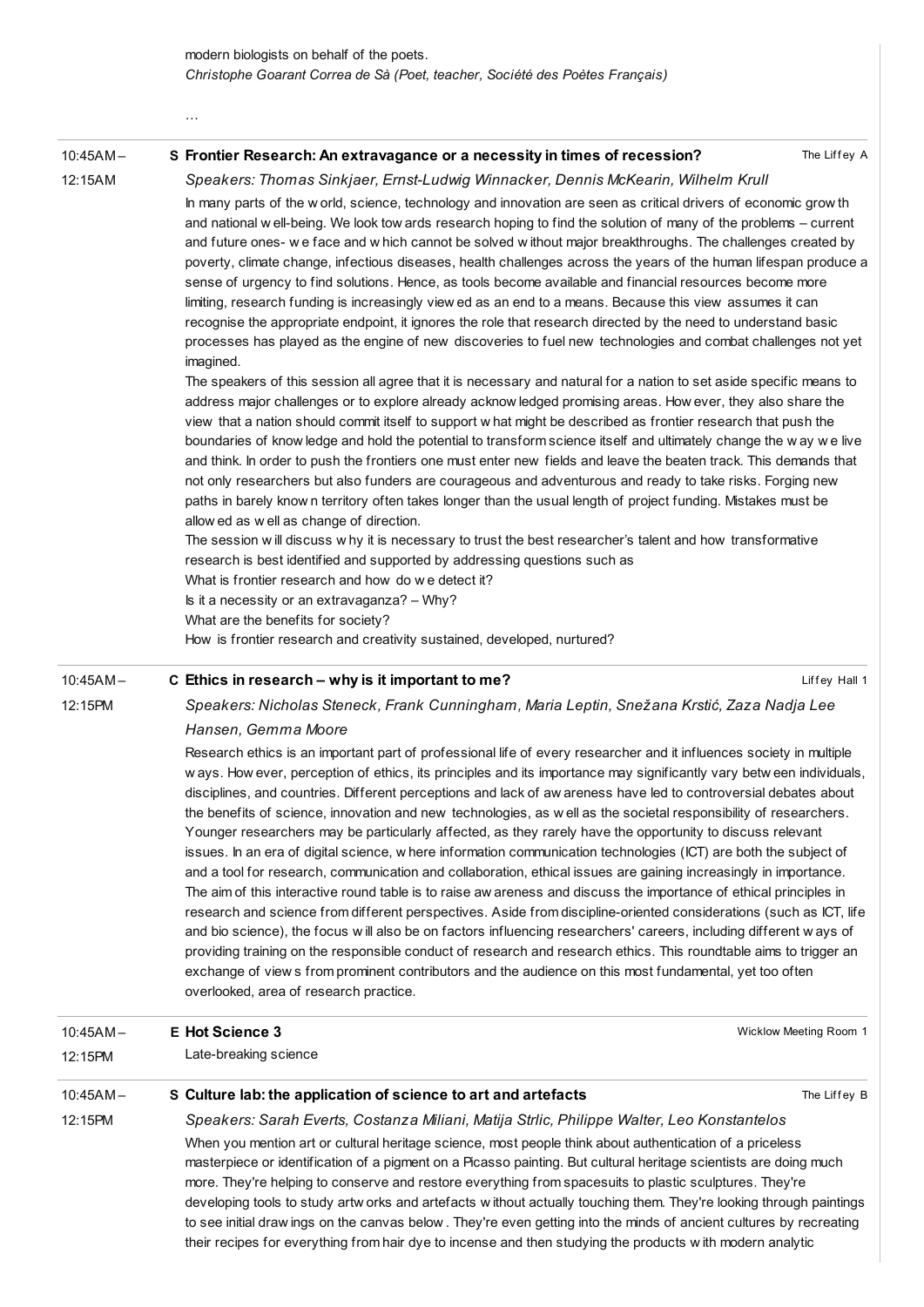technology. This panel session w ill explore the new trends in cultural conservation science as w ell as guide conference attendees through fascinating recent projects at museums, galleries and archives.

#### 10:45AM – S Open science - best practice in sharing the [research](http://esof2012.sched.org/event/ce7f4ca10561832e7760e2ab9826ca34) process with the public

Wicklow Hall 2A

Wicklow Hall 2B

Speakers: Michael Kobel, Paul Hix, Tom McCauley, Lynn Scarff, Marianne Fokkens More than ever it is important for society to comprehend the processes of science. Science is all around us, and our communal past is being studied and our future developed in research laboratories. It is vital that the general public be given the opportunity to comprehend the aspects of science and technology that affect our daily lives. But how is it possible to give lay people an insight into the processes and methods of today's research? How much of scientific content and concepts can be conveyed? How can the public be enabled to participate in the scientific process?

In this session five speakers w ill introduce their institutions' individual approach for bringing science to the public. They come from museums and science centres as w ell as from the research community and share a w ide experience of effective and innovative methods of communicating science in their fields and providing the public access even to cutting edge research. Speakers w ill define their positions on boundary conditions for developing an effective dialogue on science betw een public and researchers and also the limits of this endeavour. In addition, they w ill discuss the degree of scientific literacy that can be developed in the dialogue betw een researchers and the public and how scientific culture in society can be promoted.

#### 10:45AM – S What is the impact of sustainable energy [technologies?](http://esof2012.sched.org/event/0ecb4e68c31b01190919ab8d8a392690)

12:15PM

12:15PM

Speakers: Samuela Vercelli, Salvatore Lombardi, David Jones, Jonathan Pearce, Sergio Persoglia, Camilla Svendsen Skriung, Cinzia De Vittor, Martin Krüger, Vassiliki Gemeni, Nick Riley, Brian McConnell, Carmen Franzese

In recent years it has become clear that w e need to develop a sustainable energy system, producing and using energy in a more respectful relationship w ith the environment.. Nevertheless the public, and even specialized stakeholders, often find it difficult to evaluate the impacts of different technological options. All technologies, how ever sustainable, w ill have some impact, but w hat exactly is that impact? RISCS – 'Research into Impacts and Safety in CO2 Storage' is a European project exploring the potential environmental impacts of the geological storage of CO2, the only technology available for abating CO2 emissions from fossil fuel pow er plants. The session w ill introduce the participants to the information produced w ithin the RISCS project on possible impacts of CO2 on onshore and offshore ecosystems and human population. It w ill start w ith a short film describing geological storage of CO2, w hich might be new to many. Participants w ill then be divided into groups. The facilitator in each group w ill invite the participants to take part in an interactive exercise in the form of a game, in w hich they are invited to imagine the types of environmental impacts from CO2 storage and how they might occur. They w ill then be encouraged to discover together information about the impacts and to jointly consider their likelihood. Experts w ill be available to answ er questions and support the groups searching information and w ill help them reach conclusions w hich w ill be shared in general discussion at the end of the session. The objective is to experiment w ith a process for facilitating, through dialogue and self discovery, an understanding of the issues at stake.

#### 10:45AM – N How to overcome the [challenges](http://esof2012.sched.org/event/8cfe9e34f067bb443c6b5306dd866fbf) facing the European IPR system?

Wicklow Hall 1

12:15PM

Speakers: Alfred Radauer, Victor Rodriguez, Jeremy Philpott, Paul Rübig, Michael Wurst The instruments of the IPR system – e.g., patents, copyrights, trademarks or designs – have become important building blocks for creating business models. The management of IPRs and their integration into a business strategy can make the difference betw een failure and success stories like Apple or Google. An innovationfriendly IPR environment – in terms of effective IP law s, adequate support services for firms and, ultimately, firms "fit" in IPR – is, hence, a necessity in Europe.

Several changes in the European IPR system are being implemented in this context. In particular, this concerns the path tow ards a unitary patent, reform in the copyright system, improved IPenforcement and better services for entrepreneurs to manage IP. With presentations of studies executed for the Scientific Technology Option Assessment Board (STOA) of the European Parliament, this w orkshop presents the path tow ards the unitary patent, the fight against counterfeiting/piracy orreforms in the European copyright system. Significant advancements in services like automatic machine translation of foreign language patent documents and in educational programmes w ill be outlined by an EPO speaker. A speaker from IBM w ill elaborate on IPR challenges from a practitioner's point of view . An interactive discussion w ith the audience after the presentations highlights implications for entrepreneurs.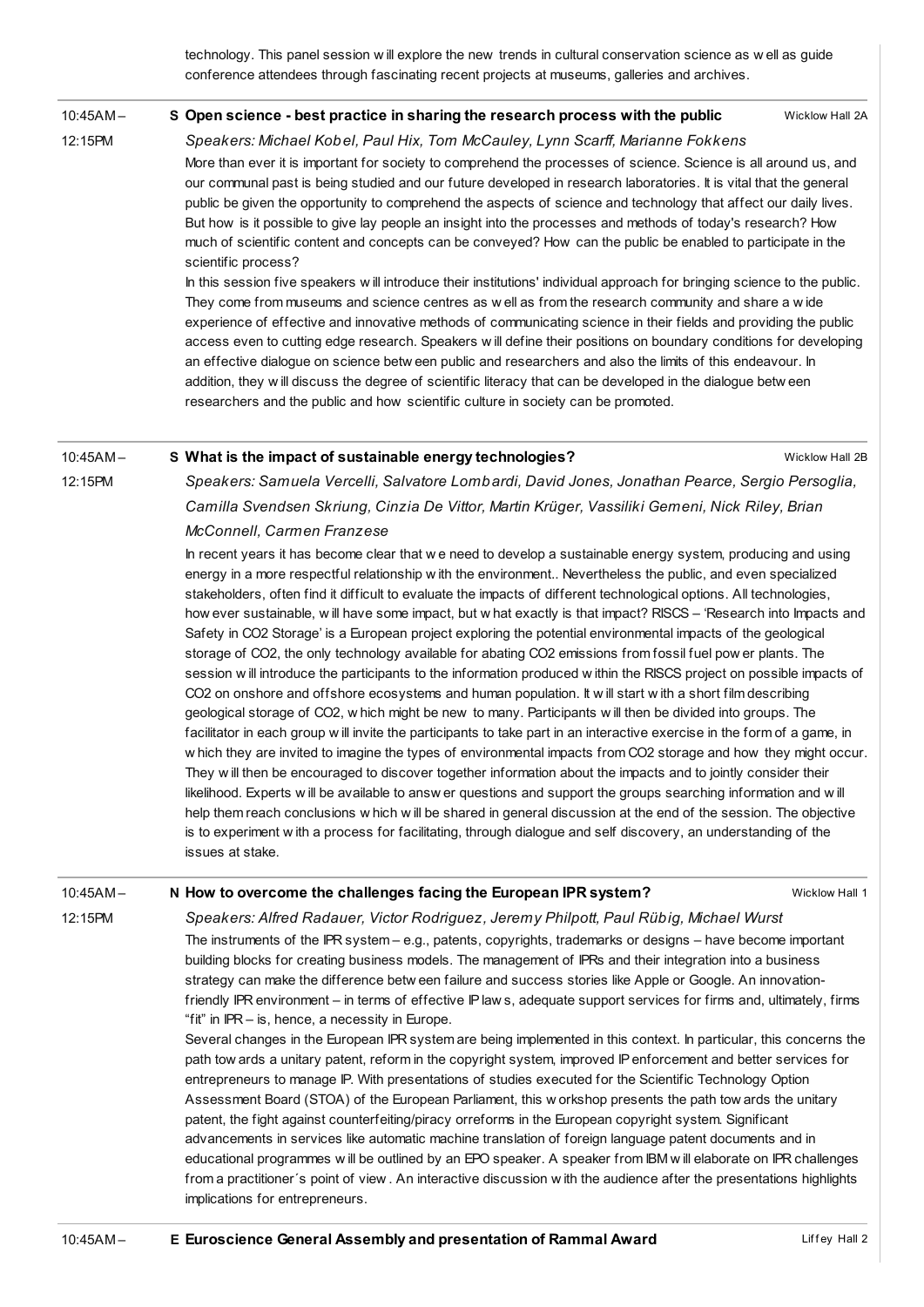Speakers: Peter Tindemans, Prof. Anne Glover, Prof. Enric Banda, Prof. Sir Chris Llewellyn-Smith The formal business of the General Assembly w ill be follow ed by addresses from tw o distinguished speakers, the aw ard ceremeony and a reception. These events are open to all conference participants:

The importance of European Science and Science-based Policy Making (Prof. Anne Glover), The importance of SESAME for scientific and political cooperation in the Middle East and the Mediterranean (Prof. Sir Chris Llewellyn-Smith), Rammal Aw ard Ceremony, Reception (Wicklow Room 4).

Euroscience has been responsible since 1999 for the attribution of the Rammal Award created in memory of the great Lebanese physicist, Rammal RAMMAL (1951-1991). The medal is aw arded each year to an outstanding personality of strong scientific stature from one of the Mediterranean countries, w ho, through his life and activity (w hether in fundamental or applied research, teaching, or the integration of know ledge), has elevated scientific exchanges in this part of the w orld, rich w ith ancient tradition. The Aw ard can also be shared by several recipients, and/or aw arded to an organisation.

### Ecocem Room 10:45AM – E International Consortium of Research Staff [Associations](http://esof2012.sched.org/event/43ed1cf57a6b1ba7c1f00b55ed3a63a9)

12:45PM

### Speakers: Gordon Dalton

The public ESOF2012 session w ill provide a platform for discussion of challenges shared in common by a mobile, international research w orkforce, best practices for addressing these common challenges, and the effects that these challenges have upon the global research enterprise. Until recently, national associations w ere relatively isolated and rarely communicated w ith one another. The past tw o years have seen increasing communication betw een national associations in Ireland (IRSA w w w [.irsa.ie](http://www.irsa.ie/)), the United Kingdom (UKRSA w w w [.ukrsa.org.uk](http://www.ukrsa.org.uk/)), the United States (NPA w w w [.nationalpostdoc.org/](http://www.nationalpostdoc.org/) ), Canada, and South Africa, ultimately leading to the development of an international consortium. The international consortiums w ill be collaboration betw een national associations and include reciprocal arrangements w ith other researcher associations such as the Global Young Academy (GYA), Eurodoc, and the World Association of Young Scientists (WAYS).

The session w ill discuss plans for making the nascent European Research Staff Association (EURSA) and the International Consortium of Research Staff Associations (ICORSA).

### Tw o core themes w ill be addressed:

Panel 1: What are research staff associations and their value to their countries? What are researchers and their value to the community?

Panel 2: What are the policy issues that research staff associations address? How can ICoRSA offer guidance to international policy bodies?

### 10:45AM – P Africa & Europe Partnership Symposium: Science for Economic [Development](http://esof2012.sched.org/event/aca13c73a4b6bc6031e62eba61bdcdae)

Auditorium

The Liffey A

Speakers: Grace Naledi Mandisa Pandor, Dr. Ismail Serageldin, Robert-Jan Smits, Dr. Lidia Brito, Dr. Romain Murenzi

In the 21st century, Africa and Europe have moved into a new relationship, w ith the 54 states in Africa and the 50 in Europe each responsible for their ow n social and economic development. Sharing experience in the progress and use of science, and in delivering its benefits to society, are a common goal.

This symposium w ill be chaired by Dr. Ismail Serageldin, w ith a distinguished record of promoting science for development at a global level. Ministers of Science from South Africa, Mozambique and Rw anda w ill draw on their experience in diverse political and economic environments, and the Director General of the European Commission's Research and Innovation programmes w ill also speak.

The focus w ill be on lessons learned, and on opportunities and mechanisms for effective cooperation.

#### 12:15PM – S What does art bring to [science?](http://esof2012.sched.org/event/ccc3bae456302c85a65ebe504ceaeac3)

1:15PM

12:45PM

## Speakers: Dr. Michael John Gorman, Andrea Bandelli, Clare Matterson, Josep Perelló

Historically, discussions of the interface betw een art and science have tended to focus on artists representing or illustrating some aspect of science, w hile leaving the science intact and unquestioned. In this visually engaging session, we will explore how interactions betw een art and science lead to the generation of new ideas, including original scientific concepts but also ideas for social, commercial and cultural innovations, products and services. We w ill discuss innovative approaches to bridging art and science around Europe and the w orld, and report on the first results of the European Framew ork 7 StudioLab project focussed on developing innovations through collaborations betw een scientists, artists and experimental designers. Is there genuine value to scientists from interactions w ith artists and designers? How can the public benefit from collaborations betw een art and science,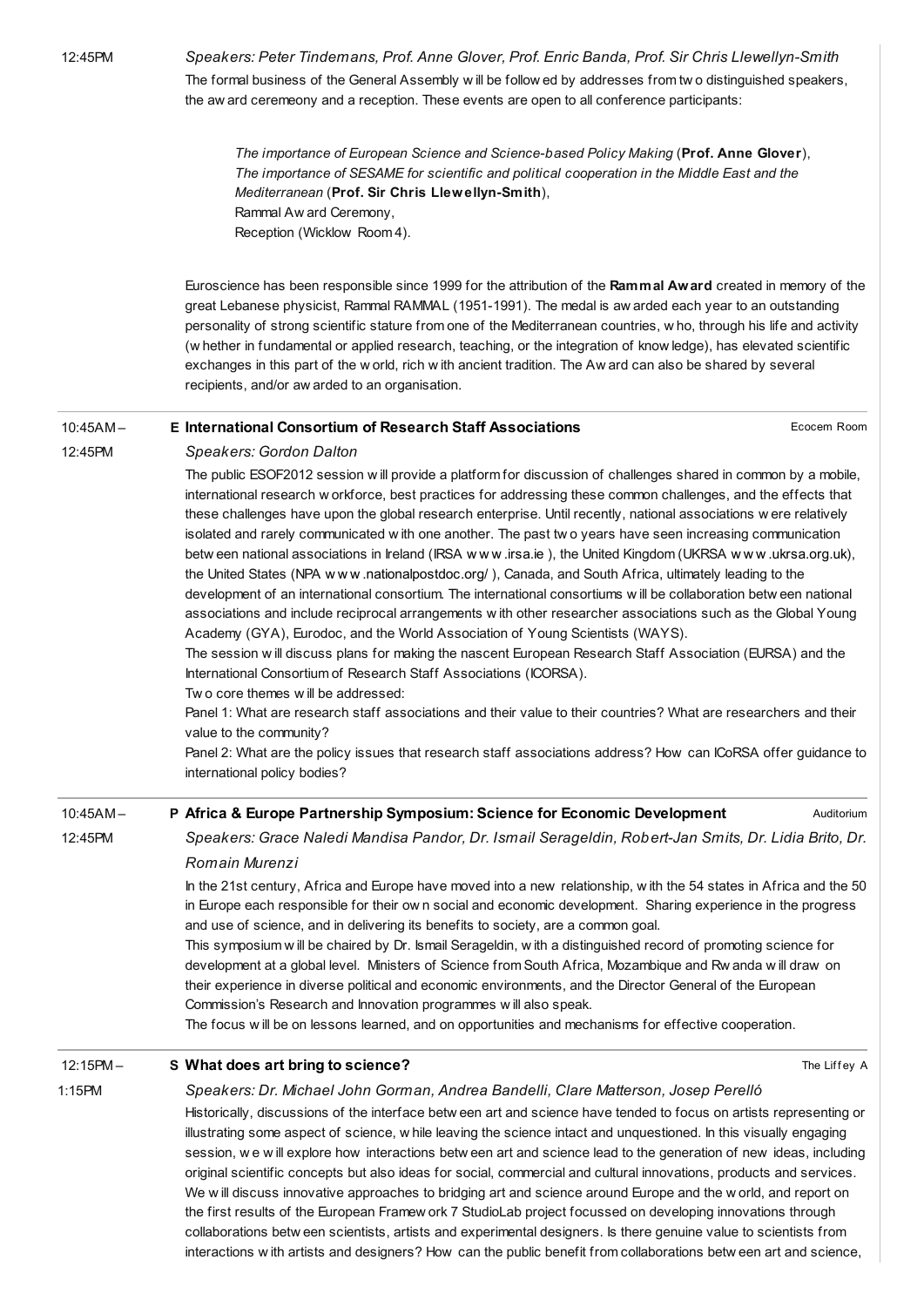#### 1:15PM – C All-aboard the Brain Train! [Experiences](http://esof2012.sched.org/event/496bf029aa8512bb4174159d612a3ae1) of Europe's global scientific diaspora

2:45PM

2:45PM

Speakers: Patrick O'Shea, Izabella Zandberg, William Gallagher, Julie McEnery, Isabel Otero

This session w ill leverage the collective experience of the Wild Geese Netw ork of Irish Scientists (WGN) and the European EURAXESS netw ork to explore how engaging diaspora contributes to the enrichment of scientific careers. The session begins w ith a 5-minute, audio-visual presentation of "Postcards from Abroad", featuring WGN members presenting short vignettes of their research careers. The session continues w ith four, 10-minute presentations from internationally renow ned members w ho w ill discuss Diaspora in Science and examine broad perspectives of their experiences as global researchers. Approaches to maintaining collaborations at home, w hile simultaneously forging successful partnerships abroad, w ill be described. Two researchers will then join the panel to discuss, w ith audience interaction, the value of leveraging the global scientific diaspora in maintaining international collaborations and advancing research mobility and give examples of the benefits of trilateral research programs in enabling European scientists to study abroad. The session serves as a preamble to the WGN 'Breakfast w ith Champions', w here ESOF participants w ill engage directly w ith representatives from industry and academia, as w ell as science communicators and policy makers. The benefits of professional netw orking, both virtual and in-person, w ill be show n during these tw o events. The WGN serves as an instructive template for the development and maintenance of connections, both at home and abroad, demonstrating that today's internationally mobile researchers are indeed aboard the 'brain train', rather than contributors to a 'brain drain'.

#### 1:15PM – C Boosting Frontier [Research](http://esof2012.sched.org/event/9d4706bd18ad8674d5ce3601ae719000) in Europe

Wicklow Meeting Room 3

Liffey Hall 1

Speakers: Carl Johan Sundberg, Simone Turchetti, Thomas Schäfer, Leif Schroeder, André Mischke ERC grantees represent the seed for future European leading research activities in all fields of scientific know ledge. Due to the diversity of European research funding they conduct their w ork in a great variety of situations. The speakers will highlight in the first place the exciting science they are carrying out. They will share their motivation and respond to the 'w hat for' question, illustrating that mixture of curiosity and drive arising from issues challenging society. They w ill make the case for Europe as a fertile breeding ground for the highest quality research and attracting the best minds from all over the w orld if only the right conditions are put in place. Then this w ill strongly help to establish a European (ERC) spirit among those engaged in the scientific community. The launching of the Young Academy of Europe exemplifies this.

| $1:15PM -$ | <b>E</b> Lost Down Memory Lane                                                                                                                                                                                                                                                                                                                                                                                                                                      | Wicklow Meeting Room 1 |
|------------|---------------------------------------------------------------------------------------------------------------------------------------------------------------------------------------------------------------------------------------------------------------------------------------------------------------------------------------------------------------------------------------------------------------------------------------------------------------------|------------------------|
| 2:45PM     | Speakers: Dr. Husseini Manji                                                                                                                                                                                                                                                                                                                                                                                                                                        |                        |
|            | Documentary film on Alzheimer's Disease, with an introduction by Dr Husseini Manji.                                                                                                                                                                                                                                                                                                                                                                                 |                        |
|            | http://www.lostdownmemorylane.com                                                                                                                                                                                                                                                                                                                                                                                                                                   |                        |
| $1:15PM -$ | S Are there realistic alternatives to animal testing?                                                                                                                                                                                                                                                                                                                                                                                                               | Liffey Hall 2          |
| 2:45PM     | Speakers: Andrea Haase, David Basketter, Roel Schins, Maurice Whelan, Mark Cronin                                                                                                                                                                                                                                                                                                                                                                                   |                        |
|            | Current toxicology testing practice has to change – the paradigm is outdated and needs to shift to meet the needs<br>of modern society. Raised social and political expectations for a safer environment and a healthier life, an<br>economic situation that needs innovation rather than strangulation, the emergence of completely new classes of<br>substances such as nanomaterials, and heightened public concerns about animal testing, have created a strong |                        |

impetus to break w ith traditional methods. There are considerable regulatory pressures too. From 2013, any type of animal testing on cosmetic products and ingredients w ill be banned in the EU. In the industrial chemicals sector, legislation (REACH) clearly discourages animal testing and promotes the use of data from alternative methods, if available and sufficient to satisfy hazard information requirements. To date, almost 140 million Euro has been invested by the Commission to advance the development and validation of methods supporting the 3Rs (replacement, reduction, refinement of animal testing) but it has advised in recent communications that current science and tools are far from facilitating a transition to animal-free toxicity assessment. What does this mean for industry and their ability to innovate? What does it mean for the development of new materials and technologies? How for example w ill w e be able to fully exploit nanotechnologies in sectors such as food, textiles and cosmetics if w e lack validated and harmonised methods to test their safety to human health and the environment? These are significant challenges that only science can address. But w here should scientists

focus their efforts, and w hat research strategies might deliver success w here w e have failed in the past?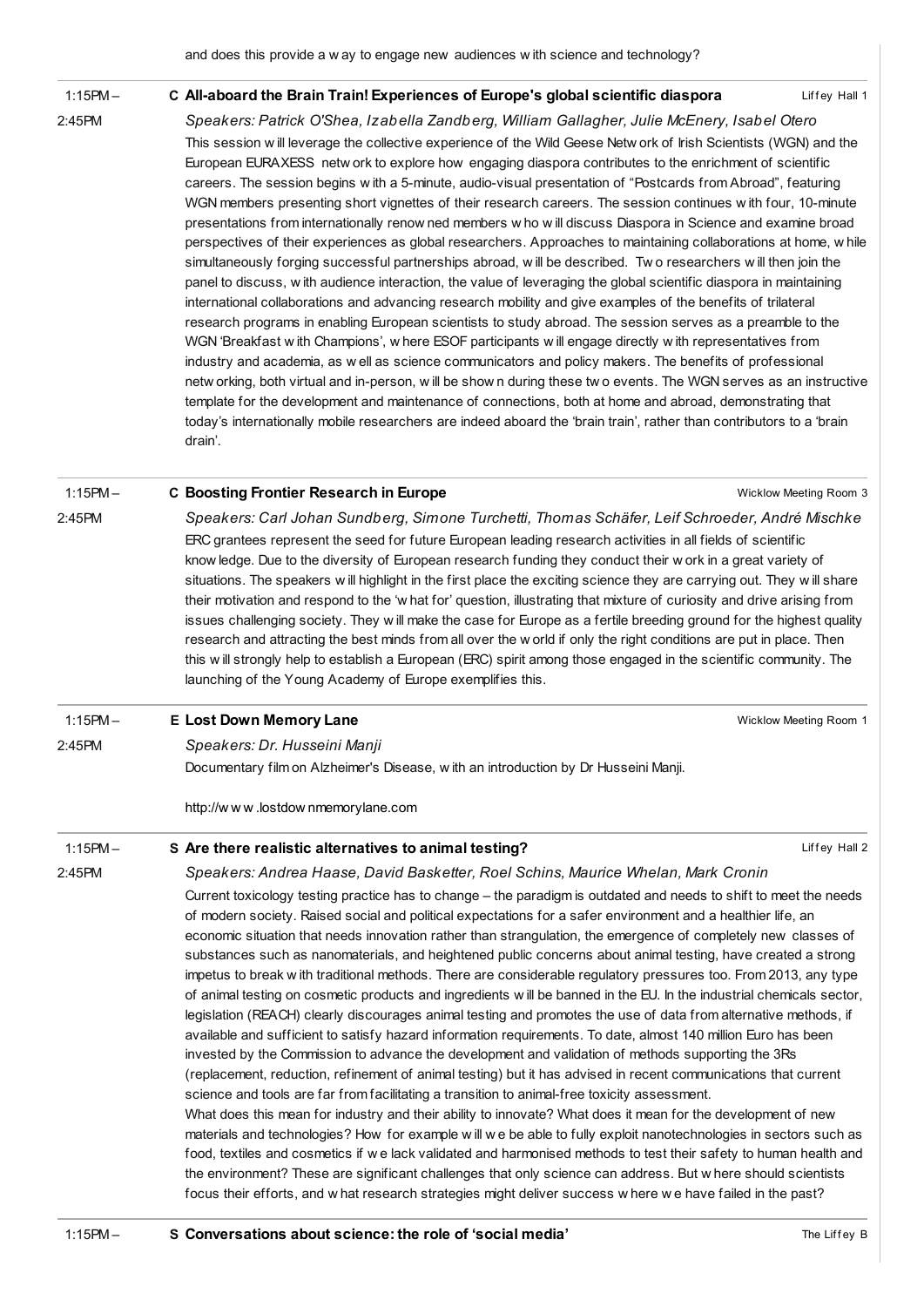2:45PM Speakers: Bora Zivkovic, Brian Trench, Martin Robbins, Ulrike Brandt-Bohne, Felix Bohne

Science blogging has become a significant part of professional and public communication of science in certain sectors. In physics, for example, some discussions about new developments have been played out in the blogosphere. Bloggers w ere influential in forcing retraction of the claimed finding that certain bacteria live off arsenic. In climate science, bloggers played a crucial part in the disclosure of the hacked emails from the Climatic Research Unit at University of East Anglia and in the debates around these documents. Blogs are w idely used as add-ons to scientific institutions' w eb sites to provide supplementary information on published findings, conferences and other events.

But blogs and related online media forms also open up possibilities for informal exchanges among scientists and betw een scientists, communicators and lay publics. At a time w hen much of the emphasis in public communication of science is on interactivity, dialogue and engagement, this panel explores how 'social media' are contributing to this kind of exchange. It asks w hat role 'social media' play in facilitating and promoting conversations about science that are open and inclusive.

The panellists are scientists and bloggers:

Ulrike Brandt-Bohne (Germany) blogs w ith her husband and fellow -scientist Felix Bohne at Science Meets Society and has been publishing a series of scientists' self-w ritten profiles Under the banner, A Scientist A Day; Martin Robbins (UK) blogs as The Lay Scientist and often stimulates many and strong comments w ith his observations on issues in science; Bora Zivkovic (USA, though Serbian-born) w rites A Blog Around The Clock, is chief editor of the Scientific American blog netw ork and a committed advocate of the large potential of blogs in science communication.

The panel's moderator / organiser is Brian Trench (Ireland), a lecturer and researcher in science communication, w ho recently published 'Scientists' blogs: glimpses behind the scenes' in the Sociology of the Sciences Yearbook.

| S Mind the gap: connecting brain research to educational policy                                                                                                                                                                                                                                                                                                                                                                                                                                                                                                                     | Wicklow Hall 2B        |  |
|-------------------------------------------------------------------------------------------------------------------------------------------------------------------------------------------------------------------------------------------------------------------------------------------------------------------------------------------------------------------------------------------------------------------------------------------------------------------------------------------------------------------------------------------------------------------------------------|------------------------|--|
| Speakers: Quentin Cooper, Elisabet Nihlfors, Maria Slowey, Bruno della Chiesa, Catherine Odora                                                                                                                                                                                                                                                                                                                                                                                                                                                                                      |                        |  |
| Hoppers, Kenneth Abrahamsson, Asa Makitalo, Paul Howard-Jones                                                                                                                                                                                                                                                                                                                                                                                                                                                                                                                       |                        |  |
| How can brain science influence teaching strategies and improve education? Significant advances have been<br>made in understanding how the brain w orks but this is yet to be reflected in current education practice, including<br>social and gender equality. This has produced a mind gap that must be bridged if we are to reap the benefits of<br>European investment in neuroscience research. This session will address how to promote learning and cognitive<br>skills, and merge theories of learning with hard scientific evidence.                                       |                        |  |
| S Particles, light and antimatter: new ways to battle cancer                                                                                                                                                                                                                                                                                                                                                                                                                                                                                                                        | The Liffey A           |  |
| Speakers: Carsten Welsch, Sara Tegami, José M. Espino                                                                                                                                                                                                                                                                                                                                                                                                                                                                                                                               |                        |  |
| In the last few years several new ways of treating cancer have emerged, using different particle species,<br>intense light or even antimatter - all pushing the boundaries of science and technology significantly beyond the<br>previous state of the art.                                                                                                                                                                                                                                                                                                                         |                        |  |
| This session will give a brief overview of the history of cancer therapy before tackling a number of key<br>questions: What are the distinct advantages of hadron therapy w hen compared to more traditional methods and<br>how can highest quality treatment beams be produced? Can THz radiation serve as a diagnostics tool to detect<br>cancer cells at their very early stages? Could antimatter-ions be the ultimate tool to treat specific cancer types?<br>An outlook on future research programs will also be given - all of this in an active dialogue with the audience. |                        |  |
| S Quantum computing: the final frontier?                                                                                                                                                                                                                                                                                                                                                                                                                                                                                                                                            | Wicklow Meeting Room 2 |  |
| Speakers: Antonella Di Trapani, Antonio Acin, Szabolcs Csonka, Jeremy O'Brien, Jose Labastida                                                                                                                                                                                                                                                                                                                                                                                                                                                                                       |                        |  |
| Quantum computing research is at the very frontier of what's possible. So what's next? Are these machines<br>really the final frontier for data processing? How can quantum computers be built? And w hat is the timescale?<br>What are the limits of quantum computing? How will quantum computers change information processing? How<br>can we protect cryptography?<br>Leading researchers will present cutting edge projects on one of the most intriguing scientific questions facing us<br>today.                                                                             |                        |  |
|                                                                                                                                                                                                                                                                                                                                                                                                                                                                                                                                                                                     |                        |  |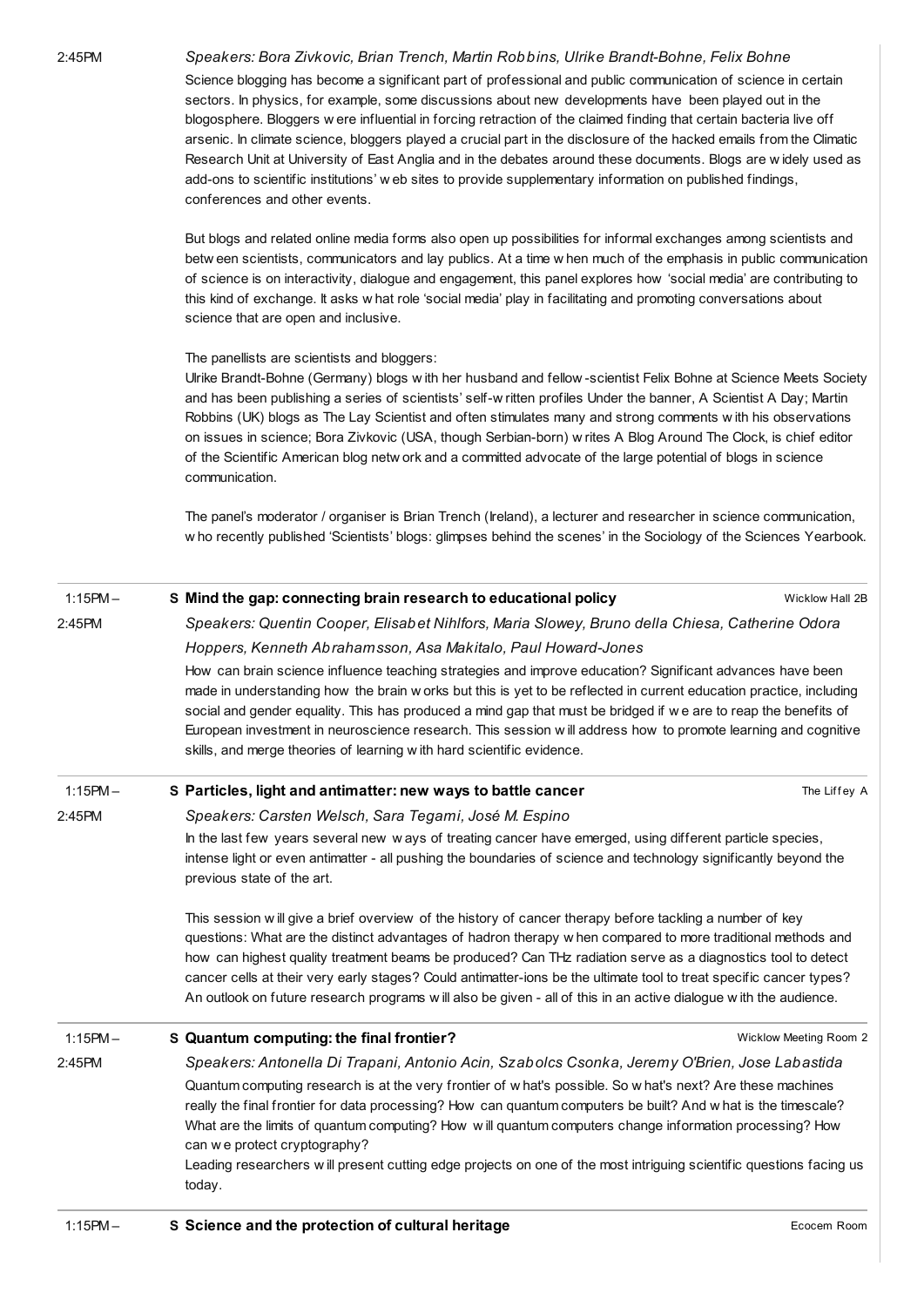2:45PM Speakers: Susan Bioletti, Cristina Sabbioni, Sharon Cather, Debra Norris, Joyce Townsend, Prof. Ralph Mitchell Human activities, including industrialisation, urbanisation, w ar and tourism are major causes of deterioration of heritage materials. Examples include the deterioration of the Lascaux caves in France, the Mayan archaeological sites in Mexico, and Leonardo da Vinci's Atlantic Codex in Milan, Italy. In recent years the application of modern scientific analysis has led to major advances in both our understanding of deterioration processes, and in the development of methods used for the conservation of heritage materials. These materials have benefited from the interface w ith modern physical, chemical, and biological analytic techniques. Conservation scientists are using molecular methods in the early detection of mould in ancient w all paintings and manuscripts, modern chemical analysis to detect the effect of pollution on historic buildings and archaeological sites, and non-destructive methods to detect degradation of easel paintings. In this session the panel w ill discuss the role of modern scientific techniques to both analyze and preserve the w orld's important cultural heritage materials.

1:15PM – S Stem cells in [personalised](http://esof2012.sched.org/event/9f038324dce17c47352e5fbdc5e60ebe) medicine

2:45PM

2:45PM

Wicklow Hall 2A

Speakers: Balazs Sarkadi, Gerald Schatten, Thierry Vandenriessche, Ludovic Vallier The International Cell Research Organization (ICRO-UNESCO) is promoting high level education especially in the developing w ord. This w orkshop intends to review promising human stem cell applications in medical therapy as w ell as in pharmacological and toxicological screenings, focusing on implications in personalised medicine.

Human stem cells provide an important novel tool for personalized medical treatments and for generating pharmacological and toxicological test systems. In the development of new targeted therapies, as w ell as in critical safety issues, animal based tests are mostly unsatisfactory, w hereas the use of in vitro model systems is limited by the unavailability of relevant human tissues. Human embryonic stem cell lines may fill this gap, and offer an advantage over primary cultures as w ell as tissue-derived (adult) stem cells.

#### 1:15PM – N Impact of Open Innovation in PROs and [Universities](http://esof2012.sched.org/event/548e491540a36c364a26f8cf296b7b81)

Wicklow Hall 1

Speakers: Alberto Di Minin, Ronald M. Wolf, Erik Arnold, Pat Frain, Salvatore Amico Roxas The Open Innovation paradigm triggers new challenges and opportunities for the researchindustry.Current trends characterising the know ledge economy (namely, inter alia, the globalisation ofresearch, competitive pressure w hich reduce the companies' commitment to long-term andbasic research; grow ing convergence of technologies) call for an evolution of the role playedby research institutions: from a role focused on education and creation of public domainscientific results to a "know ledge hub" role. In particular, the need to deepen the relationshipw ith industry requires research institutions to engage more in the development of "jointknow ledge" (or co-creation of know ledge) w ith industry (and relevant stakeholders) viacollaborating to establish, develop and manage "know ledge platforms", in order to attract,share and recombine the various contributions coming from the research, industrial andsocietal ecosystem.The round table w ill be opened by an introduction on Open Innovation and its relevance forthe business and research w orld. The discussion w ill investigate the expectations industryhas on the role PROs (Public Research Organisations) and Universities should play w ithinthe new emerging context. Furthermore, room w ill be devoted to discussing about the main"exogenous" hurdles (e.g. structural, cultural, institutional, regulatory…) that researchinstitutions have to overcome in Europe in order to speed up this transition and how researchinstitutions should concretely engage in shaping their business model in order to improve therelationship w ith industry. The round table w ill be closed by a practical presentation onconcrete examples of "open innovation" business models adopted by research institutions in Europe.

| $2:45PM -$ | K Keynote Address: Kári Stefánsson "Understanding the Heel of Achilles"                                     | Liffey Hall 2 |  |
|------------|-------------------------------------------------------------------------------------------------------------|---------------|--|
| $3:45$ PM  | Speakers: Prof. Kári Stefánsson                                                                             |               |  |
|            | Chair: Dr. Ruth Freeman, Science Foundation Ireland                                                         |               |  |
| $2:45PM -$ | K Keynote Address: Rolf-Dieter Heuer "The search for a deeper understanding of our universe at              |               |  |
| $3:45$ PM  | the Large Hadron Collider: the World's Largest Particle Accelerator"                                        | Auditorium    |  |
|            | Speakers: Prof. Rolf-Dieter Heuer                                                                           |               |  |
|            | With the start of the Large Hadron Collider (LHC) at CERN, particle physics entered a new era. The LHC will |               |  |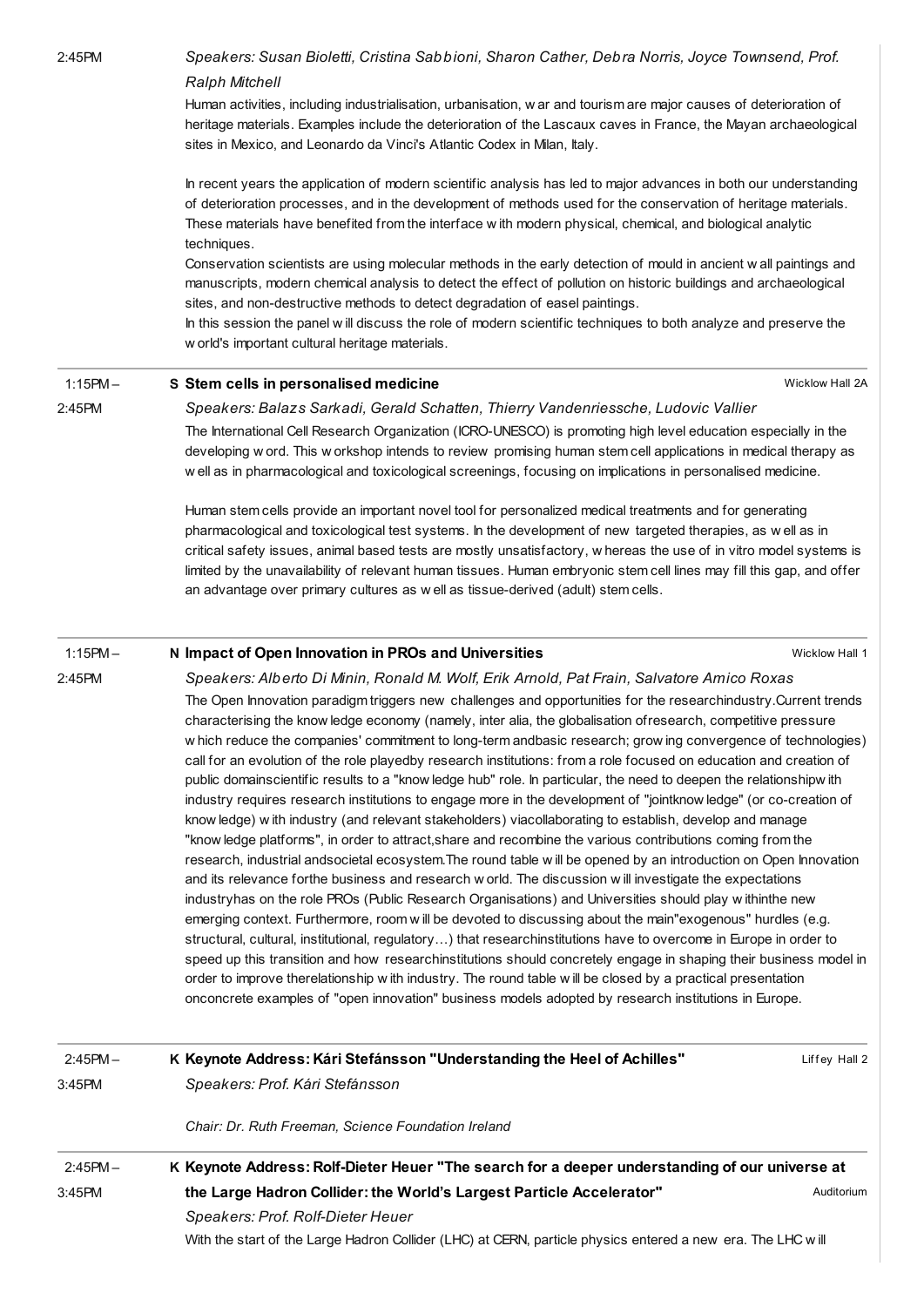provide a deeper understanding of the universe and the insights gained could change our view of the w orld, and the talk w ill present some of the reasons for the excitement surrounding the LHC. The LHC is expected to yield insights into the origin of mass, the nature of dark matter and the existence of hidden extra dimensions. This talk w ill address the exciting physics prospects offered by the LHC, present latest results and also a look forw ard. Session Chair: Dr. Ronan McNulty, School of Physics, University College Dublin

| $4:00PM -$ | C Research Careers in Europe: make your voice heard!                                                                                                                                                                                                                                                                                                                                                                                                                                                                                                                                                                                                                                                                                                                                                                                                                                                                                                                                                                                                                                                                                                                                                                                                                                                                                                                                                                                                                          | Liffey Hall 1   |
|------------|-------------------------------------------------------------------------------------------------------------------------------------------------------------------------------------------------------------------------------------------------------------------------------------------------------------------------------------------------------------------------------------------------------------------------------------------------------------------------------------------------------------------------------------------------------------------------------------------------------------------------------------------------------------------------------------------------------------------------------------------------------------------------------------------------------------------------------------------------------------------------------------------------------------------------------------------------------------------------------------------------------------------------------------------------------------------------------------------------------------------------------------------------------------------------------------------------------------------------------------------------------------------------------------------------------------------------------------------------------------------------------------------------------------------------------------------------------------------------------|-----------------|
| 5:30PM     | Speakers: Kitty Fehringer, Anna Karaoglou, Stefania Bettini, Ellen Pearce, Jean-Claude Burgelman                                                                                                                                                                                                                                                                                                                                                                                                                                                                                                                                                                                                                                                                                                                                                                                                                                                                                                                                                                                                                                                                                                                                                                                                                                                                                                                                                                              |                 |
|            | Give a voice to researchers on European research careers<br>The Innovation Union flagship initiative of October 2010 underlined the importance of human resources and called<br>for a European Research Area (ERA) to be established by 2014 and to be at the heart of the Europe 2020<br>strategy. This w as endorsed by the European Council in February 2011.<br>The Commission has already taken a series of initiatives to strengthen the research profession in Europe in close<br>cooperation with the Member States.<br>Initiatives include:<br>EURAXESS - Researchers in Motion<br>The Institutional Human Resources Strategy (HRS4R)                                                                                                                                                                                                                                                                                                                                                                                                                                                                                                                                                                                                                                                                                                                                                                                                                                |                 |
|            | Principles for Innovative Doctoral Training                                                                                                                                                                                                                                                                                                                                                                                                                                                                                                                                                                                                                                                                                                                                                                                                                                                                                                                                                                                                                                                                                                                                                                                                                                                                                                                                                                                                                                   |                 |
|            | European Framew ork for Research Careers                                                                                                                                                                                                                                                                                                                                                                                                                                                                                                                                                                                                                                                                                                                                                                                                                                                                                                                                                                                                                                                                                                                                                                                                                                                                                                                                                                                                                                      |                 |
|            | Pan-European Pension Fund for Researchers<br>The session aims at both giving an overview of European initiatives for researcher careers (e.g. open labour<br>market for researchers, gender balance, excellence in research) and mobility, and setting up an on-going<br>dialogue with European researchers, including those not present at the workshop. The objective is to empow er<br>researchers by providing them w ith constant opportunities to voice their ideas, insight and expectations regarding<br>research careers and their mobility experience in Europe. In turn, this will enable the Commission to better take into<br>account their concerns and feed them back into EU strategies and initiatives, w hich will also bring more<br>transparency and openness to the overall policy-making process.<br>At the beginning of the session, the audience w ill be updated on existing initiatives of the European Commission<br>(e.g. EURAXESS) and the "ideal" career path of a researcher. Keynote will be given by Ellen Pearce.<br>During the session, the European Commission, researchers and the audience will discuss topics related to career<br>development and mobility of researchers. To further feed discussions, during the session participants will be<br>invited to post additional ideas on a specific on-line forum conceived to voice their ideas and opinions. A summary<br>of the main input will be published at the EURAXESS portal. |                 |
|            |                                                                                                                                                                                                                                                                                                                                                                                                                                                                                                                                                                                                                                                                                                                                                                                                                                                                                                                                                                                                                                                                                                                                                                                                                                                                                                                                                                                                                                                                               | Ecocem Room     |
| $4:00PM -$ | C South Eastern Europe Facing the Knowledge Society                                                                                                                                                                                                                                                                                                                                                                                                                                                                                                                                                                                                                                                                                                                                                                                                                                                                                                                                                                                                                                                                                                                                                                                                                                                                                                                                                                                                                           |                 |
| 5:30PM     | Speakers: Raymond Seltz, Daniela Calciu, Jana Ognjenovic, Jean-Pierre Alix<br>The main goal of this session is to initiate discussions among different generations of researchers on the<br>challenges of transforming economies and societies in Southeast-European countries.<br>In this context, two challenging domains will be particularly discussed:                                                                                                                                                                                                                                                                                                                                                                                                                                                                                                                                                                                                                                                                                                                                                                                                                                                                                                                                                                                                                                                                                                                   |                 |
|            | Perspectives for career development within Science and Technology (S&T)<br>Intra- and interregional collaborations.                                                                                                                                                                                                                                                                                                                                                                                                                                                                                                                                                                                                                                                                                                                                                                                                                                                                                                                                                                                                                                                                                                                                                                                                                                                                                                                                                           |                 |
|            | The expected results are to:                                                                                                                                                                                                                                                                                                                                                                                                                                                                                                                                                                                                                                                                                                                                                                                                                                                                                                                                                                                                                                                                                                                                                                                                                                                                                                                                                                                                                                                  |                 |
|            | Challenge the Governments in Southeast Europe to respond with more clear and concrete statements on<br>their policies in the field of S&T<br>Open new vistas for scientific and technological co-operations in the European Research Area.                                                                                                                                                                                                                                                                                                                                                                                                                                                                                                                                                                                                                                                                                                                                                                                                                                                                                                                                                                                                                                                                                                                                                                                                                                    |                 |
|            | The session will include short reports (5 min.) of pre-ESOF meetings in different countries follow ed by a<br>discussion.                                                                                                                                                                                                                                                                                                                                                                                                                                                                                                                                                                                                                                                                                                                                                                                                                                                                                                                                                                                                                                                                                                                                                                                                                                                                                                                                                     |                 |
| $4:00PM -$ | S Are science journalists doing their job?                                                                                                                                                                                                                                                                                                                                                                                                                                                                                                                                                                                                                                                                                                                                                                                                                                                                                                                                                                                                                                                                                                                                                                                                                                                                                                                                                                                                                                    | Wicklow Hall 2A |
| 5:30PM     | Speakers: Pallab Ghosh, Pallava Bagla, Veronique Morin, Natasha Mitchell                                                                                                                                                                                                                                                                                                                                                                                                                                                                                                                                                                                                                                                                                                                                                                                                                                                                                                                                                                                                                                                                                                                                                                                                                                                                                                                                                                                                      |                 |
|            | Across the w orld governments are investing heavily in science and technology to increase prosperity and benefit<br>their societies. But this capacity building needs proper scrutiny to ensure that public and private money is spent<br>well and to enhance rather than diminish our quality of life. We bring together three of the world's leading science<br>journalists to discuss how they stopped science going w rong in their countries. They are Pallava Bagla from India<br>w ho exposed the grey literature used in climate change and Veronique Morin a documentary maker and TV<br>presenter on the exploitation of native Canadians for scientific research.                                                                                                                                                                                                                                                                                                                                                                                                                                                                                                                                                                                                                                                                                                                                                                                                  |                 |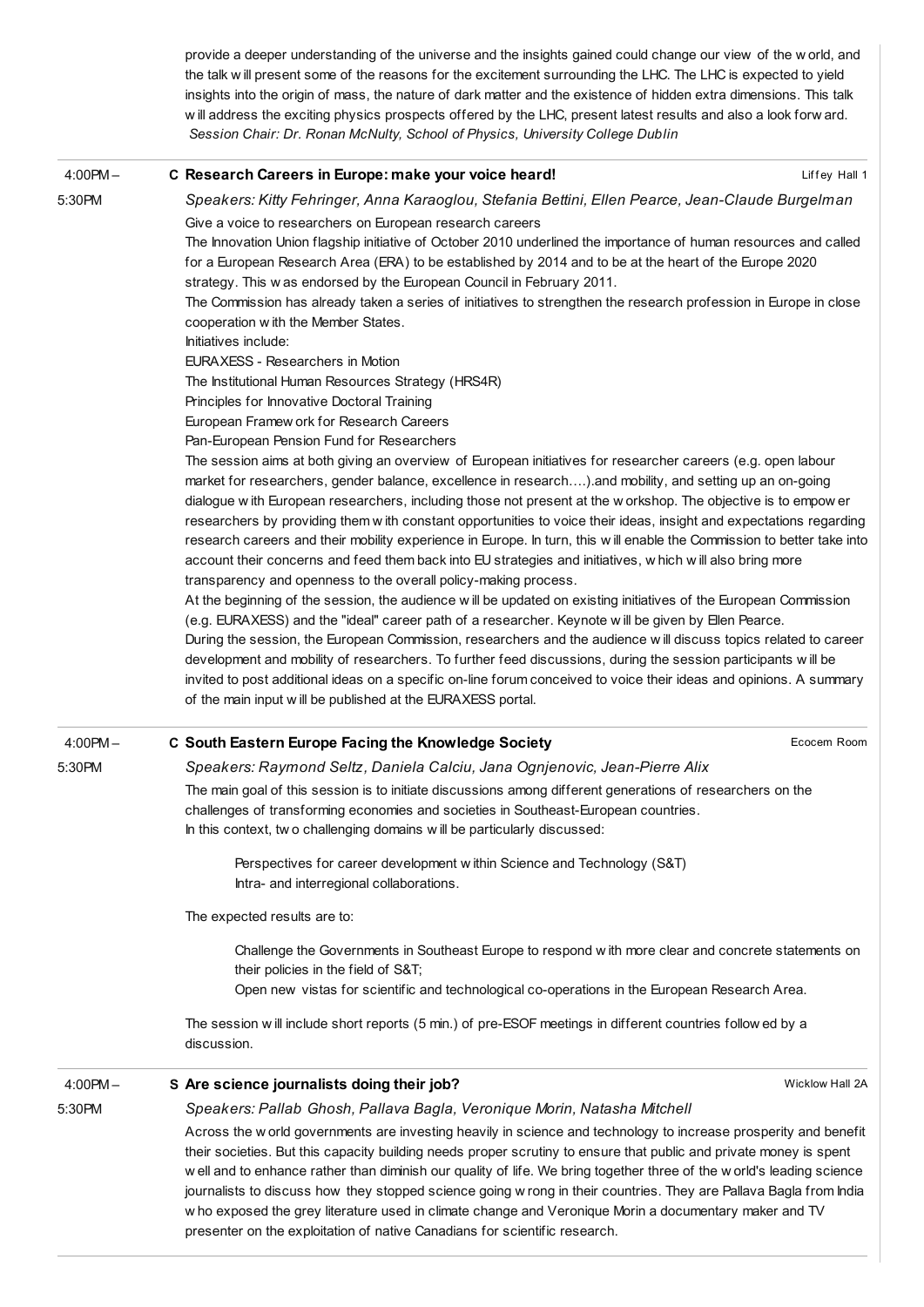| $4:00$ PM $-$ | S Revealing the past: remote sensing techniques in archaeology                                                                                                                                                                                                                                                                                                                                                                                                                                                                                                                                                                                                          | Wicklow Meeting Room 1 |
|---------------|-------------------------------------------------------------------------------------------------------------------------------------------------------------------------------------------------------------------------------------------------------------------------------------------------------------------------------------------------------------------------------------------------------------------------------------------------------------------------------------------------------------------------------------------------------------------------------------------------------------------------------------------------------------------------|------------------------|
| 5:30PM        | Speakers: Anthony Corns, Robert Shaw, Axel Posluschny, Jörg Bofinger,                                                                                                                                                                                                                                                                                                                                                                                                                                                                                                                                                                                                   |                        |
|               | Christoph Steffen                                                                                                                                                                                                                                                                                                                                                                                                                                                                                                                                                                                                                                                       |                        |
|               | Archaeological air photography has now been joined by satellite imagery, airborne laser scanning and a variety of<br>airborne and ground-based survey techniques know n jointly as 'remote sensing', since they explore w hat is on or<br>beneath the earth or ocean without disturbing its surface or damaging what lies below.                                                                                                                                                                                                                                                                                                                                        |                        |
|               | These new technologies have had a dramatic impact illustrating to the general public the character and importance<br>of heritage sites and of the evolving landscapes within which they lie. Improved public understanding and<br>appreciation of these visual and material links w ith the past can lead to greater enjoyment and interest in such<br>sites, advancing the case for heritage conservation and the continuing enjoyment for future generations. This<br>session aims to highlight the interdisciplinary range of techniques available and specifically illustrate the most<br>recent developments in this field.                                        |                        |
| $4:00PM -$    | S The emerging role of inflammation in diverse human diseases                                                                                                                                                                                                                                                                                                                                                                                                                                                                                                                                                                                                           | Liffey Hall 2          |
| 5:30PM        | Speakers: Kingston Mills, Kate Fitzgerald, Prof. Luke O'Neill, John O'Shea, Michael Lenardo                                                                                                                                                                                                                                                                                                                                                                                                                                                                                                                                                                             |                        |
|               | Increasingly, the role of inflammation is being recognised as a critical driver of disease. Inflammatory mechanisms                                                                                                                                                                                                                                                                                                                                                                                                                                                                                                                                                     |                        |
|               | are now know n to underlie not just classical autoimmune diseases like rheumatoid arthritis and multiple sclerosis,<br>but also cardiovascular disease and cancer. Even obesity is recognised to have an inflammatory component.<br>Equally, there have been enormous advances in our understanding the biochemistry of inflammation and how<br>cells respond to stimuli that evoke this response.                                                                                                                                                                                                                                                                      |                        |
| $4:00PM -$    | S The personal genome and the future of medicine                                                                                                                                                                                                                                                                                                                                                                                                                                                                                                                                                                                                                        | Auditorium             |
| 5:30PM        | Speakers: Halldor Stefansson, Dr. Lars Steinmetz, Christof von Kalle, Barbara Janssens, Richard                                                                                                                                                                                                                                                                                                                                                                                                                                                                                                                                                                         |                        |
|               | Tutton                                                                                                                                                                                                                                                                                                                                                                                                                                                                                                                                                                                                                                                                  |                        |
|               | Remarkable technological advances have decreased DNA sequencing costs and made it practical to undertake<br>complete human genome sequencing on a large scale for the first time. The dramatic price decline is expected to<br>give rise to widespread personal genome sequencing that should radically advance biomedical research, facilitate<br>drug development, and lead to reduced health care costs.                                                                                                                                                                                                                                                             |                        |
|               | Key to realising these benefits will be biology's success in providing contextual interpretation of the biological and<br>medical relevance of the detected sequence variants in a genome.                                                                                                                                                                                                                                                                                                                                                                                                                                                                              |                        |
|               | The rationale for this session is to contribute to the important task of informing and engaging the public in<br>reflections about the benefits and risks they can realistically expect of personal genome analysis, to prevent<br>over-interpretation and misunderstanding of such information.                                                                                                                                                                                                                                                                                                                                                                        |                        |
| $4:00PM -$    | S What is inquiry-based science education?                                                                                                                                                                                                                                                                                                                                                                                                                                                                                                                                                                                                                              | Wicklow Hall 2B        |
| 5:30PM        | Speakers: Eilish McLoughlin, Tina Jarvis, Odilla Finlayson, Kara McGann, Margaret Farren                                                                                                                                                                                                                                                                                                                                                                                                                                                                                                                                                                                |                        |
|               | Inquiry based teaching methodologies have been suggested as a w ay to encourage and engage students in<br>science and mathematics by increasing their interest and also by stimulating teacher motivation. This is backed up<br>by input from employers in industry w ho have identified the need for graduates to have transferable skills in<br>addition to subject know ledge. An overview of inquiry based teaching methodologies will be presented with<br>examples from four European projects. The impact of the outcomes of these projects on informing national policies<br>will be discussed.                                                                 |                        |
| $4:00$ PM $-$ | S What's so captivating about black holes?                                                                                                                                                                                                                                                                                                                                                                                                                                                                                                                                                                                                                              | Wicklow Meeting Room 2 |
| 5:30PM        | Speakers: Thomas Mohaupt, Elizabeth Winstanley, Luke Drury, Andrea Merloni                                                                                                                                                                                                                                                                                                                                                                                                                                                                                                                                                                                              |                        |
|               | Black holes are regions of space w here gravitational forces are so strong that nothing, not even light, can<br>escape. Black holes have captured the imagination of the public like no other astrophysical entity and been readily<br>absorbed into science fiction. How ever, despite endless conjecture, they still remain mysterious objects. So w hat<br>do we really know about black holes? What have we actually observed? This session will uncover the current<br>research in both experimental and theoretical physics, and how, together, they can build a picture of the modern<br>black hole, and help us to gain a better understanding of the Universe. |                        |
|               |                                                                                                                                                                                                                                                                                                                                                                                                                                                                                                                                                                                                                                                                         | Wicklow Hall 1         |
| $4:00PM -$    | N What do investors look for in business propositions?                                                                                                                                                                                                                                                                                                                                                                                                                                                                                                                                                                                                                  |                        |
| 5:30PM        | Speakers: Brigitte Baumann, Michael Culligan, Thierry Baujard, Joe Greaney                                                                                                                                                                                                                                                                                                                                                                                                                                                                                                                                                                                              |                        |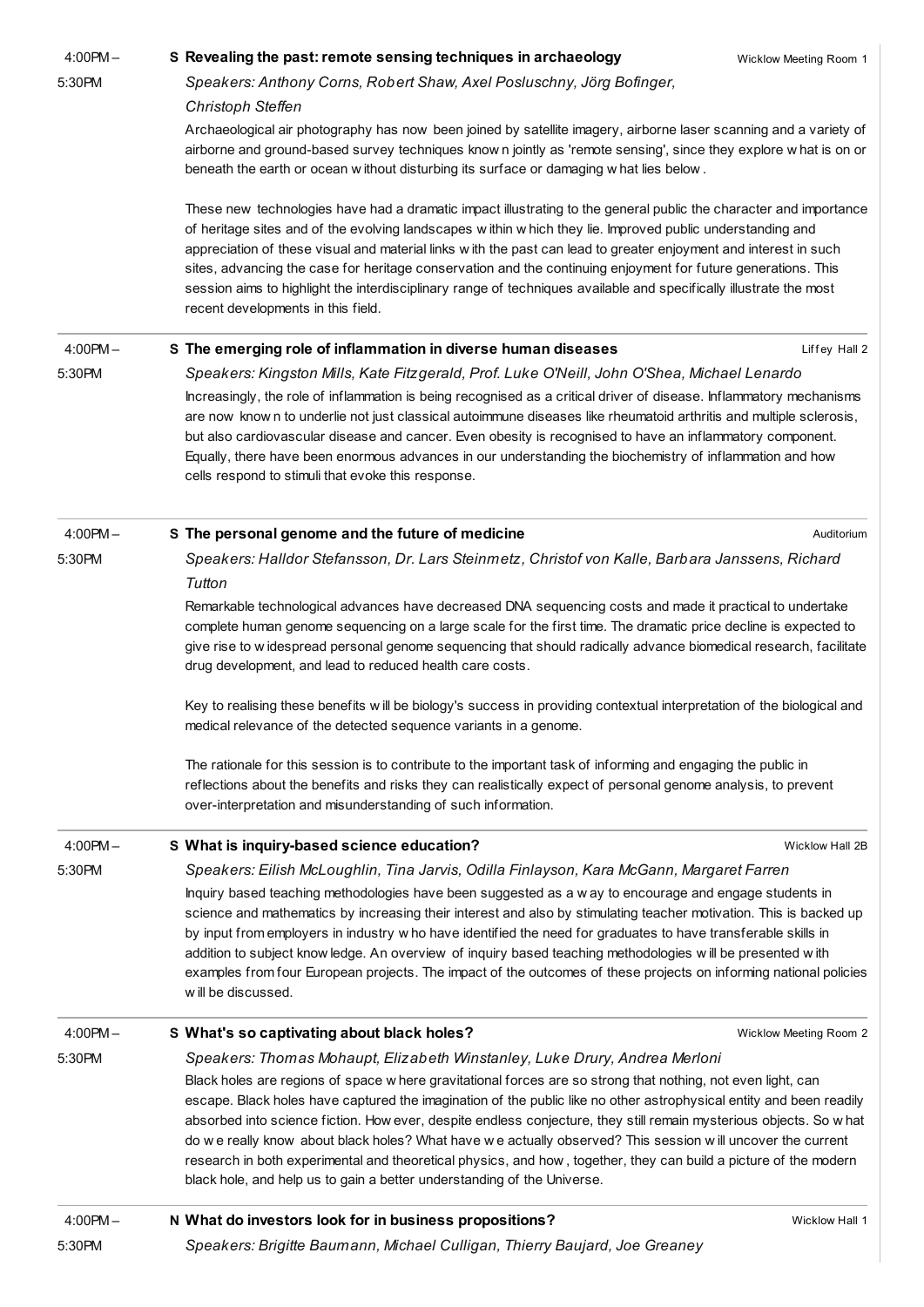In the current economic environment, securing investment finance is more challenging than ever. It is essential that nascent and existing entrepreneurs from a scientific background fully understand investment models and how to optimise their chances of investment success.

This session provides entrepreneurs or w ould-be entrepreneurs w ith a taste of w hat it is like in the real w orld to secure investment funding. An international panel of investors w ill discuss different financing options available to entrepreneurs and share their view s on w hat they are looking for in new business ideas. Three companies at different stages of the development lifecycle w ill present business propositions and the investors w ill share w ith the audience their process of evaluating each proposition.

The audience are invited to get involved through an interactive voting approach, evaluating business propositions from an investor's perspective and voting for their preferred investment opportunity.

If you w ould like to directly benefit from this session and secure feedback from the international panel of investors on your business proposition, w e invite you to submit an investment idea for evaluation before 14th June 2012. For more information, please email us directly at [info@dbic.ie](mailto:info@dbic.ie) .

| $5:30PM -$ | K Keynote Address: Craig Venter "From Reading to Writing the Genetic Code"       | Auditorium             |
|------------|----------------------------------------------------------------------------------|------------------------|
| 6:30PM     | Speakers: Dr. Craig Venter                                                       |                        |
|            | Session Chair: Prof. Mark Ferguson, Director General, Science Foundation Ireland |                        |
| $5:45PM -$ | <b>E Euroscience Science Writers Award Ceremony</b>                              | Wicklow Meeting Room 4 |
| 6:30PM     | Speakers: Prof. Enric Banda, Katja Ebeling                                       |                        |
| $6:30PM -$ | <b>E</b> ESOF Party                                                              | Liffey Suite           |
| 8:00PM     | NOTE: Exact time to be confirmed                                                 |                        |

## JULY 15 • SUNDAY

| $8:00AM -$ | S Ageing: from genome to sex                                                                                                                                                                                                                                                                                                                                                                                                                                                                                                                                                                                                                                                                                                                                                                                                                                                                                                                                                                          | Liffey Hall 2   |  |
|------------|-------------------------------------------------------------------------------------------------------------------------------------------------------------------------------------------------------------------------------------------------------------------------------------------------------------------------------------------------------------------------------------------------------------------------------------------------------------------------------------------------------------------------------------------------------------------------------------------------------------------------------------------------------------------------------------------------------------------------------------------------------------------------------------------------------------------------------------------------------------------------------------------------------------------------------------------------------------------------------------------------------|-----------------|--|
| 9:30AM     | Speakers: Carmen Garcia Fernandez, Schumacher Björn, Paul Stewart, Alexei Maklakov, Eleni Zika,                                                                                                                                                                                                                                                                                                                                                                                                                                                                                                                                                                                                                                                                                                                                                                                                                                                                                                       |                 |  |
|            | Virpi Lummaa                                                                                                                                                                                                                                                                                                                                                                                                                                                                                                                                                                                                                                                                                                                                                                                                                                                                                                                                                                                          |                 |  |
|            | According to the WHO, in almost every country the proportion of people aged over 60 is grow ing faster than any<br>other age group. Old age is increasingly associated with many chronic diseases including cancer and<br>cardiovascular disorders, thus presenting an important socioeconomic burden. It is therefore crucial to identify<br>appropriate interventions to keep the aging population healthy.<br>In this interactive session four prominent scientists join forces to shed light on different aspects of the underlying<br>causes of ageing from the genomic level to other contributing factors such as metabolism, hormones and 'sex'.<br>Throughout the session, they will debate on key questions such as: 'how do our genes contribute to aging?',<br>'w hat is the contribution of hormones and other factors to the development of aging?', 'w hat are the differences in<br>the development of aging at the level of the population and in particular betw een the two sexes? |                 |  |
| $8:00AM -$ | S From smart homes to intelligent electrical grids                                                                                                                                                                                                                                                                                                                                                                                                                                                                                                                                                                                                                                                                                                                                                                                                                                                                                                                                                    | Ecocem Room     |  |
| 9:30AM     | Speakers: Heinz Wilkening, Thomas Wolski, Joseph Durkan, Pedro Godinho Matos                                                                                                                                                                                                                                                                                                                                                                                                                                                                                                                                                                                                                                                                                                                                                                                                                                                                                                                          |                 |  |
|            | Energy production and consumption must alw ays be in precise balance to maintain a stable electrical grid. Today<br>this is mainly done by letting the energy production follow the energy demand. This is becoming an increasingly<br>inefficient solution as renew able energy becomes more widely used. Energy production from renew ables cannot<br>be influenced, and future energy consumption will have to adapt to energy production. This is very challenging<br>because demand is often very distributed and unlinked.                                                                                                                                                                                                                                                                                                                                                                                                                                                                      |                 |  |
|            | Currently smart meters are being installed in private homes within Europe. This will help people to have a better<br>overview about their energy consumption but it w on't help to let energy demand follow energy production. This<br>might be achieved by smart homes, w hich are thinking houses integrating control functions overseeing devices<br>and appliances.<br>The workshop will discuss the potential of smart homes for load following. Furthermore it will present the<br>conditions (technical, economical and administrative) for smart homes to become integrated into a smart and<br>intelligent electric grid, w hich can efficiently incorporate a high amount of renew able energy at acceptable cost.                                                                                                                                                                                                                                                                          |                 |  |
| $8:00AM -$ | S Probiotics: alternative medicine or an evidence-based alternative?                                                                                                                                                                                                                                                                                                                                                                                                                                                                                                                                                                                                                                                                                                                                                                                                                                                                                                                                  | Wicklow Hall 2A |  |

Speakers: Paul Ross, Fergus Shanahan, Ted Dinan, Michiel Kleerebezem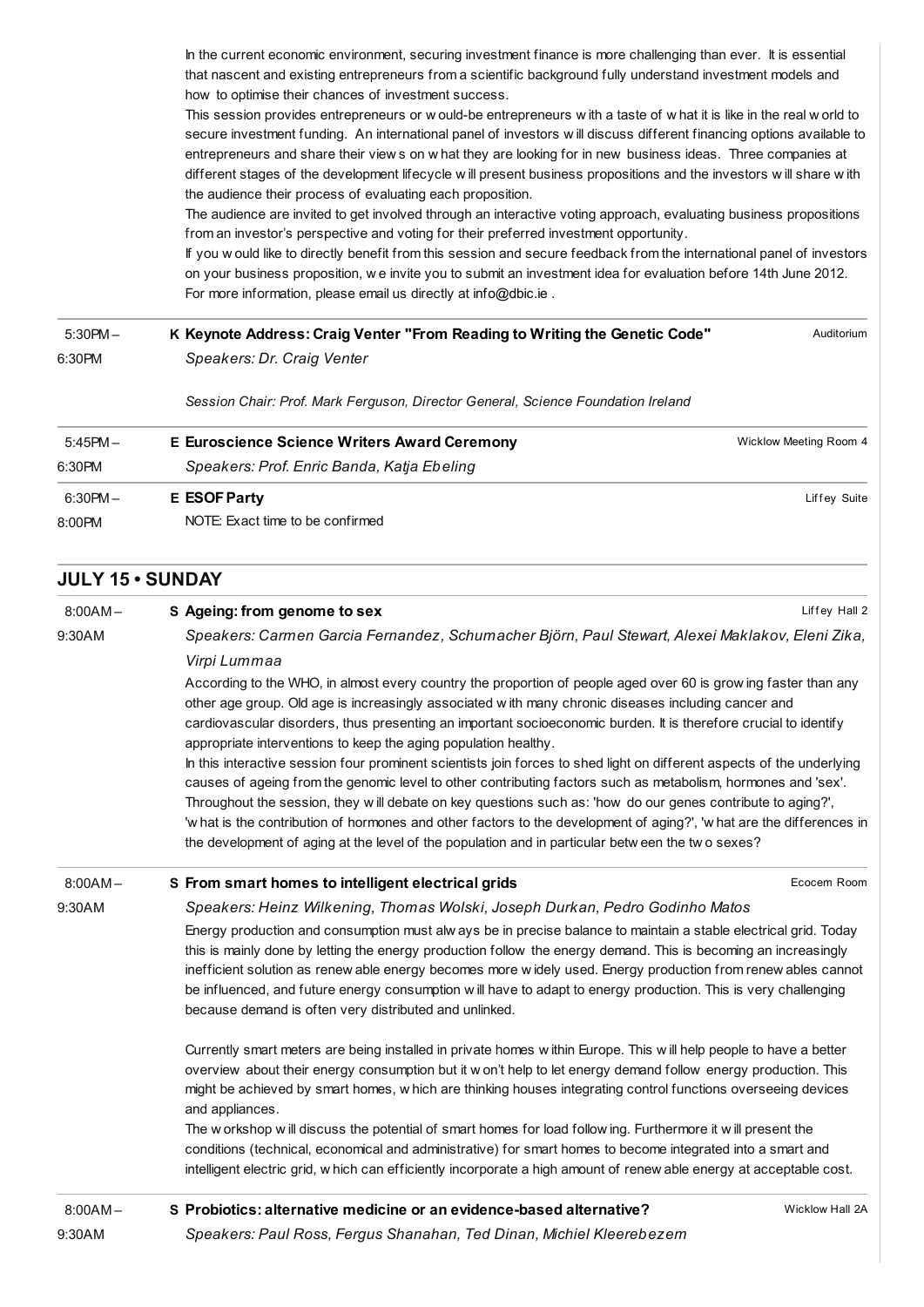From a scientific standpoint, probiotics are defined as bacteria w hich, w hen consumed in adequate amounts, confer a health benefit on the host. But 'probiotic' is also a marketing term w hich has become very familiar to the general public as a result of polished advertising campaigns, w hich are all too often littered w ith vague health claims based on anecdotal or poorly conducted research, if indeed, any research at all.

It is difficult for any consumer to discriminate betw een those few probiotic strains for w hich there is rigorous scientific data supporting specific health benefits in humans, and those w hich are simply members of a 'probiotic' genus such as Bifidobacterium or Lactobacillus.

This w orkshop w ill involve scientists highlighting some of the best evidence to support a role for probiotics in human health, detaching scientific rigour from marketing hype.

#### 8:00AM – S The third mission of the [University](http://esof2012.sched.org/event/73ef852a70da1da3e67e9820437db616)

9:30AM

Wicklow Meeting Room 1

Speakers: Andrea De Bortoli, Enrico Predazzi, Ginger Pinholster, Klaus Bock, Sophie Duncan Since the times of the first scientific revolution in the XVII Century, the traditional role of the University has been tw ofold: Teaching and Higher Formation on the one hand and Research on the other hand. In modern times, how ever, the progressive strategic increase of the role of scientific research in the grow th not only cultural but economic of a modern country and the very perception of this new role has brought about the aw areness that the tw o above mentioned missions w ere no longer adequate.

It is now felt that a third mission besides research and formation and higher teaching qualifies a modern University. This has come to be broadly referred to as "The third mission of the University" and refers to the need for the University to provide a bridge betw een higher know ledge and the entity w hich commissions and supports research, society.

It is, thus, more and more w idely recognised that the University should not just equip the young w ith the necessary know ledge and know -how to teach and make research but make them aw are of the necessary ties betw een science and society. The researcher must learn not only to communicate his research to his peers (this he has alw ays done) but make clear the reasons for doing it to the layman and the society at large. This is all the more necessary since most scientists that ever lived are still alive today and, in addition, since the large majority of them operates w ithin or w ith the University system.

Several examples and good practices w ill be illustrated w ith the final aim of bringing the scientific community to understand that the ultimate goal is w hat could be termed RESP(Researcher's Engagement w ith Society and Public).

### 9:30AM – 10:30AM K Keynote Address: Huanming Yang ["Genomics](http://esof2012.sched.org/event/b50dfd1191f43e1e312c183f9df896f5) and 'the Century of Biology' " Speakers: Prof. Huanming Yang

Auditorium

The Year of 2013 w ill see global celebrations for the 10th anniversary of the official completion of the Human Genome Project (HGP). The most significant impact by the HGPon life sciences is the "-omics-ization". As the core technology of genomics, sequencing has provided "a starting point to orient and enable hypothesis-driven research" and has laid "the digital foundation onto w hich the systems approaches of the future w ill be built". With the further strengthened belief and vision, BGI has taken opportunities of the 3 breakthroughs in sequencing technology, and, together w ith its global collaborators, has sequenced and analyzed numerous genomes of humans, other animals, plants and microorganisms, releasing approximately 650, 000 Gb sequence data as of the end of 2011. Sequencing is at a new era of providing "reference genome sequence" for every species, many individual genomes for "genome diversity/variations of a species" and those w ith identified traits for "phenotypic sequencing", as w ell as for "applied genomics" in agriculture and health. A combination of molecular biology techniques, SC/iPC, animal cloning, synthetic biology and genomics, as w ell as other future emerging techs, w ill make the 21 century a real "Century of Biology".

Session Chair: Prof. David J. McConnell, Professor of Genetics, Trinity College Dublin

9:30AM –

## K Keynote [Address:](http://esof2012.sched.org/event/a7991211029d64a104d3075d3e671071) Jocelyn Bell Burnell "We are made of star stuff"

The Liffey B

10:30AM

Speakers: Prof. Jocelyn Bell Burnell Is there really star dust in our veins? Where did the atoms in our bodies come from originally and how did they get to be here? What has the birth, death and life of stars to do w ith us? This talk w ill answ er these and similar questions and show how w e are made of star stuff.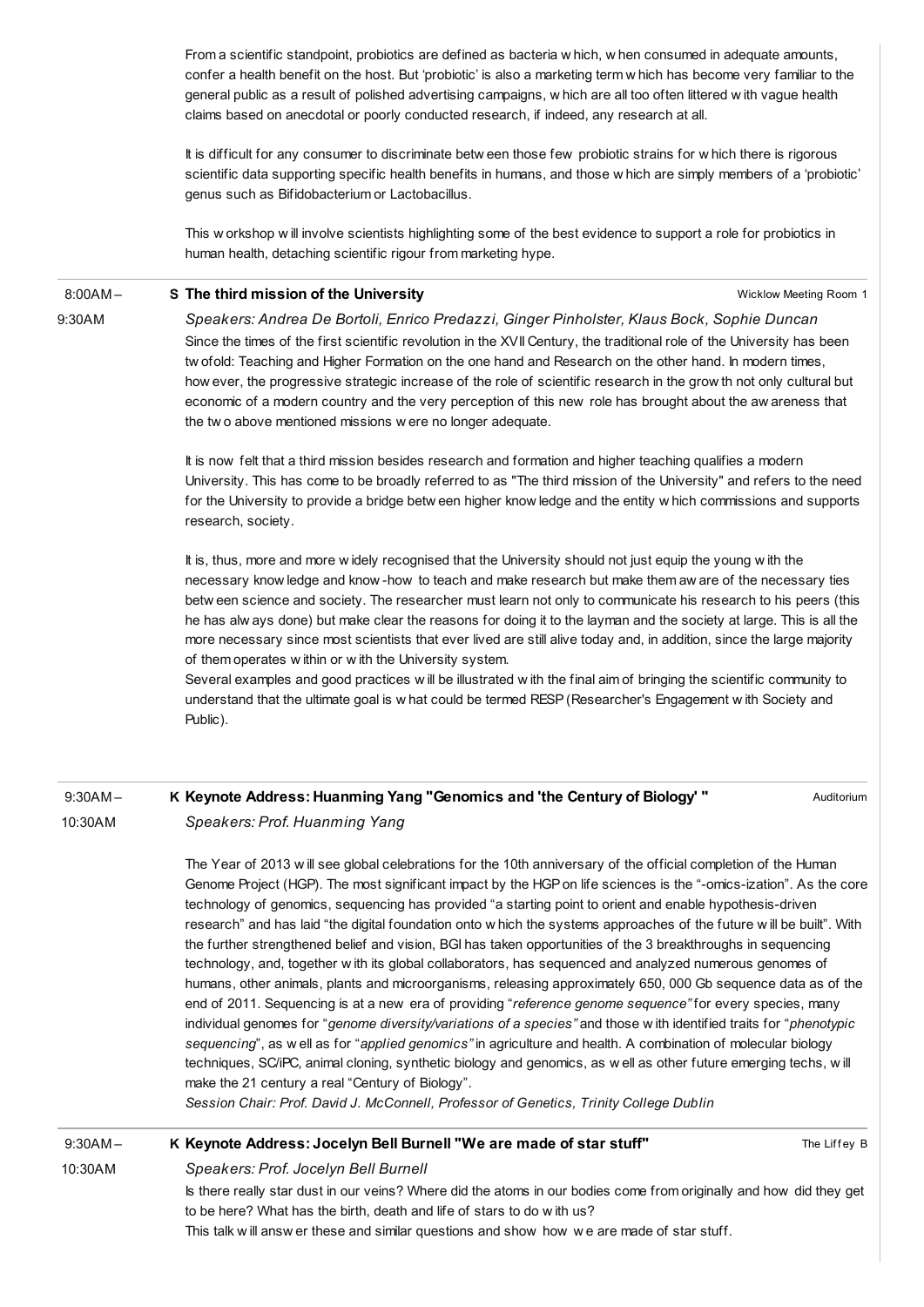| $10:45AM -$ | C Transferable skills for the commercial world: Would Einstein get hired today?<br>Liffey Hall 1                                                                                                                                                                                                                                                                                                                                                                                                                                                                                                                                                                                                                                                                                                                                                                                                                                                                                                                                                                                                                                                                                                                                                                                                                                                                                                                                                                                                                                                                                                                                                                        |
|-------------|-------------------------------------------------------------------------------------------------------------------------------------------------------------------------------------------------------------------------------------------------------------------------------------------------------------------------------------------------------------------------------------------------------------------------------------------------------------------------------------------------------------------------------------------------------------------------------------------------------------------------------------------------------------------------------------------------------------------------------------------------------------------------------------------------------------------------------------------------------------------------------------------------------------------------------------------------------------------------------------------------------------------------------------------------------------------------------------------------------------------------------------------------------------------------------------------------------------------------------------------------------------------------------------------------------------------------------------------------------------------------------------------------------------------------------------------------------------------------------------------------------------------------------------------------------------------------------------------------------------------------------------------------------------------------|
| 12:15PM     | Speakers: Barbara Diehl, Dominic McDonald, Diane Scherzler M. A.                                                                                                                                                                                                                                                                                                                                                                                                                                                                                                                                                                                                                                                                                                                                                                                                                                                                                                                                                                                                                                                                                                                                                                                                                                                                                                                                                                                                                                                                                                                                                                                                        |
|             | Across Europe, researchers are increasingly being asked to take their research out of the lab and bring it into the<br>"real" w orld. Sometimes that means commercialising an innovative technology, communicating their research or<br>inserting it into government policy, but it is never easy. People w ho are very skilled at operating w ithin an<br>academic environment suddenly find themselves forced to come to terms with different skill-sets required to<br>operate in a non-academic environment, such as netw orking or business plan w riting.<br>The organisers will give two very brief introductions, highlighting issues which we have come across in their<br>w ork with researchers exploring employment opportunities in non-academic contexts. Barbara will discuss the<br>questions from her perspective of someone advising and training academic entrepreneurs, w hile Dom, w hose<br>expertise lies in the science communication/education sector, will look at things from the point of view of an<br>employer.<br>The introductory remarks will lead into a moderated group discussion w hich will take up the bulk of the session.<br>Participants will share their experiences of situations where they or colleagues have entered into the commercial<br>w orld successfully and unsuccessfully.<br>The organisers together with the participants will develop some "rules" for researchers who are looking for<br>employment in non-academic fields, be it business, science communication or the public sector. And at the end of<br>the session, these will be brought together to create a w hole group "wiki" set of guidelines. |
|             |                                                                                                                                                                                                                                                                                                                                                                                                                                                                                                                                                                                                                                                                                                                                                                                                                                                                                                                                                                                                                                                                                                                                                                                                                                                                                                                                                                                                                                                                                                                                                                                                                                                                         |
| $10:45AM -$ | S Adaptation or extinction? Responses to radical climate changes<br>Liffey Hall 2                                                                                                                                                                                                                                                                                                                                                                                                                                                                                                                                                                                                                                                                                                                                                                                                                                                                                                                                                                                                                                                                                                                                                                                                                                                                                                                                                                                                                                                                                                                                                                                       |
| 12:15PM     | Speakers: Carmen Garcia Fernandez, Siwan Davies, Heather M. Stoll, Valentina Bosetti, Claudia                                                                                                                                                                                                                                                                                                                                                                                                                                                                                                                                                                                                                                                                                                                                                                                                                                                                                                                                                                                                                                                                                                                                                                                                                                                                                                                                                                                                                                                                                                                                                                           |
|             | Jesus-Rydin                                                                                                                                                                                                                                                                                                                                                                                                                                                                                                                                                                                                                                                                                                                                                                                                                                                                                                                                                                                                                                                                                                                                                                                                                                                                                                                                                                                                                                                                                                                                                                                                                                                             |
|             | Climate Change is already transforming life on Earth. Around the globe, seasons are shifting, temperatures are<br>climbing and sea levels are rising. We face w idespread species extinctions, ocean acidification, and other large-<br>scale shifts. Few topics have attracted more attention, polemic and debate than finding a common agreement on<br>w hat are the events that trigger these changes and w hat are the responses in this rapidly changing w orld.<br>How will the Earth respond to these changes? What have we learned from the past and how can technology help<br>us in the future? Join three outstanding scientists funded by the European Research Council (ERC) to debate the<br>answers to these questions.                                                                                                                                                                                                                                                                                                                                                                                                                                                                                                                                                                                                                                                                                                                                                                                                                                                                                                                                  |
| $10:45AM -$ | S How to motivate scientists to engage with the public<br>Wicklow Hall 2B                                                                                                                                                                                                                                                                                                                                                                                                                                                                                                                                                                                                                                                                                                                                                                                                                                                                                                                                                                                                                                                                                                                                                                                                                                                                                                                                                                                                                                                                                                                                                                                               |
| 12:15PM     | Speakers: Carl Johan Sundberg, Sophie Duncan, Camilla Modéer, Cissi Askwall, Giuseppe                                                                                                                                                                                                                                                                                                                                                                                                                                                                                                                                                                                                                                                                                                                                                                                                                                                                                                                                                                                                                                                                                                                                                                                                                                                                                                                                                                                                                                                                                                                                                                                   |
|             | Pellegrini, Karin Larsdotter                                                                                                                                                                                                                                                                                                                                                                                                                                                                                                                                                                                                                                                                                                                                                                                                                                                                                                                                                                                                                                                                                                                                                                                                                                                                                                                                                                                                                                                                                                                                                                                                                                            |
|             | Science w orks for society. Much of it is funded by society. A failure to listen to the fears and concerns of society<br>endangers the trust people have in scientists and the success of research itself. Therefore, public engagement<br>must become an intrinsic part of research and fully integrated into the work of universities. To meet this challenge,<br>there needs to be a change in both the processes and culture of research organisations. Scientists and policy                                                                                                                                                                                                                                                                                                                                                                                                                                                                                                                                                                                                                                                                                                                                                                                                                                                                                                                                                                                                                                                                                                                                                                                       |

makers in the main do not recognise how vital public engagement is to research success. How do w e make researchers themselves believe in and initiate engagement activities? An expert panel w ill present current research and sociological thinking. There w ill also be round table discussions betw een experts and the audience on the issues involved, and the potential impact this w ider and deeper

dialogue betw een science and society could have on the culture of our universities.

10:45AM –

S The impact of ice sheet and ocean [interactions](http://esof2012.sched.org/event/9e44d973474f96fa4737235442940b55) on climate change

The Liffey A

12:15PM Speakers: Paul Dunlop, Sara Benetti, Stephen McCarron, Hans Petter Sejrup, Colm O'Cofaigh Ice-sheets are dynamic systems that form an integral part of the global climate system. They are both sensitive to and drivers of climate change and therefore provide a unique opportunity to investigate climatic change. As ice sheets grow and decay they leave a rich geological record of ice sheet behaviour that can help to unravel the timing and driving mechanisms of major climatic events. A decade of scientific investigation of Irish submarine territory in the NEAtlantic has uncovered a fascinating picture of a perfectly preserved ice age landscape across the w idth of the Irish continental shelf. This session w ill explore how research in the North Atlantic region show s that the Irish continental shelf is a

critical area for climatic research and w ill discuss in this context the potential that a rapidly melting Greenland Ice Sheet could force unexpected and rapid climatic change in the North Atlantic region.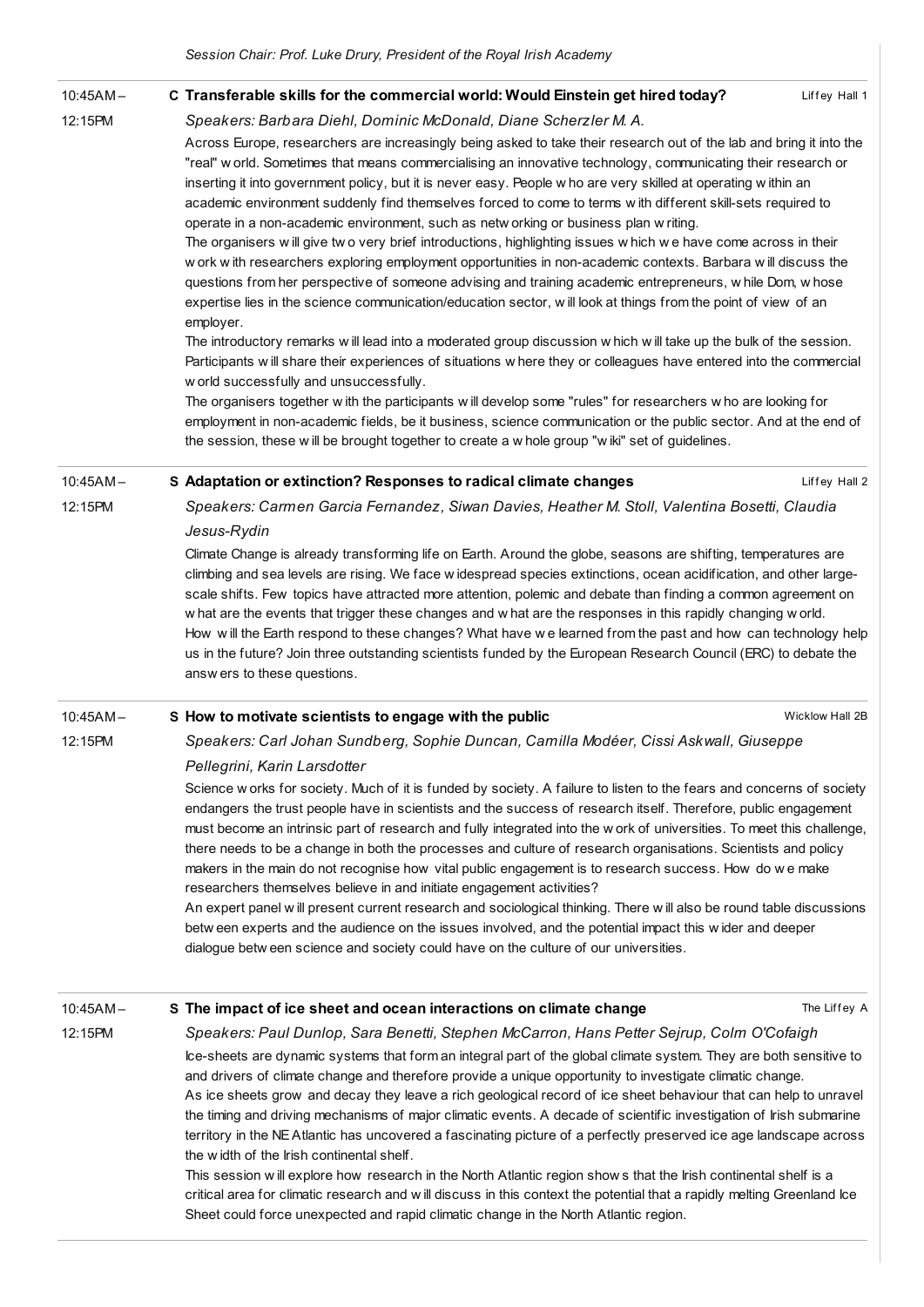#### 10:45AM – N Action-based [Entrepreneurship](http://esof2012.sched.org/event/678baf605e3c381cd25f162796338447) education: the way forward for SET students?

12:15PM

## Speakers: Frances Mitchell, Margaret Ledwith, Suzi Jarvis, Victor Scholten, Dap Hartmann, Allstair J. 1 Fee, Michael Gilchrist, Patrick van der Duin, Martin Gilmore, Basil McCrea

This session advances thought leadership in entrepreneurship education and proposes a new model of "actionbased, entrepreneurship education" as the w ay forw ard for SET (Science, Engineering, Technology) students. Led by the Innovation Academy UCD, this highly-interactive session brings together a multi-disciplinary team of academics and practitioners, from across Europe, to identify, debate and develop best-practice in entrepreneurship education for SET students. Speakers include representatives from: Innovation Academy UCD; UCD College of Engineering & Architecture; TU Delft; Lancaster University (UK); KARIM Netw ork (Interreg IVB NWE); Paris Region Innovation Centre (PRICE); CAL4INO

During this session speakers and delegates w ill:

Deconstruct conventional definitions of entrepreneurial activity and education, focusing on the potential of innovative, action-based learning models to promote students' ability to think and act entrepreneurially. This approach w ill be demonstrated through delegate participation in a team-based, action-learning challenge. Identify best-practice in entrepreneurship education, draw ing on the practices of leading European institutions, from undergraduate to PhD level. The emphasis is on innovative methods, student feedback and the associated entrepreneurial activities and outputs.

Consider the challenges of action-based, entrepreneurial education models, focusing particularly on localized delivery/context, metrics and relevance to industry employers, particularly SME's. Delegate participation via a round table discussion is invited w ith a particular emphasis on identifying solutions.

Auditorium

The Liffey B

Liffey Hall 1

10:45AM – P China & Europe Partnership [Symposium:](http://esof2012.sched.org/event/78fc31435dca6e6adce6e669b0ed21f1) Science and the City of the Future

> Speakers: Dr. Lisa Amini, Dr. Shi Nan, Dr. Rusong Wang, Prof. Denise Pumain, Duncan Stewart Since 2006, more than half of global humanity lives in cities. Within a few generations, this figure will exceed 80%. Now here is the challenge of rapid urbanisation of society proceeding faster than in China. The China-Europe partnership symposium on Science and the City of the Future w ill bring together leading scientists from both regions to examine the challenges and opportunities for applying science to develop sustainable, efficient and liveable cities fit for the 21st century and beyond. We w ill be joined by experts in urban planning, city ecology, embedded information and communication technologies, and the application of the emerging sciences of complexity to understanding the deep dynamics of city living. The challenges ahead are immense; but w e look forw ard to w elcoming ESOF2010 delegates, and our partner audiences in China, and around the w orld, to engage together in a timely and critical reflection on science, technology and the city of the future.

#### $12:15PM -$ S [Mathematics](http://esof2012.sched.org/event/97c6116c50db05f8eb58f5fef80ed3d2) you can hear

1:15PM

12:45PM

## Speakers: Robin Wilson, Ehrhard Behrends

There are many interesting connections betw een mathematics and music, and in this lecture some of these connections w ill be explored. For example, it is not w idely know n that our European musical scales are built up by using mathematical principles. There are many hidden symmetries in all kinds of music and many modern composers employ mathematical ideas in their compositions.

How 'simple' sounds are used to construct almost arbitrary ones is discussed. This 'Fourier analysis' is of great importance in many applied sciences. The most complex part of our talk w ill be the discussion of a rather recent mathematical problem; 'Can you hear the shape of a drum?' The question is w hether or not it is possible to deduce the shape of a plane figure by merely listening to the sounds it can produce.

#### 1:15PM – C [Opportunities](http://esof2012.sched.org/event/6c3d6a1b90f90ce19e82127274055324) and challenges for the next generation of European scholars

2:45PM

Speakers: Pauline Mattsson, Niki Vermeulen, Ruth Müller, Dorthe Bomholdt Ravnsbaek, David Feltz The future of European science is in the hands of the next generation of researchers. How ever, policy makers are not paying enough attention to supporting the next generation and the voice of young scientists is not alw ays taken into account. In this session the microphone w ill be given to the next generation of researchers and issues of importance for young researchers w ill be discussed. The issues have been selected based on the results of a European large scale survey and by the speakers' experiences.

To set the scene, the results of a survey that Euroscience is currently carrying out among more than 30,000 young researchers in Europe w ill be presented. The findings w ill be commented on by Ruth Muller w hom has taken the career of young scientists as a topic of her research. Further, Dorthe Bomholdt Ravnsbæk, the w inner of the European Young Researchers Aw ard 2010, w ill share her experience doing research in an interdisciplinary environment. Finally, Natalia Borkow ska w ill talk about how the Young European Biotech Netw ork communicates the interests of young researchers to policy makers.

The session w ill conclude w ith a discussion about the w orking conditions of young researchers, more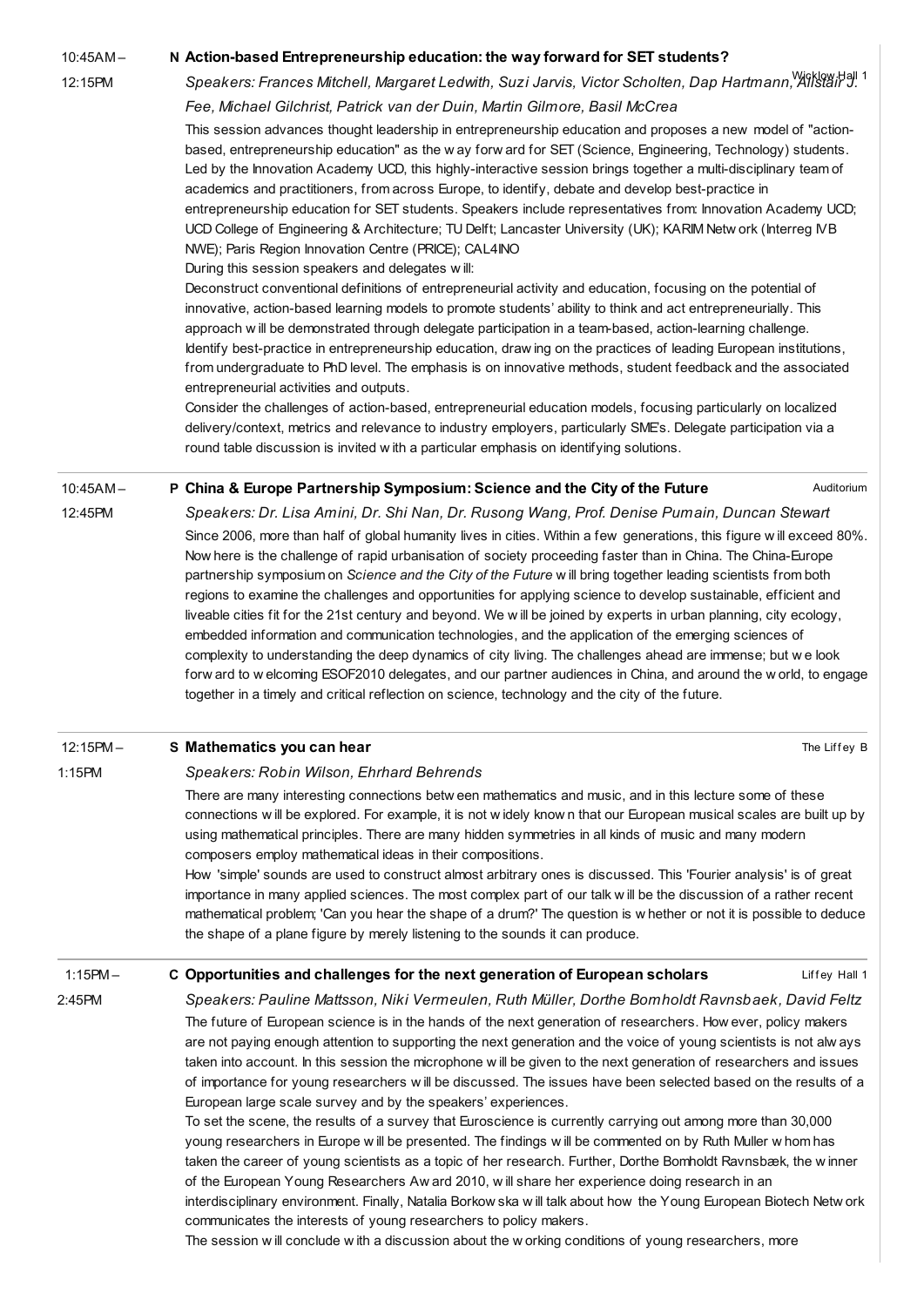specifically about mobility seen from three different perspectives: geographic (moving betw een countries); sectoral (moving betw een academia and industry); field (moving betw een scientific fields). Finally, the main barriers to successfully pursuing an academic research career w ill be discussed and the audience w ill be encouraged to suggest practical remedies.

| $1:15PM -$ | S Ageing in Europe: Abyss or opportunity?                                                                                                                                                                                                                                                                                                                                                                                                                                                                                                                                                                                                                                                                                                                                                                                                                                                                                                                                                                                                                                                                                                                                                                                                                                          | Wicklow Hall 2A |
|------------|------------------------------------------------------------------------------------------------------------------------------------------------------------------------------------------------------------------------------------------------------------------------------------------------------------------------------------------------------------------------------------------------------------------------------------------------------------------------------------------------------------------------------------------------------------------------------------------------------------------------------------------------------------------------------------------------------------------------------------------------------------------------------------------------------------------------------------------------------------------------------------------------------------------------------------------------------------------------------------------------------------------------------------------------------------------------------------------------------------------------------------------------------------------------------------------------------------------------------------------------------------------------------------|-----------------|
| 2:45PM     | Speakers: Mikael Fogelholm, Jaanus Harro, David Nutt, Laura Fratiglioni<br>Health and w elfare varies enormously betw een European nations and nations globally. Simultaneously, common<br>challenges are easily identified. From a public health perspective, aging is an overarching phenomenon in many<br>countries. Welfare systems, to the extent they at all exist, should be robust enough to provide sustainable<br>solutions to create a balance betw een generations. A healthier population seems imperative if a postponed<br>retirement age is required.<br>In this panel discussion, research in demography, public health, prevention, harm reduction, harm assessment,<br>and policy will be discussed. A pressing general societal issue is the distribution of health and welfare, which<br>tend to exhibit a social gradient. Health and w elfare as critical features of societal cohesion and as potential<br>sources of severe threats to cohesion are evident in the perspective of their distribution in populations. The<br>discussion will be focused on questions such as 'How can basic research in different fields serve as a basis for<br>policy and politics?' and 'How can advances in research contribute to individual and societal benefits?'. |                 |
| $1:15PM -$ | S Can we survive a day without satellite navigation?                                                                                                                                                                                                                                                                                                                                                                                                                                                                                                                                                                                                                                                                                                                                                                                                                                                                                                                                                                                                                                                                                                                                                                                                                               | The Liffey A    |
| 2:45PM     | Speakers: Stephan Lechner, Mike Hapgood, Juha-Pekka Luntama, Peter Gallagher, William                                                                                                                                                                                                                                                                                                                                                                                                                                                                                                                                                                                                                                                                                                                                                                                                                                                                                                                                                                                                                                                                                                                                                                                              |                 |
|            | Murtagh, David Perez-Suarez                                                                                                                                                                                                                                                                                                                                                                                                                                                                                                                                                                                                                                                                                                                                                                                                                                                                                                                                                                                                                                                                                                                                                                                                                                                        |                 |
|            | Satellite navigation (SatNav) technology is more than route planning for a motorist. Most critical services depend<br>on precise timing to the nanosecond scale, derived from the GNSS (global navigation satellite systems) clock:<br>banking, pow er systems, and telecommunication netw orks. Can we imagine w hat life w ould be like in the event of<br>a GNSS blackout?                                                                                                                                                                                                                                                                                                                                                                                                                                                                                                                                                                                                                                                                                                                                                                                                                                                                                                      |                 |
|            | Extreme events of space w eather such as solar storms are part of natural phenomena that impact the earth. With<br>our increasing reliance on space-based technologies (satellite-based communications, broadcasting, SatNav etc)<br>society today is ever more vulnerable to space w eather than even 50 years ago.<br>This session will help us reflect on our everyday dependence on SatNav, the fragility of SatNav infrastructure to<br>natural threats, and current research to ensure it w orks reliably 24/7, no matter w hat.                                                                                                                                                                                                                                                                                                                                                                                                                                                                                                                                                                                                                                                                                                                                             |                 |
| $1:15PM -$ | <b>S</b> Lost in translation                                                                                                                                                                                                                                                                                                                                                                                                                                                                                                                                                                                                                                                                                                                                                                                                                                                                                                                                                                                                                                                                                                                                                                                                                                                       |                 |
| 2:45PM     | Speakers: John Finney, Chris Rapley, Karen Hallberg, Rosemary Randall                                                                                                                                                                                                                                                                                                                                                                                                                                                                                                                                                                                                                                                                                                                                                                                                                                                                                                                                                                                                                                                                                                                                                                                                              | Liffey Hall 2   |
|            | Scientists are often at the forefront of raising public aw areness of difficult and complex issues. They frequently<br>fail to get their message across effectively. How can they frame their messages so that they create resonance<br>with the intended audience?<br>Social scientists, psychologists and scientists attempt to answer these questions and explain why communicating                                                                                                                                                                                                                                                                                                                                                                                                                                                                                                                                                                                                                                                                                                                                                                                                                                                                                             |                 |
|            | science is difficult.                                                                                                                                                                                                                                                                                                                                                                                                                                                                                                                                                                                                                                                                                                                                                                                                                                                                                                                                                                                                                                                                                                                                                                                                                                                              |                 |
|            | This session will tackle a critical problem head on with a panel w ho will explore how to communicate effectively,<br>using the very difficult examples of climate change and nuclear w eapons as case studies.                                                                                                                                                                                                                                                                                                                                                                                                                                                                                                                                                                                                                                                                                                                                                                                                                                                                                                                                                                                                                                                                    |                 |
| $1:15PM -$ | S Sustainable green infrastructure: in seas and forests, from fields to cities                                                                                                                                                                                                                                                                                                                                                                                                                                                                                                                                                                                                                                                                                                                                                                                                                                                                                                                                                                                                                                                                                                                                                                                                     | Ecocem Room     |
| 2:45PM     | Speakers: Eeva Rebekka Furman, Isabel Sousa Pinto, Ilkka Hanski, Lawrence Jones-Walters,                                                                                                                                                                                                                                                                                                                                                                                                                                                                                                                                                                                                                                                                                                                                                                                                                                                                                                                                                                                                                                                                                                                                                                                           |                 |
|            | Shane Colgan, Maria-Luisa Paracchini, Sirpa Pietikäinen                                                                                                                                                                                                                                                                                                                                                                                                                                                                                                                                                                                                                                                                                                                                                                                                                                                                                                                                                                                                                                                                                                                                                                                                                            |                 |
|            | Green infrastructure links natural, semi-natural and urban features, areas and spaces together. It provides both<br>ecological as well as societal well being, and resilience against dramatic changes. It provides us with cultural<br>ecosystem services such as possibilities for recreation, inspiration, learning and spiritual gains.<br>But w here can w e find green infrastructure that supports sustainability and maintains its cultural ecosystem<br>services? Can energy production from forests be sustainable and support recreational purposes? Which green<br>infrastructure tolerates climate change and helps to forw ard positive transformations to cultural ecosystem<br>services?                                                                                                                                                                                                                                                                                                                                                                                                                                                                                                                                                                           |                 |
|            | Through contributions debate from different disciplinary angles, this session will introduce novel ways of<br>conceptualising the nature-human relationship by linking ecological theories of sustainability into everyday life of<br>human societies. The session elucidates the future's orientation of conservation and sustainability research and<br>provides food for thought to the policy forum on the governance of European green infrastructure.                                                                                                                                                                                                                                                                                                                                                                                                                                                                                                                                                                                                                                                                                                                                                                                                                        |                 |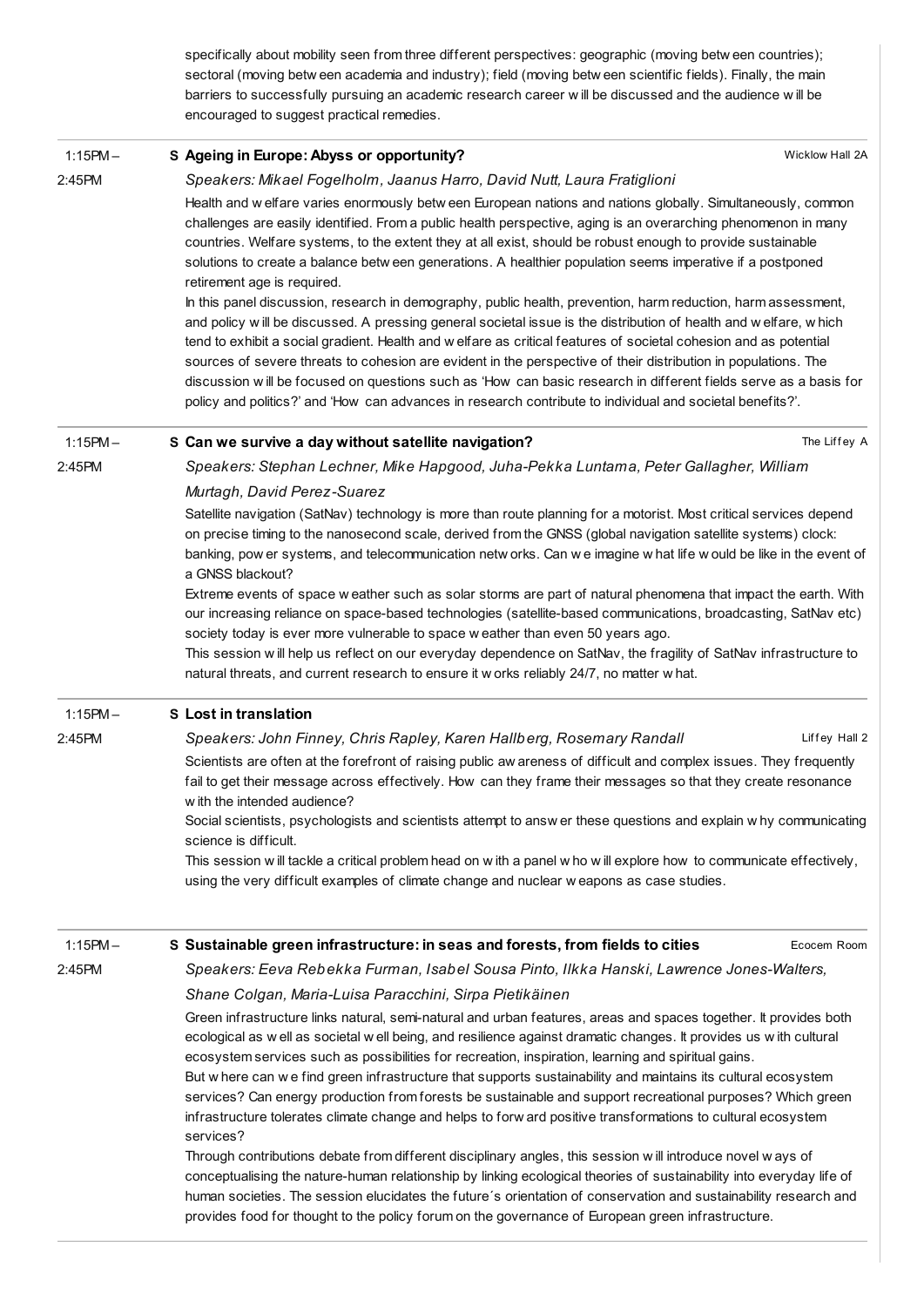1:15PM –

### 2:45PM

### S The true cost of [personalised](http://esof2012.sched.org/event/c0871c9eb369c07697be27fd3b19b0a8) cancer medicine

Wicklow Meeting Room 1

We are experiencing a revolution in the development of targeted anti-cancer agents that are focused against particular defects in tumours. These successes, how ever, bring their ow n challenges, such as the high cost associated w ith the use of contemporary therapeutics to treat cancer. Moreover, the true benefit of such 'targeted drugs' is often quite limited due to poor trial design, notably the lack of enrichment of patients for the relevant molecular lesion concerned.

Speakers: William Gallagher, Iris Simon, Catherine Kelly, Prof. Nils Wilking

To tackle this, there have been considerable efforts to develop companion diagnostic approaches that can be utilised alongside such molecular therapies to sub-stratify patients into different groupings based on predicted drug response. While there has been classically some inertia on behalf of the pharmaceutical/biotech industry to delve into this arena, the health economic argument is coming to the fore.

This session w ill explore the complex interplay and driving forces behind advancement in development of anticancer agents and associated companion diagnostics, as w ell as the health economic, ethical and social issues that these developments engender.

The format w ill compromise of a panel discussion, w ith 3 speakers covering different perspectives (tw enty minutes each), follow ed by extended discussion w ith audience.

What Drugs Should we Give to Which Patients? – An Oncologist's Perspective (Dr. Catherine Kelly) Development of Personalised Molecular Diagnostics for Cancer Patients – An Industry Perspective (Dr. Iris Simon)

What is the Economic Cost of Personalised Cancer Medicine? (Prof. Nils Wilking)

#### 1:15PM – S What will power [Europe's](http://esof2012.sched.org/event/065ab45e4f39919c9bd09050a87133da) future?

2:45PM

Speakers: Wolfgang Goede, Barbara Drillsma, Mariko Takahashi, Jim Cornell, Fumio Arakawa, Viola

### Egikova, Edward Sykes

The catastrophic failure of the Japanese pow er plant in Fukushima has divided Europe over the future use of nuclear energy. In almost every country, there have been calls to reassess the risks and benefits of nuclear pow er and to slow dow n the construction of new pow er plants.

The European debate raises some critical, and difficult, questions. This w orkshop w ill explore the societal, cultural and journalistic concerns. It w ill look at science journalism coverage of the tensions betw een science/technology, economical constraints and political purposes using the example of nuclear pow er and energy in general. Debaters w ill trigger an audience discussion about old and new roles for science journalism in democratic processes using the example of nuclear pow er and energy in general. A final summary may eventually lead to an action plan for a new role for science journalists in societal, scientific and political debates.

#### 1:15PM – N What should universities do to encourage more spin-outs and licensing [arrangements?](http://esof2012.sched.org/event/a55fb636cb5a2d860819fc821f2cbb79)

2:45PM

Speakers: Burton Lee, Kees Eijkel, Brian MacCraith, John Minnick

Wicklow Hall 1

Wicklow Hall 2B

Universities have embraced their role in strengthening the regional economy. Breaking new ground in policy, strategy and operations, they are confronted w ith new challenges. One of them is how to measure, improve and communicate their economic impact. This is particularly relevant to the technology transfer agenda. Led by Invent - Dublin City University's Technology Transfer Office, this highly interactive session brings together w orld leaders in the area of innovation, entrepreneurship and commercialisation to give their unique perspectives on how universities can increase the number of spin-out companies and licensing deals.

During this session the speakers w ill explore the follow ing issues:

What are the conditions that facilitate successful technology transfer and how can w e increase activity levels in this area?

How do universities conduct the necessary de-risking (both financial and technological) to drive value in their start-ups until they can either thrive on their ow n or are investment ready?

How can w e encourage researchers to critically examine the technologies they are developing and to assess their commercial potential?

How do w e incentivise researchers to be part of a team w hich takes a new technology to the marketplace? How do w e open the dialogue w ith industry to develop collaborative research projects resulting in commercially exploitable technologies?

In order to encourage more spin-outs and licensing arrangements, is there too much focus on metrics and is there a quality issue to be addressed?

What role must technology transfer office now play given the complexity of the technologies and the needs of the marketplace?

How do w e develop hubs and clusters for innovation that draw in both intellectual property and the resources to